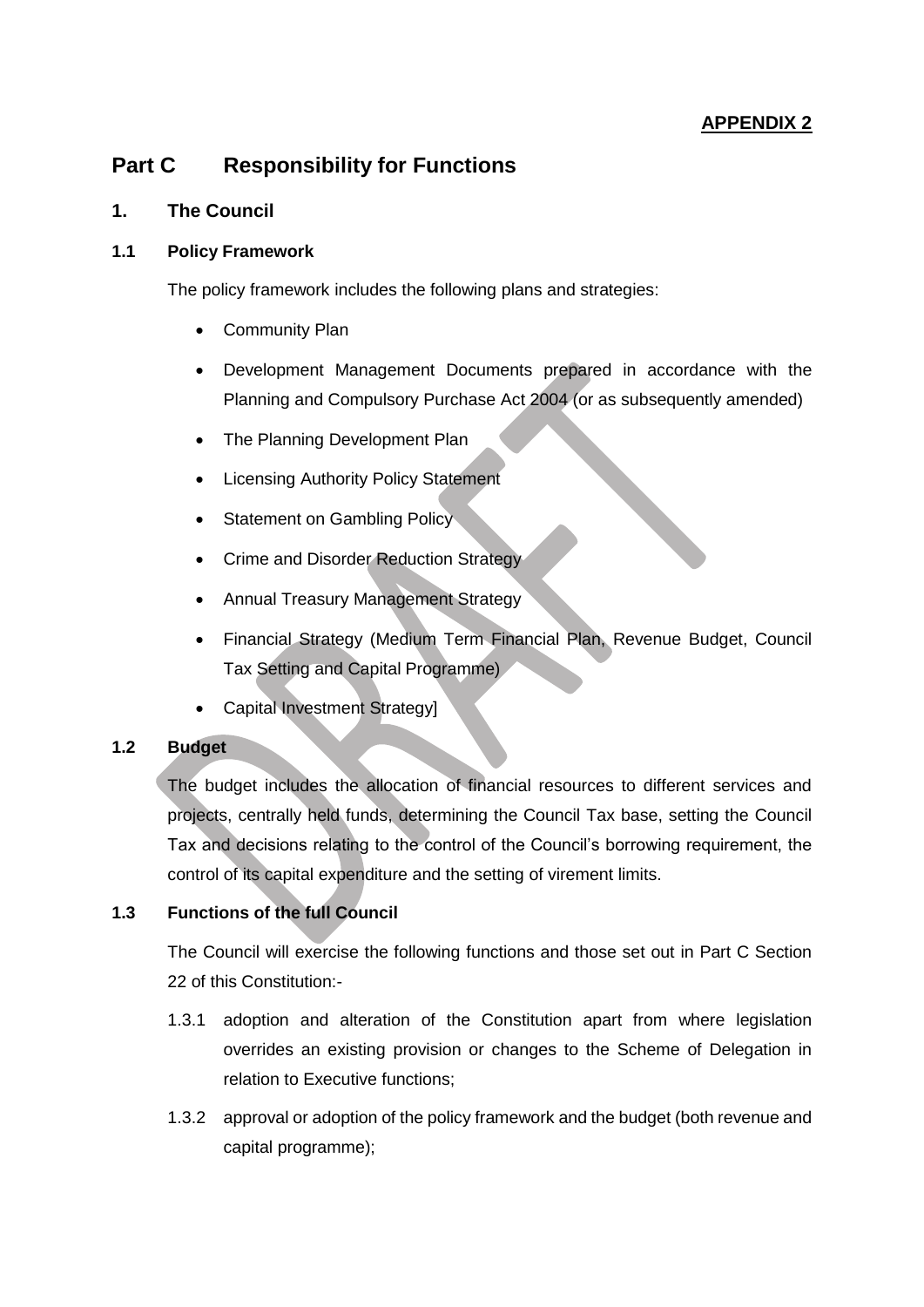- 1.3.3 appointment and removal of the Leader of the Council;
- 1.3.4 approval and/or amendment of Committee responsibilities;
- 1.3.5 determination of the allocation of seats on Committees and the appointment of Members to Committees;
- 1.3.6 approval of the annual General Fund Budget and determination of the Council Tax;
- 1.3.7 adoption of the Members' Code of Conduct and Allowance Scheme;
- 1.3.8 approval and amendment of the Petition Scheme;
- 1.3.9 appointment of Head of Paid Service and designation of Statutory Officers;
- 1.3.10 changing the name of the area, granting the Freedom of the District and conferring the title of Honorary Alderman;
- 1.3.11 electoral matters including functions relating to community governance;
- 1.3.12 making, amending, revoking, re-enacting or adopting bylaws and promoting or opposing the making of local legislation or personal Bills;
- 1.3.13 all other matters which, by law, must be reserved to Council.

#### **1.4 Council Meetings**

There are three types of Council meeting:

- i. The annual meeting;
- ii. Ordinary meetings; and
- iii. Extraordinary meetings;

and they will be conducted in accordance with Procedure Rule [ ] set out at Part D Section [ ] ] of this Constitution.

### **1.5 Responsibility for Functions**

The Council shall discharge those functions which are not Cabinet functions or are otherwise reserved to the Council.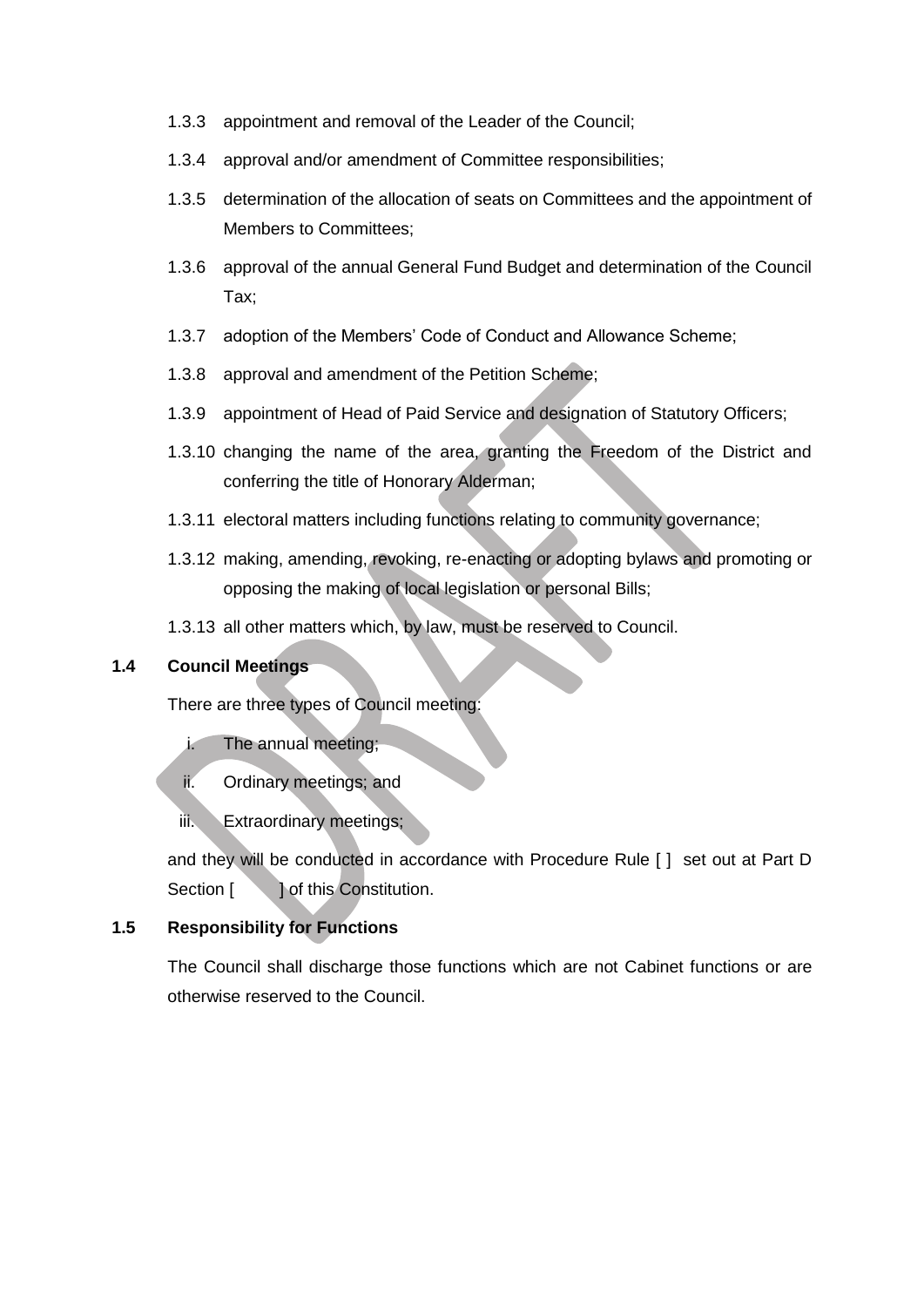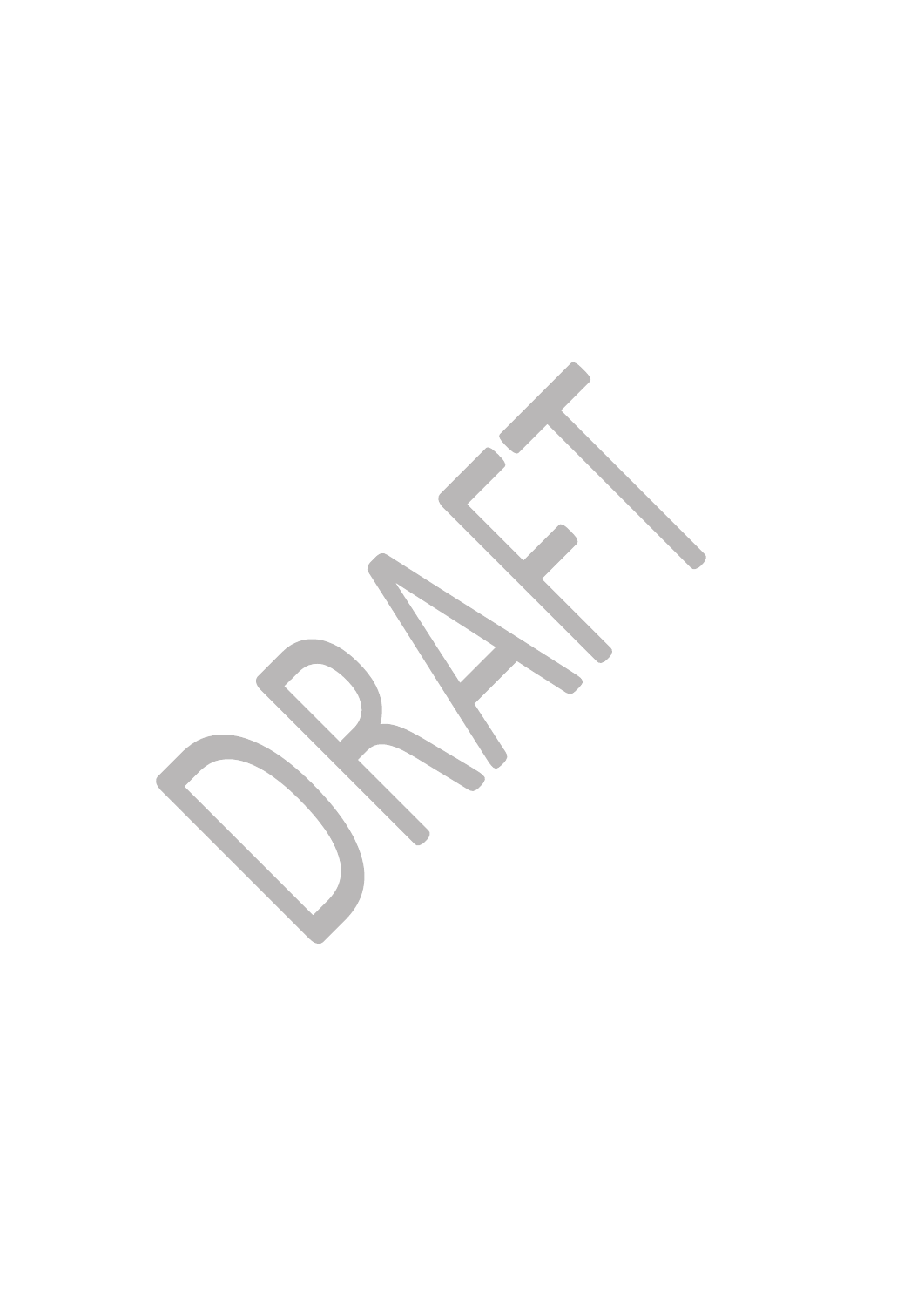## **2. The Chairman and Vice-Chairman of the Council**

### **2.1 Appointment and Term of Office**

- 2.1.1 The Chairman and Vice-Chairman of the Council will be elected by the Council annually.
- 2.1.2 The office of Chairman or Vice-Chairman of the Council cannot be held by the Leader or a Cabinet Member.

### **2.2 Functions of the Chairman and Vice-Chairman**

- 2.2.1 The Chairman and in their absence the Vice-Chairman, will have the following responsibilities:
	- i. to uphold and promote the purposes of the Constitution and to interpret the Constitution when necessary;
	- ii. to preside over meetings of the Council so that its business can be carried out efficiently and with regard to the rights of Councillors and the interests of the community;
	- iii. to ensure that the Council meeting is a forum for the debate of matters of concern to the local community and the place at which Councillors who are not Cabinet Members or who do not hold a the Chairman of a Committee are able to hold the Cabinet and the Chairmen of Committees to account;
	- iv. to promote public involvement in the Council's activities;
	- v. to be the conscience of the Council; and
	- vi. to attend such civic and ceremonial functions as the Council and he/she determines appropriate following receipt of advice from the Head of Paid Service.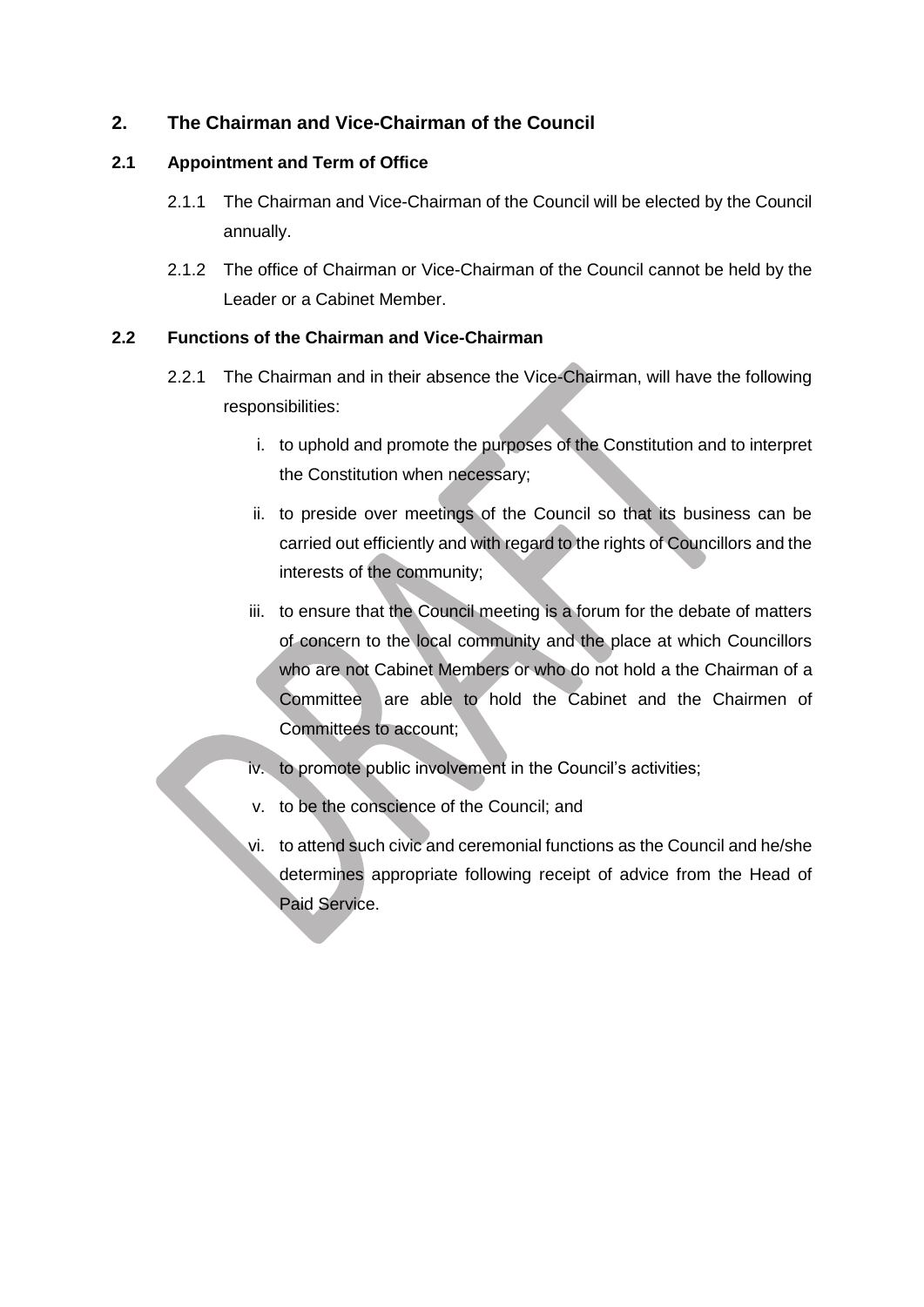## **3. The Leader and Deputy Leader of the Council**

### **3.1 Appointment and Term of Office**

- 3.1.1 The Leader is elected by the Council and holds office for a four year period starting on the day of their election as Leader at an Annual Meeting of the Council, unless their term of office as a Councillor is shorter, in which case the term of office as Leader will be the same as their term of office as a Councillor.
- 3.1.2 The Leader's period of office will cease at an earlier date if they
	- i. resign from the office; or
	- ii. are no longer a Councillor; or
	- iii. are removed from office by resolution of the Council.
- 3.1.3 If there is a vacancy in the position of Leader, the Council will elect a Leader at the first meeting following such vacancy.

### **3.2 Functions of the Leader**

- 3.2.1 The Leader is responsible for those functions which are not the responsibility of any other part of the Council, whether by law or under this Constitution.
- 3.2.2 The Leader shall be responsible for producing and maintaining the Scheme of Cabinet Delegation and the Scheme of Officer Delegation set out in Part C Section 22 and Part C Section 23 respectively detailing who will discharge functions.
- 3.2.3 Only the Leader will exercise the following functions and those functions reserved to them in the Cabinet Scheme of Delegation:
	- i. appointment of the Deputy Leader;
	- ii. appointment of the Cabinet; and the
	- iii. allocation of portfolio responsibilities
- 3.2.4 The Leader will chair any meetings of the Cabinet.

### **3.3 The Deputy Leader**

- 3.3.1 The Deputy Leader will be a Councillor appointment to the position by the Leader.
- 3.3.2 The Deputy Leader will hold office until the end of the term of office of the Leader, or until:
	- i. they are removed from office by decision of the Leader;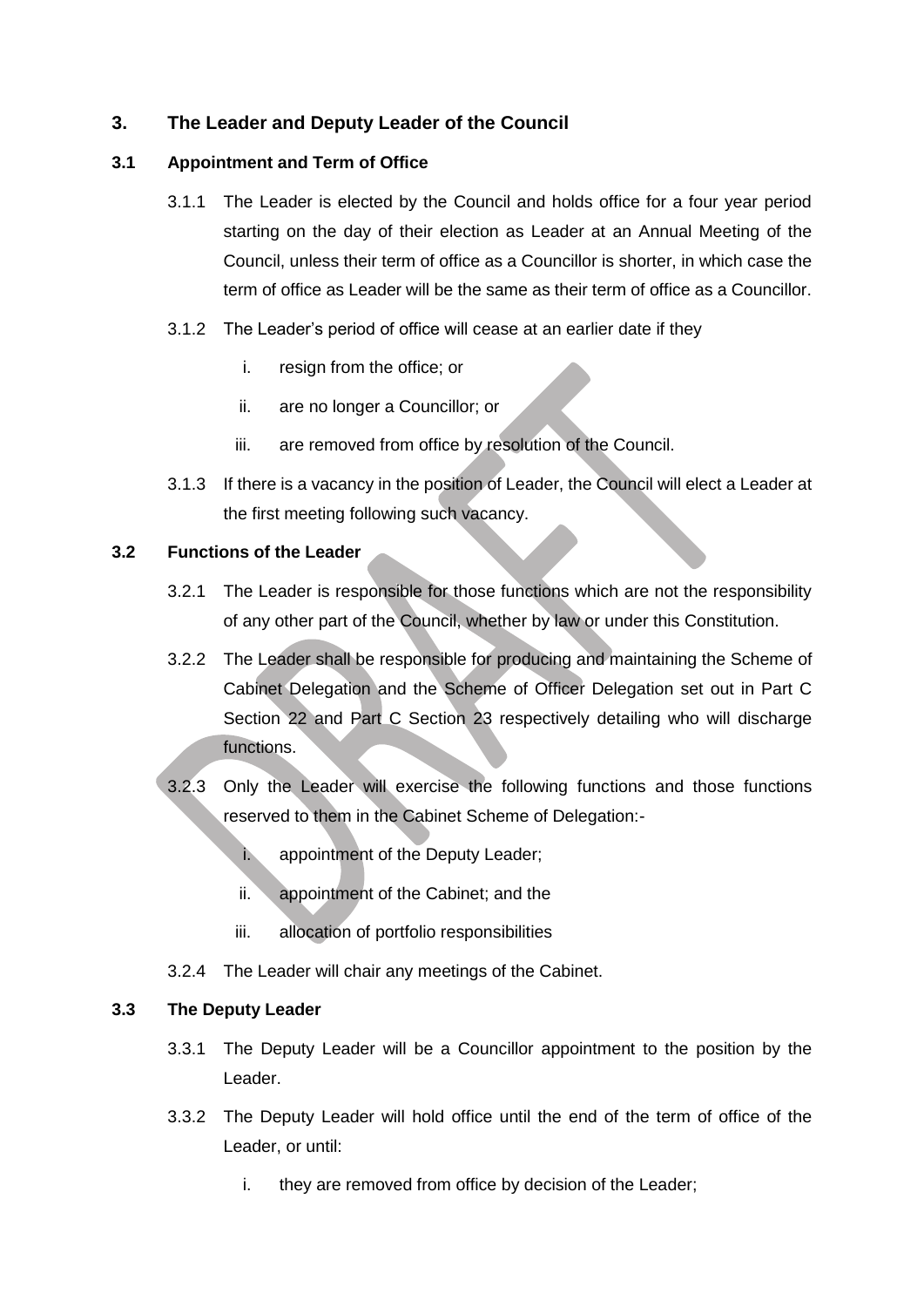- ii. they resign from the office; or
- iii. they are no longer a councillor
- 3.3.3 If for any reason the Leader is unable to act, or the office of the Leader is vacant, the Deputy Leader must act and exercise all functions reserved to the Leader in their absence.
- 3.3.4 If for any reason the Leader and Deputy Leader are unable to act, or their offices are vacant, the remaining Cabinet Members may act collectively or appoint an interim Leader.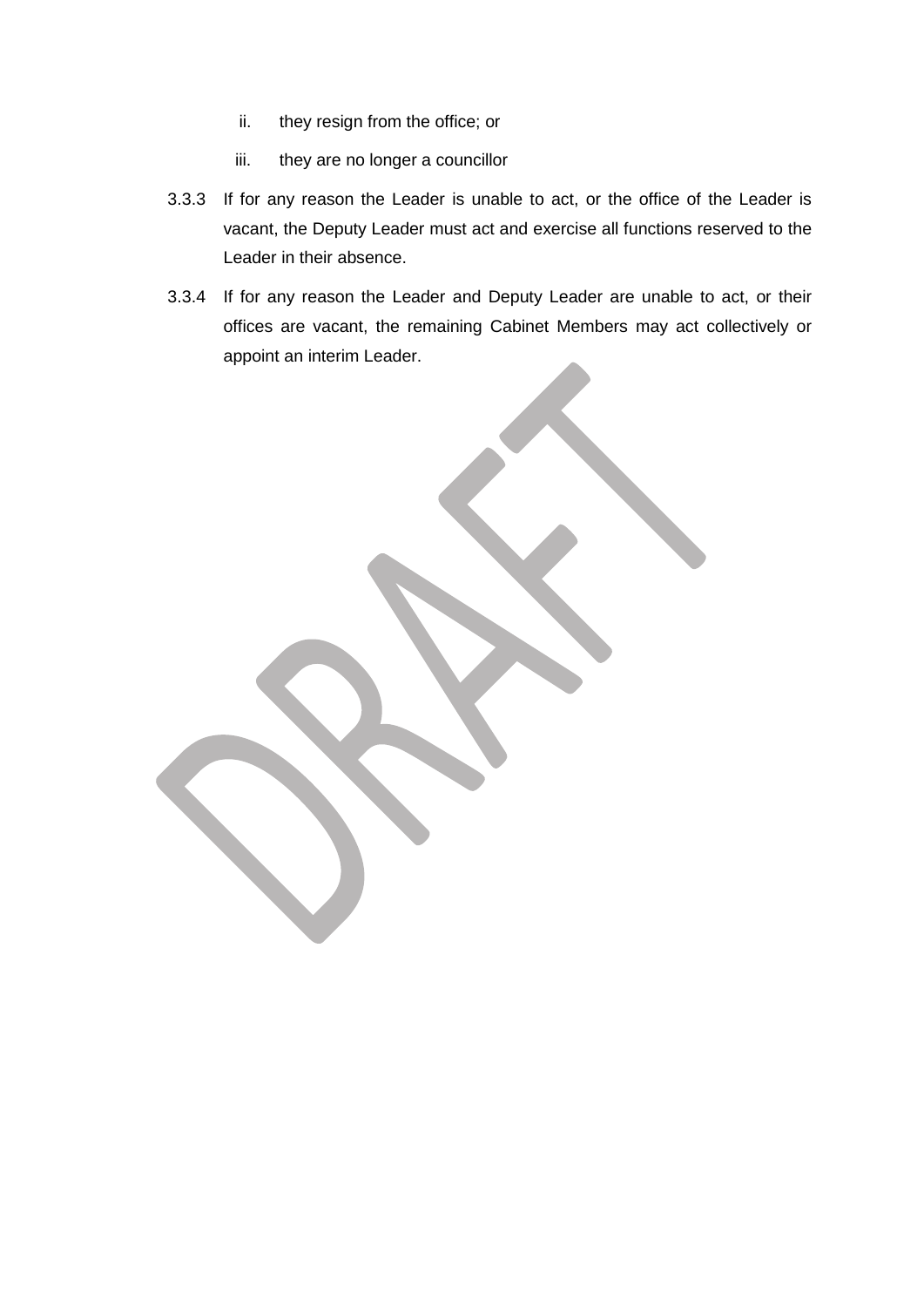## **4. The Cabinet**

- 4.1 The Cabinet will discharge all Cabinet functions (Executive functions). These are the functions which are not the responsibility of the Council, a Committee any other part of the Council.
- 4.2 The Cabinet also discharges those 'local choice' functions set out in Schedule 2 of the the Local Authorities (Functions and Responsibilities (England) Regulations 2000 (as amended).
- 4.2 The Cabinet comprises the Leader and Deputy Leader along with no more than nine other Councillors appointed to the Cabinet by the Leader.
- 4.3 The term of office of a Cabinet Member will be the same as for the Leader unless the Cabinet Member:
	- i. resigns from office; or
	- ii. is no longer a Councillor; or
	- iii. is removed from office, either individually or collectively, by decision of the Leader.
- 4.4 The portfolios of areas of responsibility of Cabinet Members (if any) for which they are delegated authority in accordance with the Cabinet Scheme of Delegation are allocated by the Leader.
- 4.5 The Cabinet is responsible for the preparation of the Council's Forward Plan and those functions reserved to it as set out in Part C Section 23.
- 4.6 The Cabinet can establish executive committees, chaired by the relevant Portfolio Holder, to which the Cabinet can appoint non-voting advisory members; subject to the adoption by Cabinet of an executive committee protocol which all executive committees must adhere to.
- 4.7 The proceedings of the Cabinet, including those of any of its Sub-Committees, shall be accordance with Procedure Rule [ ] set out in in Part D Section [ ] of this Constitution.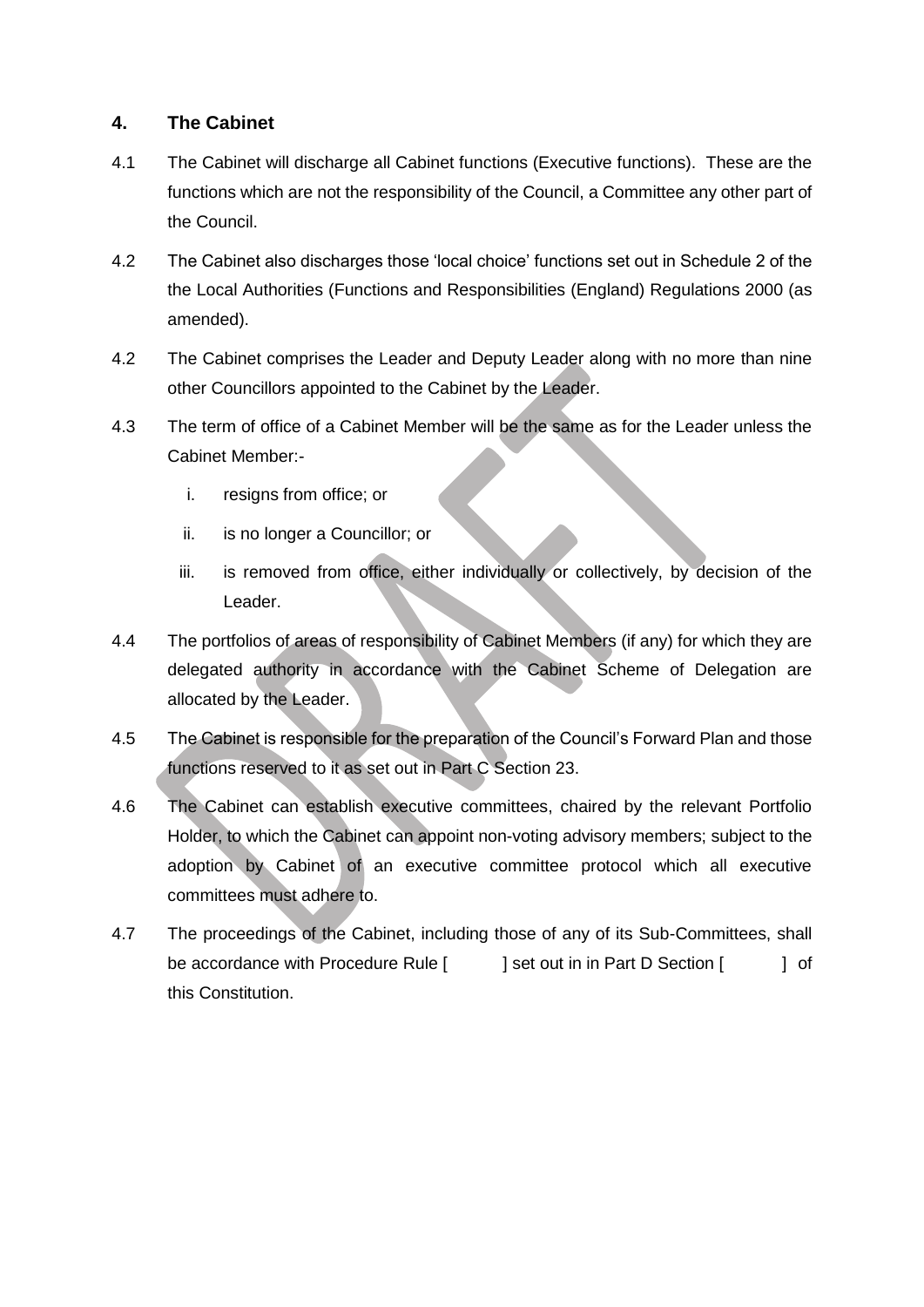## **5. Cabinet Member Portfolio Holders and their Portfolios**

- 5.1 The Cabinet comprises five portfolio holders including the Leader and Deputy Leader. The leader of the Council's largest opposition group is a Cabinet Member with voting rights but without portfolio.
- 5.2 The five portfolios are:
	- i. Strategy, Performance & Finance (held by the Leader)
	- ii. Organisational Development & Governance (held by the Deputy Leader)
	- iii. Economic Development & Visitors
	- iv. Homes & Health
	- v. Cleaner, Safer, Greener
- 5.3 The functions which fall within the portfolios and for which the Leader has delegated responsibility and decision-making to the portfolio holders in accordance with the Cabinet Scheme of Delegation set out at Part C Section 23 are set out below.
	- 5.3.1 **Portfolio for Strategy, Performance & Finance**
		- *Cross-Cutting Strategies*
			- o Community Plan
			- o Customer Access Strategy
			- o Consultation & Engagement
			- o Climate Change Strategy
			- o Medium Term Financial Plan
		- *Strategic Partnerships*
			- o Representation of the Council in strategic partnerships such Economic Prosperity Committee Oversight of Arkwood Ltd
		- *Communications*
			- o Internal and external communications
			- o Marketing and promotion
			- o Design and brand management
			- o Social media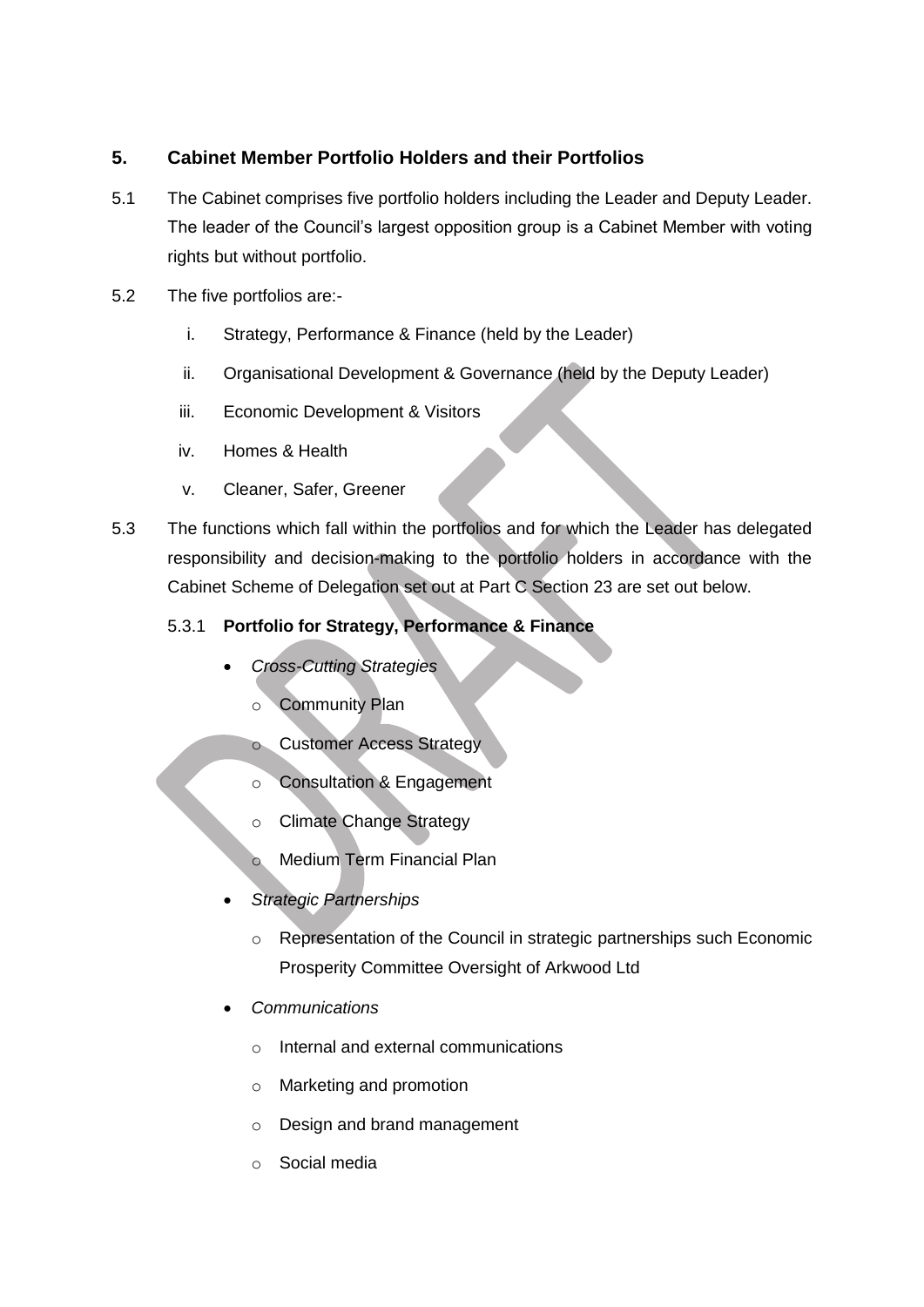- o Reputation of the Council
- *Performance*
	- o Oversight of performance management arrangements to ensure quality and value for money.
- *Finance*
	- o Budget setting (presenting the budget)
	- o Monitoring of expenditure and income
	- o Treasury management
	- o Banking, leasing, insurance, VAT etc
	- o Staff payroll and Councillors' allowances
	- o Contract monitoring for audit and procurement

### 5.3.2 **Portfolio for Organisational Development & Governance**

- *Organisational Development*
	- o Corporate administration e.g., mail and corporate contracts such as mobile phones
	- o Human resources and training (employment policies, supporting restructures, pay policy, training, consultation with trades unions, recruitment)
	- o Responsibilities under the Equalities Act 2010 etc
	- o Internal digital services and cyber security of the Council e.g., staff email and Council firewall
	- o Development and delivery of the Council's emergency planning and business continuity plans
	- o Health and safety at work
- *Customers*
	- o Contact centre, online customer enquiries and reception face-to-fae enquiry services
	- o Information governance, data storage and security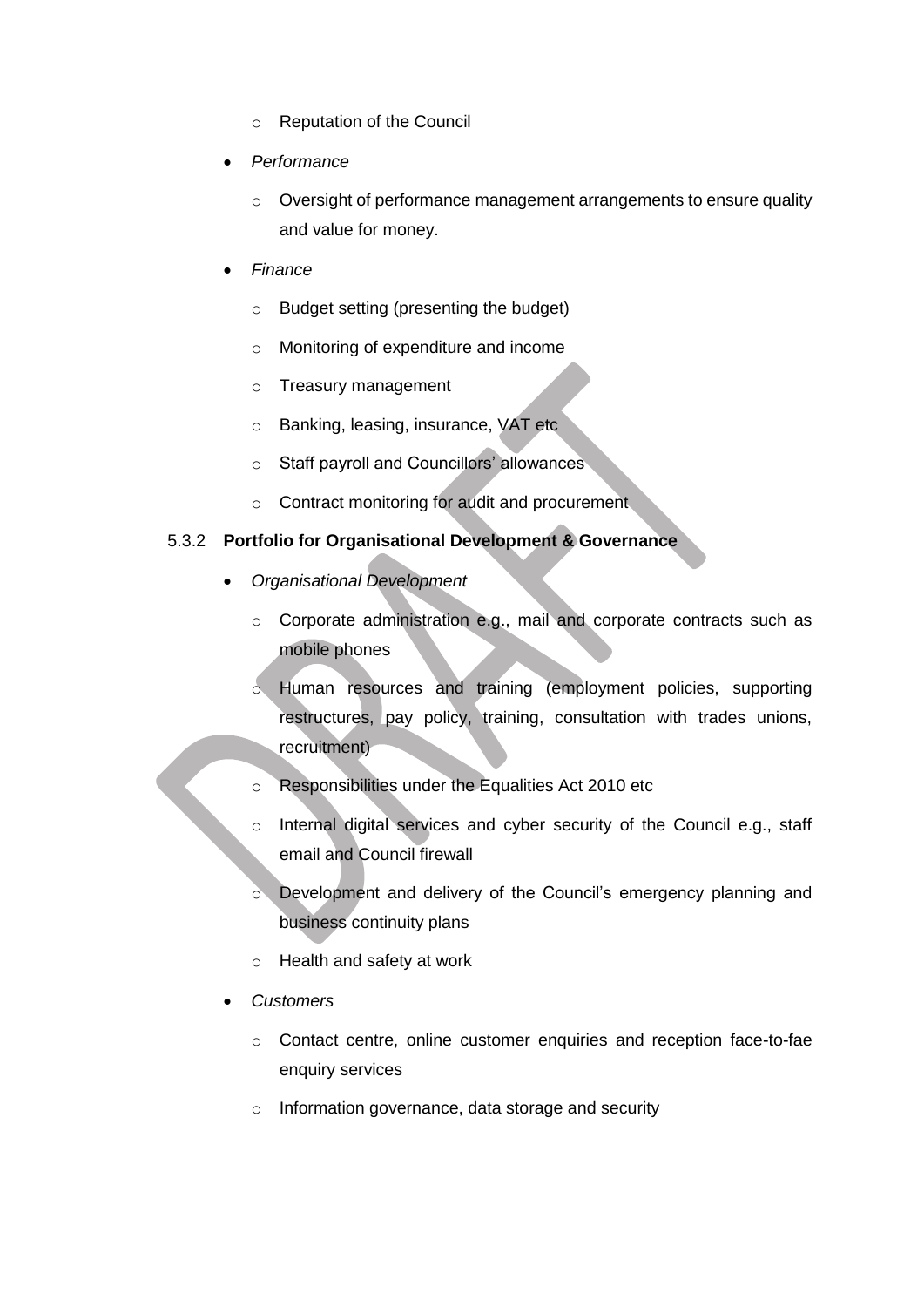- o UK GDPR and Data Protection Act, Freedom of Information Act and Environmental Information Regulations requests and responsibility for the Information Management Framework
- o External digital services for customers e.g., ESB, Civica, web-chat, eforms
- *Governance*
	- o Liaison with Councillors and MPs
- *Operational Assets*
	- o Management of the Council's operational assets including offices and buildings.
	- o Facilities management of the Council's offices including security, contract management and the setting up of meeting rooms
- *Street Naming & Numbering*

## 5.3.3 **Portfolio for Economic Development & Visitors**

- *Economic Development*
	- o Supporting regeneration across the district
	- o Supporting jobs and employment
	- o Running Invest Newark & Sherwood
	- o Providing businesses support and advice
	- o Assessing and administrating business grants
	- o Assessing and administrating business rates
	- o Developing the district's town centres
	- o Licensing of businesses and services e.g., taxi, alcohol and entertainment licenses
- *Visitors*
	- o Seeking to grow Newark and Sherwood's visitor economy Creating and implementing Destination Management Plans for the district's towns
	- o Tourism Action Groups
	- o Campaigns such as Totally Locally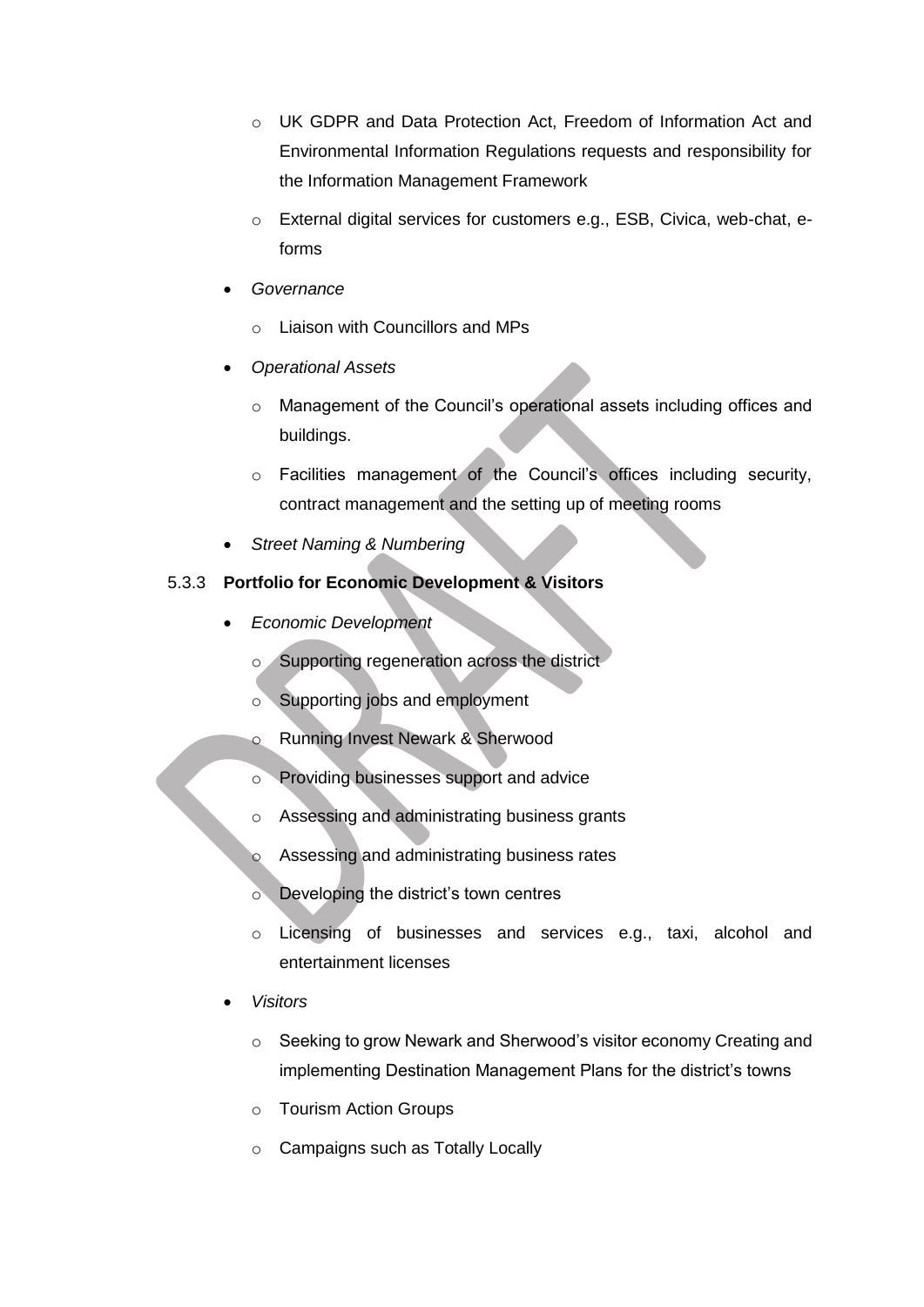- o Running and promotion of the Palace Theatre, National Civil War Centre & Newark Castle
- *The Council's Commercial Assets*
	- o Management, running and development of the Council's commercial assets such as the Buttermarket, Stodman St. and industrial units Management and running of the Council's car parks and Newark Lorry Park
	- o Management of non-NSDC car parks as a commercial service e.g., contract to manage Newark Town car parks
	- o Major capital projects
- *Developing Neighbourhoods*
	- o Evidencing, managing and implementing the Council's LDF (Local Development Framework)
	- o Allocating land for housing and employment
	- o Infrastructure provision
	- o Neighbourhood planning
	- o Evidencing, assessing and assigning Assets of Community Value
	- o Planning services
	- o Planning enforcement
	- o Evidencing, managing and maintaining conservation areas
	- *Regeneration and Regeneration programmes and schemes*

### 5.3.4 **Portfolio for Homes & Health**

- *Tenants* 
	- o Landlord responsibilities such as responsive repairs for Council tenants
	- o Planned works on the Council s social housing
	- o Developing the HRA (social) assets
	- o Rents and income for social housing
	- o Gathering evidence on housing need and use this evidence to develop a Business Plan for the Council's social housing and associated assets
	- o Ensuring the HRA Business Plan is delivered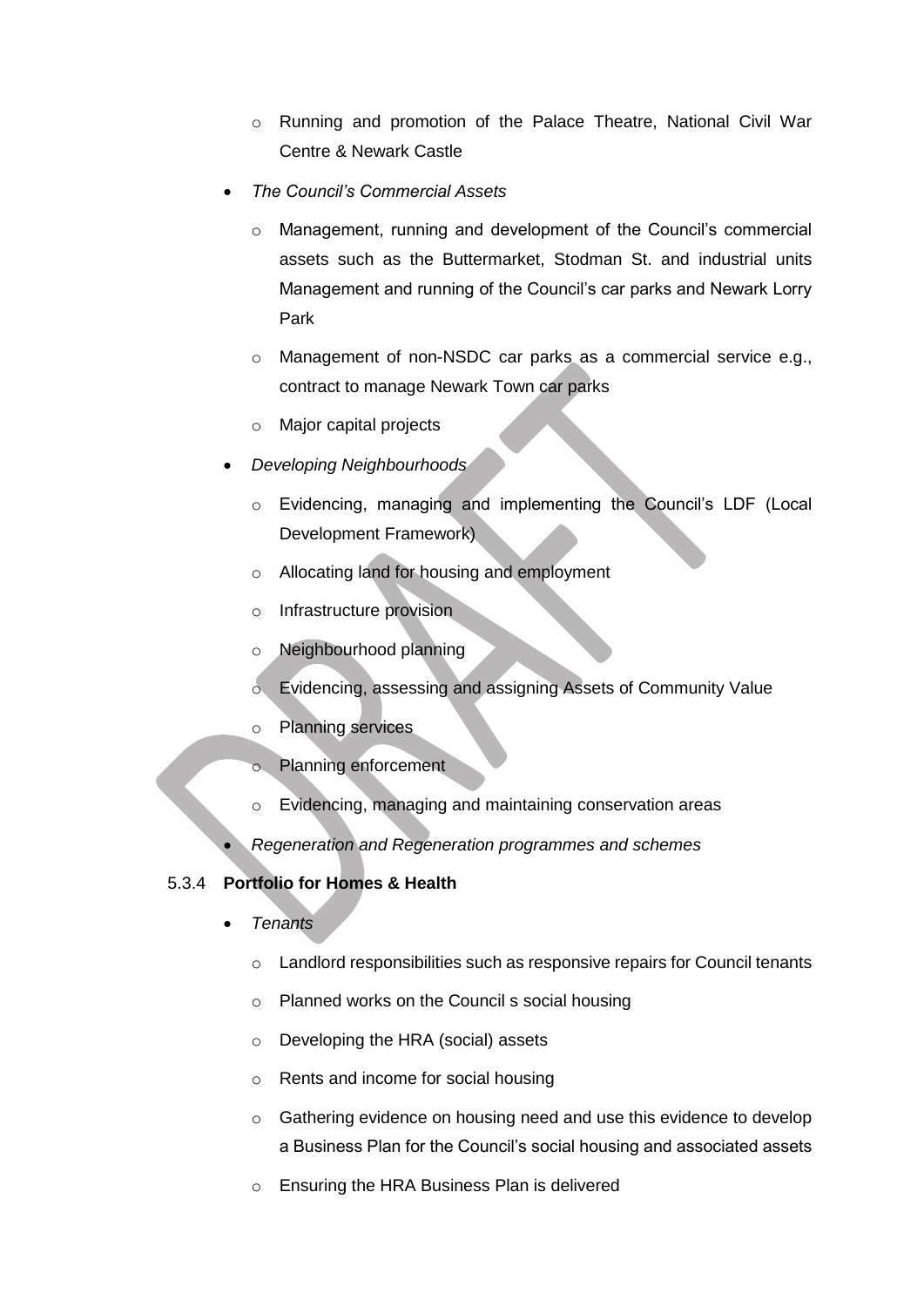- o Tenant engagement
- o Running of supported housing e.g., Gladstone House and Vale View
- *Homes*
	- o Running a housing options service to support residents to get safe and suitable housing
	- o Targeted initiatives on energy to help residents achieve affordable warmth
	- o Tackling homelessness and rough sleeping with advice and assistance
	- o Running two temporary accommodation sites for those experiencing homelessness
	- o Gather evidence on housing need and use this evidence to develop housing and regeneration policies, plans and strategies to ensure the district has appropriate housing
	- o Programme of neighbourhood studies
	- o Protection of tenants in the private housing sector e.g., HMO licensing
	- o Assessing and administrating Disabled Facilities Grants
	- o Council tax payments, administrating council tax discounts/benefits and creditor services and housing benefit payments.
- *Health*
	- o *Tackling health inequalities and delivering health improvement through campaigns, programmes and targeted actions, such as: Healthy options takeaway, Breastfeeding initiatives, Community projects on sport and fitness, Food poverty*
	- o *Tackling social mobility and improving the aspirations of young people*
	- o *Arts development*
	- o *Support for community groups including community/local sport*
	- o *Running of community centres*
	- o *Management of Active4Today*
	- o *Liaison with health partners*

### **5.3.5 Portfolio for Cleaner, Safer, Greener Communities**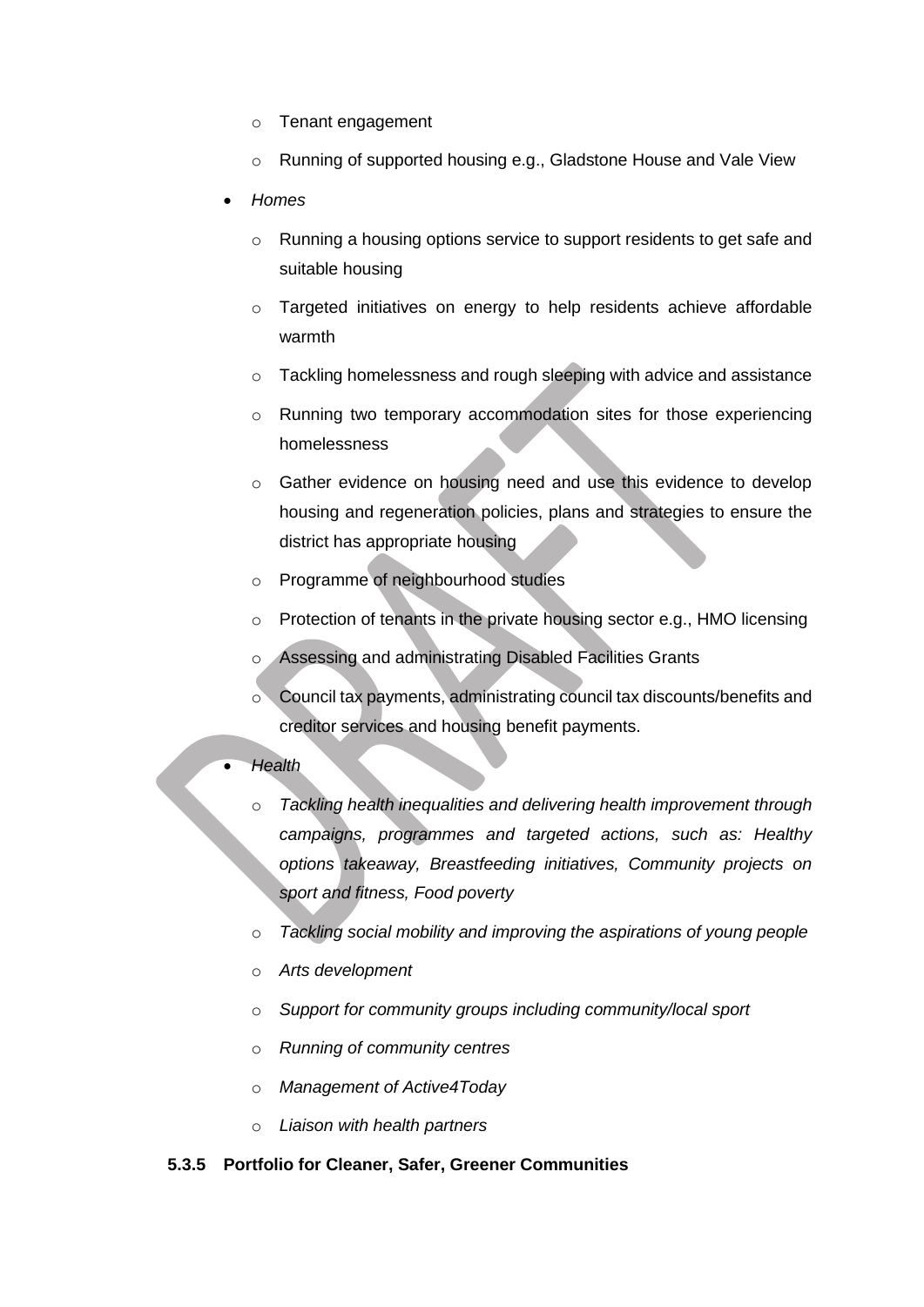- *Cleaner*
	- o Domestic waste and recycling
	- o Street cleansing and road sweeping
	- o Litter picking and emptying street bins
	- o Waste services: bulky waste, trade waste and garden waste
	- o Enforcement of cleanliness (littering, dog fouling, fly tipping etc.)
	- o Fleet management Maintaining and enforcing pollution/air quality legislation to ensure clean and quality air
- *Community Safety*
	- o Community safety partnership
	- o CCTV, ASB, domestic violence
	- o Food safety
	- o Occupational health/health & safety at work
	- o Emergency planning in the community
	- o Health and safety in NSDC public spaces
- *Greener*
	- o Running and managing the Council's parks including coordinating parks volunteers and parks friends groups
	- o Delivering the ranger service
	- o Community engagement within parks and green spaces e.g.. community tree planting
	- o Tree planting and greening projects, campaigns and activities
	- o Grounds maintenance
	- $\circ$  Promotion, education and enforcement of recycling (waste enforcement)
	- o Environmental conservation and tree protection (TPO enforcement)

5.4 The leader of the Council's largest opposition group is a Cabinet Member with voting rights but without portfolio. Their role is to provide leadership in the constructive challenge of the Council's policies and strategies, and in the co-ordination of alternative policies, strategies and service delivery. They are the main political spokesperson for the Council's opposition.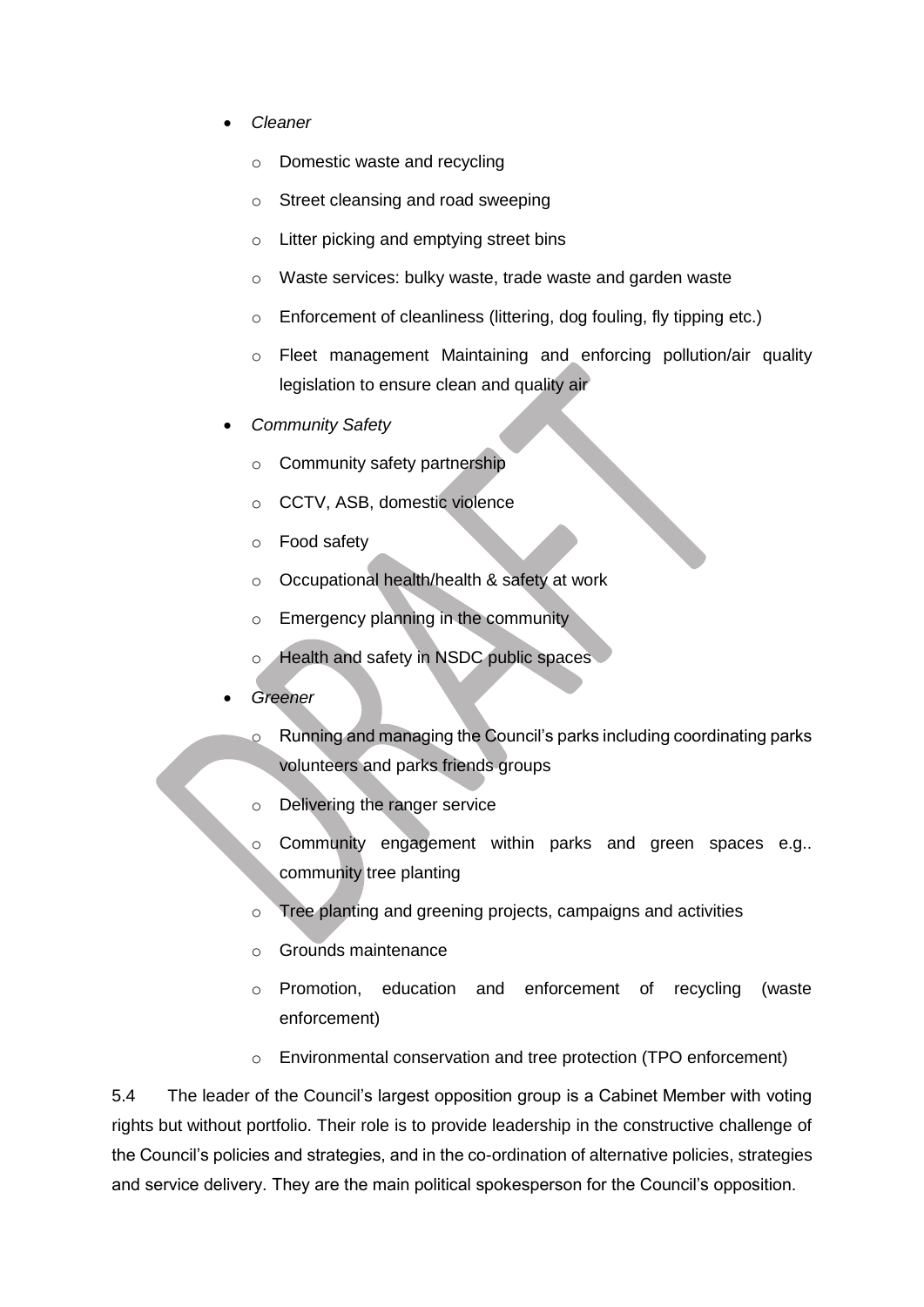## **6. Committees**

- 6.1 Functions which are the responsibility of the Council, not the Cabinet, are known as Non-Executive Functions. The Council may undertake such functions itself or delegate them to a Committee (or Officer).
- 6.2 The Council has established the following Committees:
	- i. Policy Performance and Improvement Committee
	- ii. Licensing and General Purpose Committee
	- iii. Audit & Governance Committee
	- iv. Planning Committee
	- v. Staffing Committee
	- vi. Mansfield Crematorium Joint Committee
	- vii. Trustee Board of Gilstrap & W.E. Knight
- 6.3 The composition of these Committees, their functions, responsibilities and terms of reference is set out at Part C Sections [ ]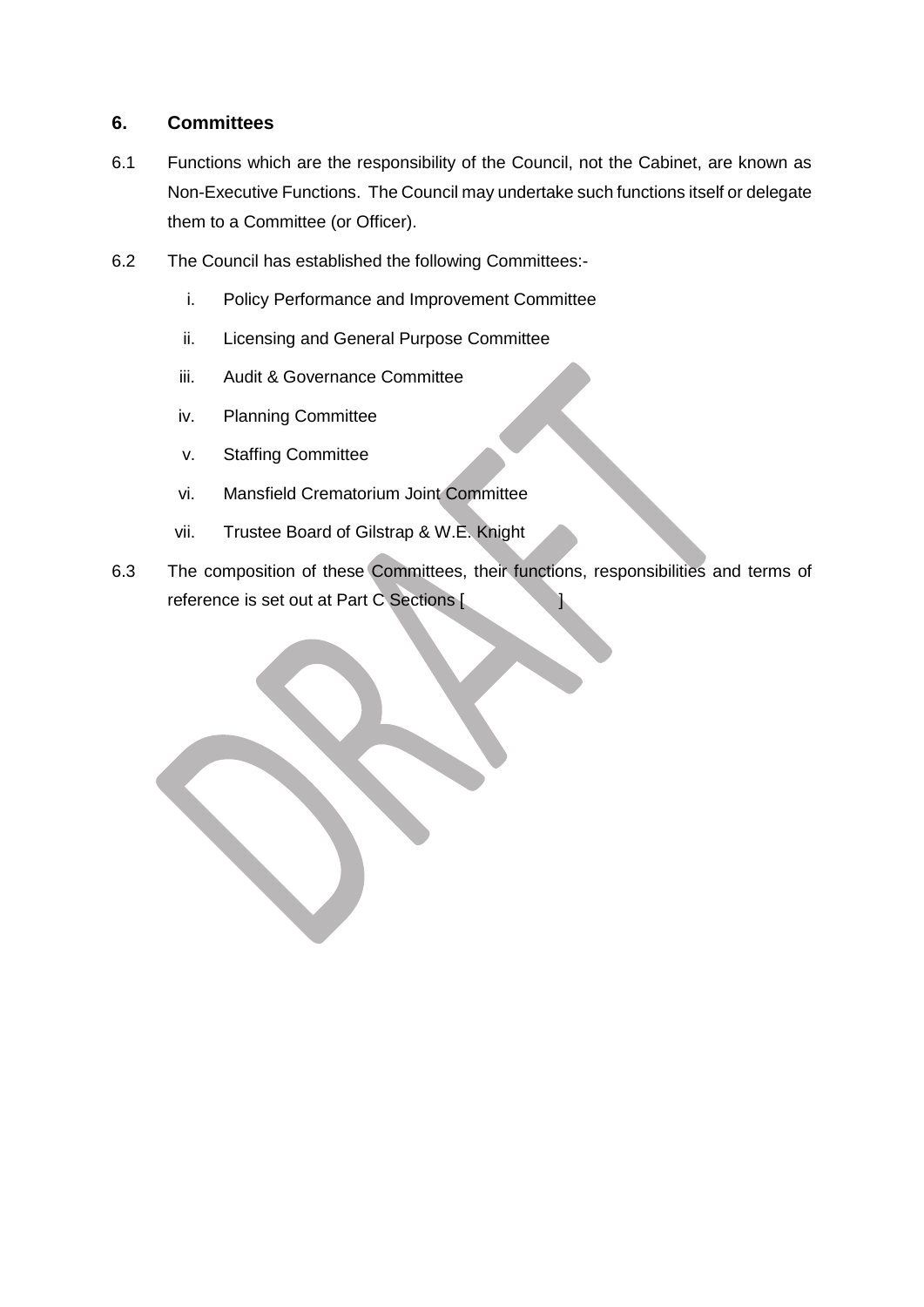## **7. Councillors**

- 7.1 Collectively all Councillors (also known as Members) are the ultimate policy-makers and carry out a number of functions. Councillors represent their communities and Wards and bring their views into the Council's decision-making process. Councillors may also be appointed to the Committees detailed above.
- 7.2 The role and responsibility of Councillors is set out in more detail at Part F Section [ ] of this Constitution.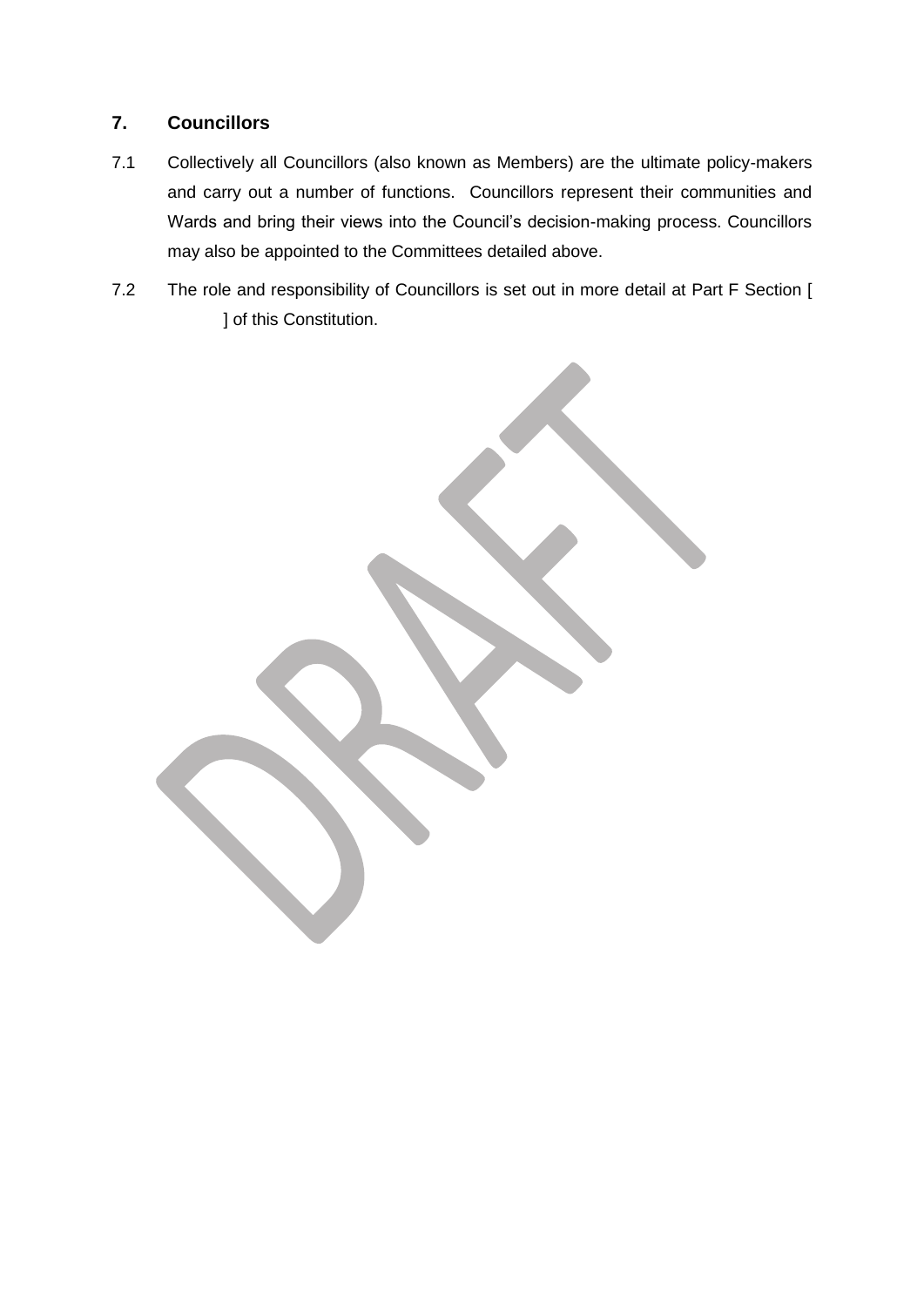### **8. Officers**

- 8.1 The Council's employees are called 'Officers' and they give advice, implement decisions and carry out the day-to-day delivery of the Council's services.
- 8.2 Some Officers such as the Head of Paid Service, the Monitoring Officer and the Chief Finance Officer (also known as the Section 151 Officer) have specific duties to undertake. These Officers are the Council's 'Statutory Officers' and they ensure that the Council acts within the law and uses its resources wisely.
- 8.3 Officers are delegated decision-making authority in accordance with the Officer Scheme of Delegation which is set out at Part C Section 24.
- 8.4 Officers must comply with the Employee Code of Conduct which is set out in Part G Section [ ] of this Constitution.
- 8.5 The recruitment, selection and dismissal of Officers will always comply with the Officer Employment Procedure Rules set out in Part G of this Constitution.
- 8.6 Officers are paid in accordance with the Council's Pay Policy.
- 8.7 The Council's management structure and more information about the role and responsibilities of the Statutory Officers is set out at Part C [  $\qquad$  ].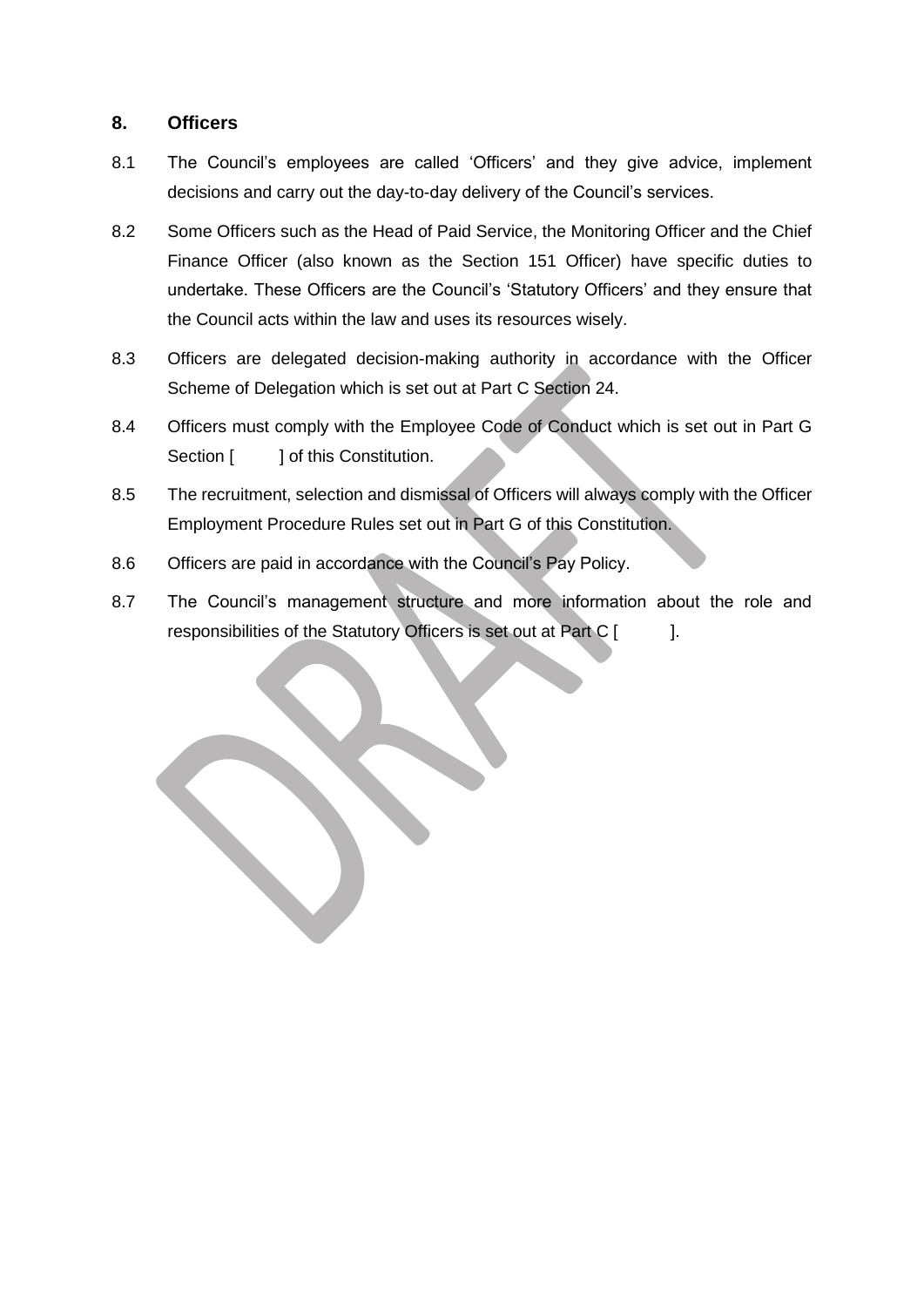## **9. Joint Arrangements and Contracting-Out**

### 9.1 **Joint Arrangements**

The Council or the Leader (in respect of an Executive function), may:

- 9.1.1 enter into arrangements or agreements with any person or body;
- 9.1.2 co-operate with, or facilitate or co-ordinate the activities of, any person or body; and
- 9.1.3 exercise on behalf of that person or body any functions of that person or body.
- 9.2 Details of any joint arrangements including any delegations to Joint Committees are set out at Part C Section [  $\qquad$  ] of this Constitution.

### 9.3 **Joint Arrangements for Non-Executive Functions**

- 9.3.1 The Council may establish joint arrangements with one or more local authorities to exercise functions which are not Executive functions in any of the participating authorities, or advise the Council.
- 9.3.2 Such arrangements may involve the appointment of a Joint Committee with these other local authorities.

### 9.4 **Joint Arrangements for Executive Functions**

- 9.4.1 The Leader may establish joint arrangements with one or more local authorities to exercise functions which are Executive functions
- 9.4.2 Such arrangements may involve the appointment of Joint Committees with these other local authorities
- 9.4.3 If the functions to be discharged involve Key Decisions the legal requirements for determining and publicising Key Decisions will apply.
- 9.4.4 Except as set out below, the Leader may only appoint Cabinet Members to a Joint Committee and those Members need not reflect the political composition of the Council as a whole.
- 9.4.5 The Leader may appoint Members to a Joint Committee from outside the Cabinet in the following circumstances:
	- i. the Joint Committee has functions for only part of the area of the authority, and that area is smaller than two-fifths of the authority by area or population. In such cases, the Leader may appoint to the joint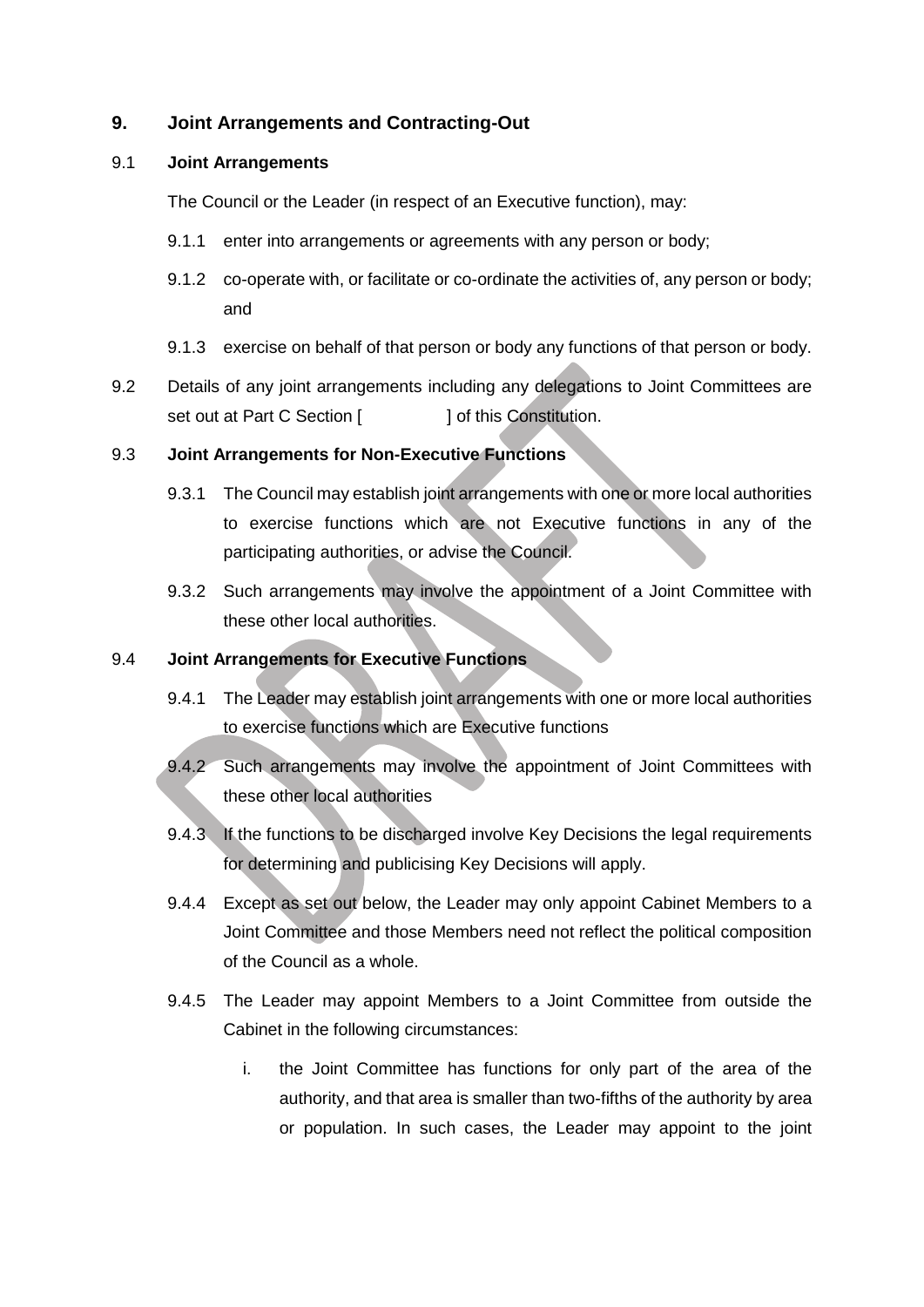Committee any Councillor who is a Member for a Ward which is wholly or partly contained within the area;

- ii. the Joint Committee is between Nottinghamshire County Council and Newark & Sherwood District Council and relates to functions of the Leader of Nottinghamshire County Council. In such cases, the Leader may appoint to the Joint Committee any Councillor who is a Member for an electoral division which is wholly or partly contained within the area.
- 9.4.6 In the cases of (i) and (ii) above the political balance requirements do not apply to such appointments.

### 9.5 **Joint Arrangements and Access to Information**

- 9.5.1 Procedure Rule [ ] at in Part D Section [ ] of this Constitution applies.
- 9.5.2 If all the Members of a Joint Committee are Members of the Cabinet / Executive of each of the participating authorities then the access to information regime will be the same as that applied to the Cabinet.
- 9.5.3 If the Joint Committee contains Members who are not Members of the Cabinet / Executive of any participating authority then the access to information rules in Part VA of the Local Government Act 1972 will apply.

## 9.6 **Delegation to and from other Local Authorities**

- 9.6.1 The Council may delegate non-Executive and/or local choice functions to another local authority or, in certain circumstances, the Leader of another local authority
- 9.6.2 The Leader may delegate Executive functions to the Executive of another local authority in certain circumstances.
- 9.6.3 The decision whether or not to accept such a delegation from another local authority shall be reserved to the Council (non-Executive functions) and the Leader (Executive functions).

### 9.7 **Contracting Out**

9.7.1 The Council (in respect of Non-Executive functions) and the Leader (in respect of Executive functions) may contract out to another body or organisation functions which may be exercised by an Officer and which are subject to an Order under section 70 of the Deregulation and Contracting Out Act 1994, or under contracting arrangements where the contractor acts as the Council's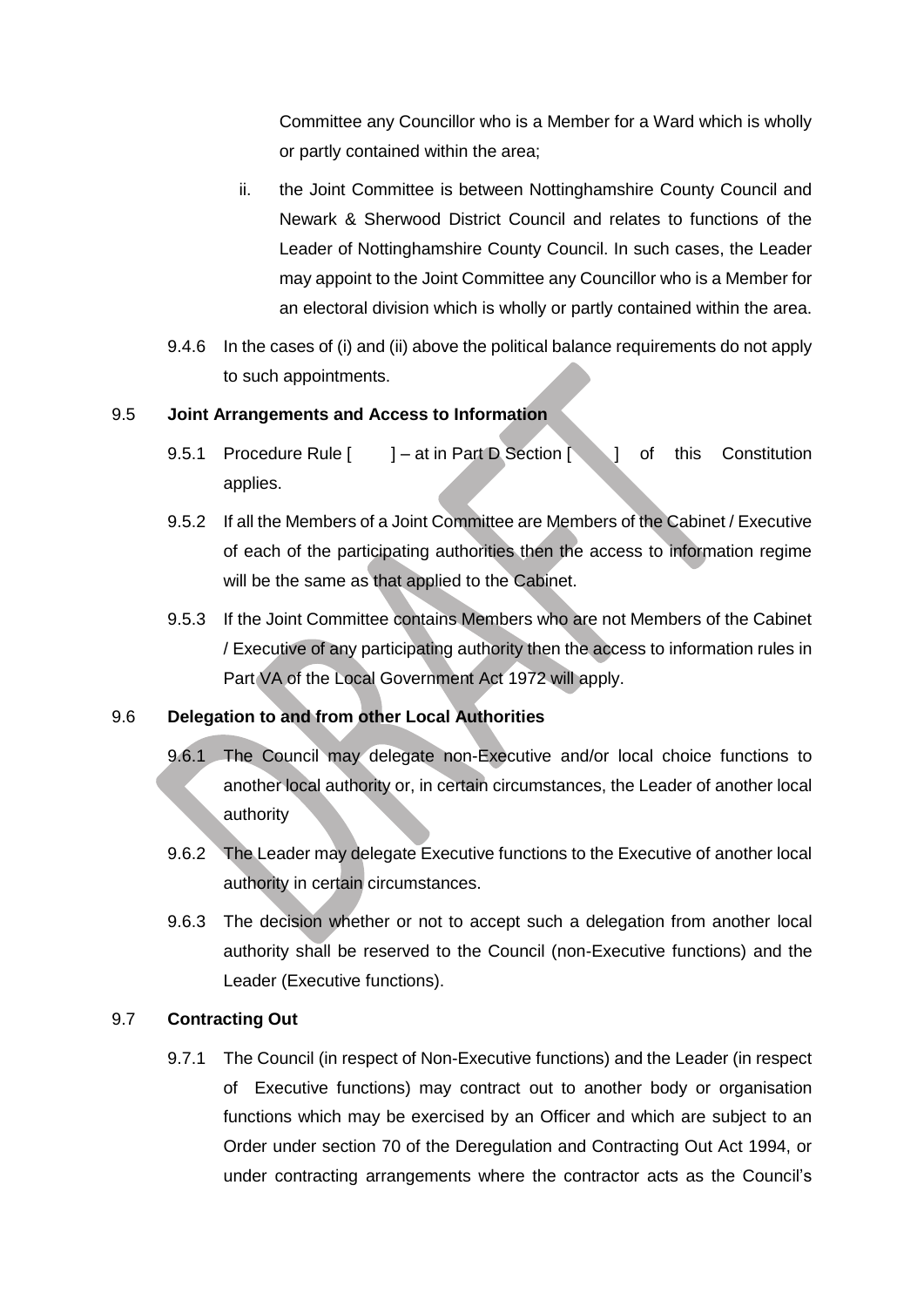agent under usual contracting principles, provided there is no delegation of the Council's discretionary decision-making.

- 9.7.2 Where Executive or Non-Executive functions are contracted out, the Cabinet or the Council as applicable retains ultimate responsibility for the function.
- 9.7.3 Every contract entered into must comply with the Council's Contract Procedure Rules and Financial Procedure Rules set out at Part D Section [ ] and Part D Section [ ] respectively.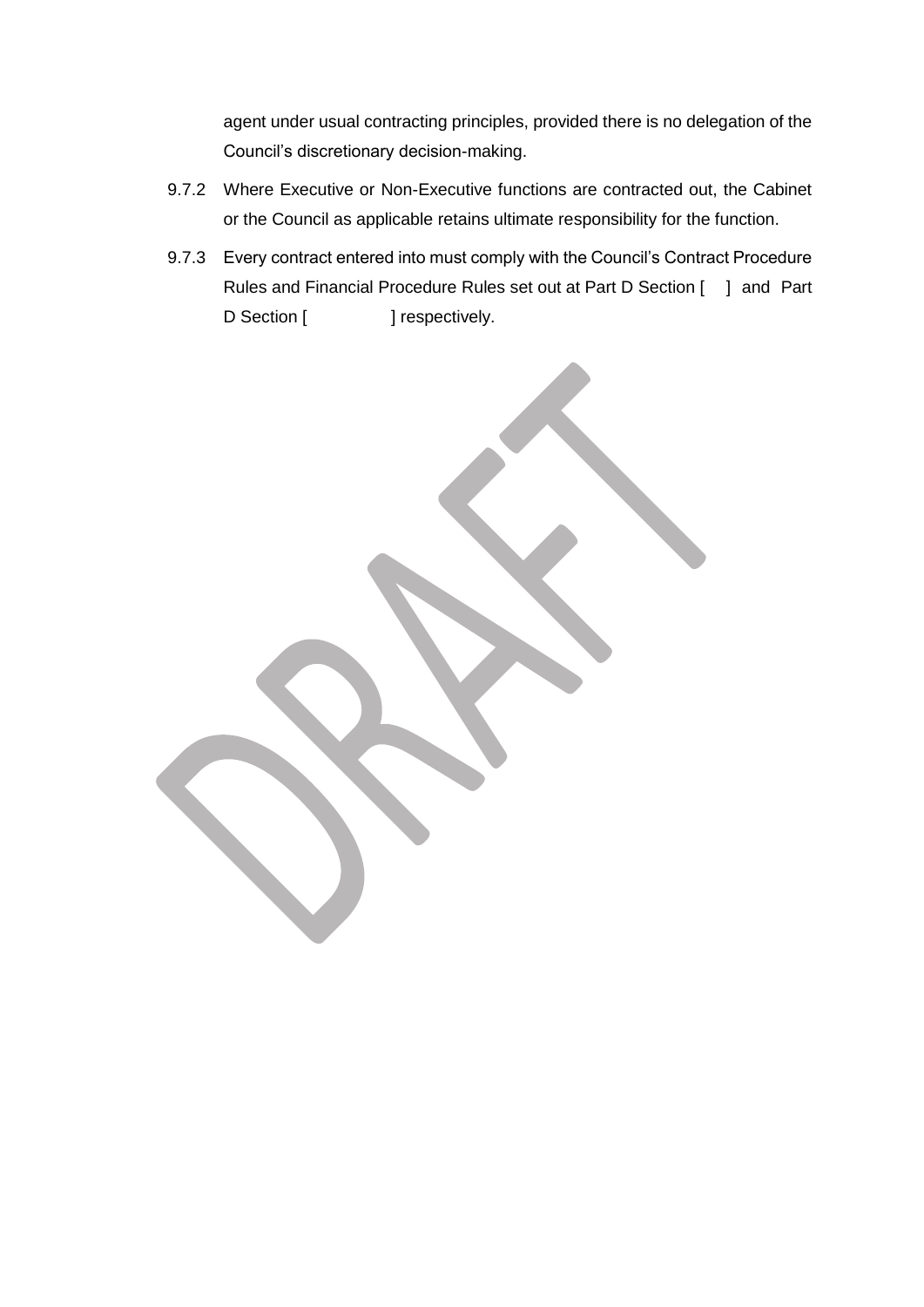### **10. Decision-Making and Types of Decisions**

#### 10.1 **Responsibility for Decision Making**

The Council will issue and keep up to date a record of what part of the Council or individual has responsibility for particular types of decisions or decisions relating to particular areas or function.

### 10.2 **Principles of Decision-Making**

All decision-making must comply with the relevant Procedure Rules, applicable legislation and the below principles must be applied in respect of all decisions, and

decision-makers will:-

- 10.2.1 be open and transparent;
- 10.2.2 act within their authority;
- 10.2.3 take into account all relevant considerations and ignore irrelevant considerations;
- 10.2.4 evaluate alternative options;
- 10.2.5 undertake consultation as required or as may be appropriate;
- 10.2.6 make decisions which are reasonable and proportionate to the desired outcome;
- 10.2.7 obtain and consider professional advice as may be required or appropriate;
- 10.2.8 ensure best value;
- 10.2.9 have regard to the Council's Constitution and relevant policies, rules and procedures;
- 10.2.10 have regard to the rules of natural justice;
- 10.2.11 comply with all relevant legislation including but not limited to as regards human rights and the public sector equality duty.

#### 10.3 **Decisions Reserved to Full Council (Non-Executive Decisions)**

Decisions relating to the functions detailed in Part C Section 22 will be made by the Council.

### 10.4 **Cabinet Decisions (Executive Decisions)**

Cabinet decisions made by the Cabinet as a whole, a Committee of the Cabinet an individual Cabinet Member or individual Officer under the Cabinet Scheme of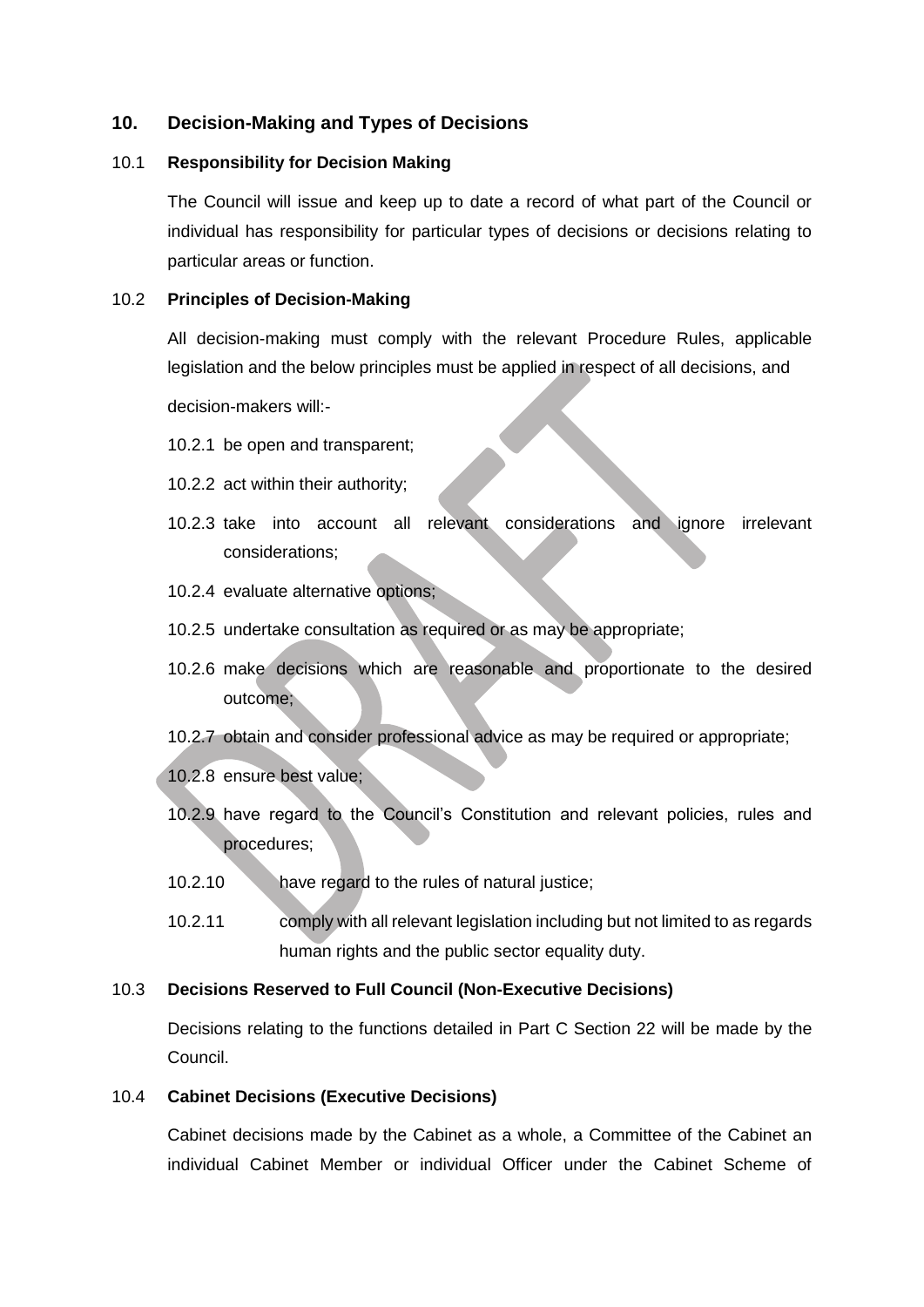Delegation or the Officer Scheme of Delegation set out at Part C Section 23 and Part C Section 24 respectively must be made in compliance with the Local Authorities (Executive Arrangements) (Meetings and Access to Information (England) Regulations 2021 and in accordance with the principles of decision-making and the Protocol for Individual Cabinet Member / Officer Executive Decision-Making set out at Part C Section 10 and Part H Section [ ] respectively of this Constitution.

#### 10.5 **Non-Executive Decisions**

Non-Executive decisions made by the Council, a Committee or an individual Officer under the Officer Scheme of Delegation at Part C Section 24 must be made in accordance with the Openness of Local Government Bodies Regulations 2014.

#### 10.6 **Key Decisions**

A Key Decision is a decision made or to be made in connection with the discharge of an Executive function which is likely to:-

- 10.6.1 result in the Council incurring revenue expenditure or savings of £150,000 or more; or,
- 10.6.2 result in the Council incurring capital expenditure or saving of £300,000 or more; or
- 10.6.3 be significant in terms of its effects on communities living or working in an area comprising two or more Wards or electoral divisions in the Council's area;

### 10.7 **Administrative Decisions**

An administrative decision is an operational decision made by an Officer in the performance of their day-to-day duties or by an individual Cabinet Member which gives effect to, or implements, an Executive, Non-Executive or Key Decision which has already been taken. An Officer making an administrative decision:-

- 10.7.1 Does not need to prepare or publish a formal report, but must ensure consultation is undertaken where appropriate;
- 10.7.2 Does not have to maintain a record of administrative decisions for the purpose of 2012 Regulations (see above at 10.4) or the 2014 Regulations (see above at 10.5) but must retain a record of decisions, with reasons, for audit purposes;
- 10.7.3 Must ensure those who need to know of the decision are promptly informed of it.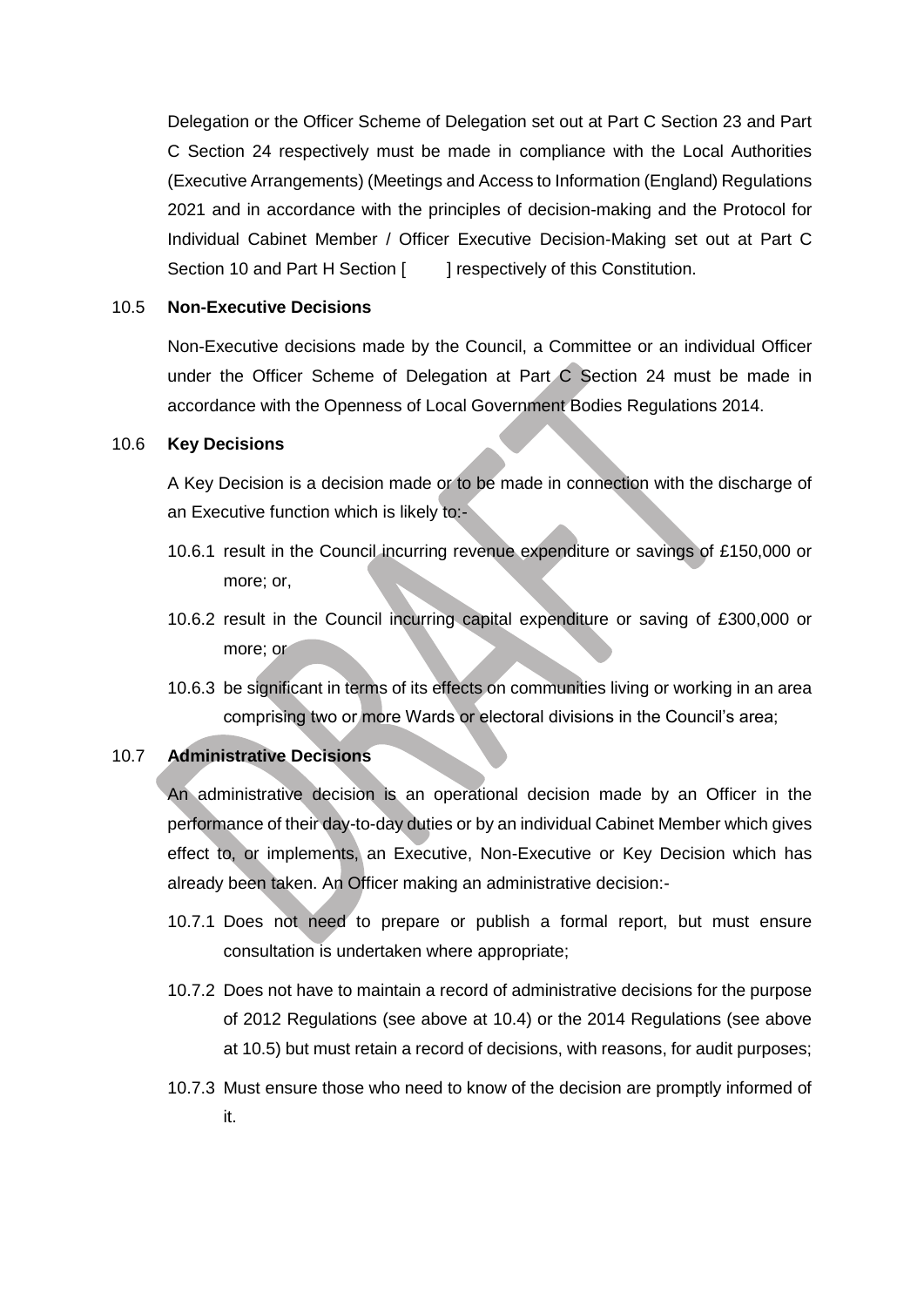### 10.8 **Decision Making by Council Bodies Concerning Licences etc**

Where the Council, a Committee, a Councillor or an Officer is determining the grant, refusal or sanction of a permit, licence, permission or right they will will follow a proper procedure which accords with the requirements of natural justice and the right to a fair trial contained in Article 6 of the European Convention on Human Rights.

### 10.9 **Urgent Decisions**

In the event that any matters arise in circumstances rendering it impossible for the Leader, Cabinet or Council to give instructions within sufficient time in the normal conduct of their business for such matters to be properly dealt with, the Head of Paid Service (or in their absence a nominated deputy) shall have delegated authority to take or authorise all necessary steps to deal with the matters sufficiently to protect the interests of the Council and the public provided that they comply with the applicable legislative requirements for determining decisions, including identifying the decision as being urgent and as such not subject to 'Call-In', and shall, before taking action, consult:

- i. the Monitoring Officer and the Section 151 Officer (or their deputies); and
- ii. in respect of Executive functions, either the Leader (or in their absence the Deputy Leader or in their absence another Cabinet Member); or
- iii. in respect of non-Executive functions, the Chairman of the Council (or in their absence the Vice-Chairman of the Council or their absence the Chairman of the relevant Committee).
- 10.9.2 Decisions taken as a matter of urgency must be reported to the next available meeting of the Council together with the reasons for urgency.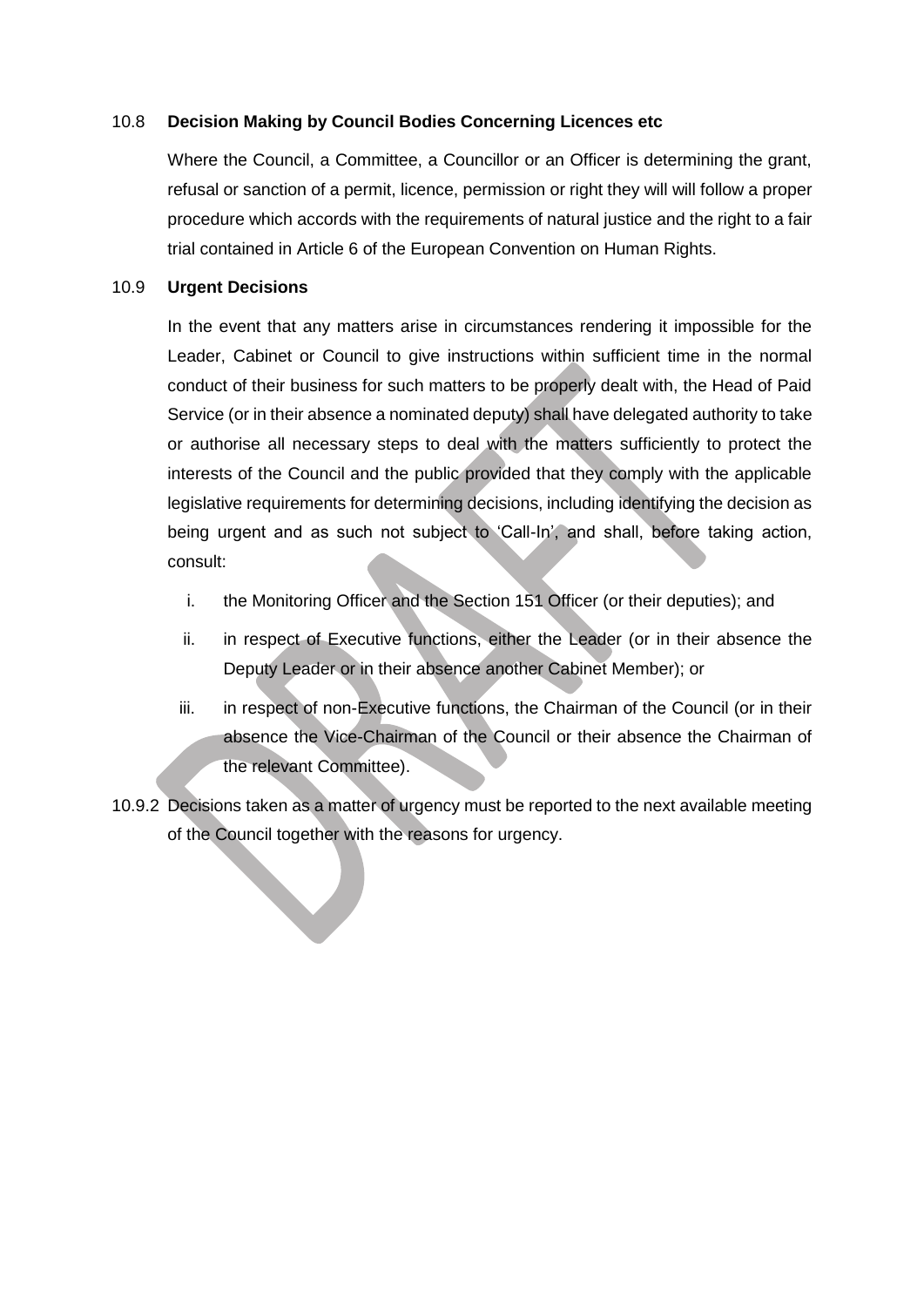## **11. The Policy & Performance Improvement Committee (PPI Committee)**

## **Rules**

- [The Committee Procedure Rules, Overview and Scrutiny Procedure Rules and Access to Information Procedure Rules shall apply as applicable to the PPI Committee, it's Working Groups and Call-In Sub-Committee.
- Where the PPI Committee is exercising its overview and scrutiny function, the Overview and Scrutiny Procedure Rules shall take precedence in the event of a conflict between them and Committee Procedure Rules
- The Call-In Procedure Rules shall apply to the Call-In Sub-Committee
- The business of a Working Group shall also be conducted in accordance with its terms of reference as determined by the Committee.

| <b>Number of Members</b>             | 15 (with a Chairman and Vice-Chairman)       |
|--------------------------------------|----------------------------------------------|
| <b>Substitute Members Permitted</b>  | [Yes]                                        |
| <b>Political Balance Rules Apply</b> | [Yes]                                        |
| Appointments / Removals              | <b>TBC</b>                                   |
| Restrictions on Membership           | Cabinet Members may not be a member          |
|                                      | of this committee.                           |
|                                      |                                              |
| Quorum                               | [One quarter (1/4) of the committee          |
|                                      | members rounded up]                          |
| Number of Ordinary Meetings per      | [No less than 4]                             |
| <b>Council Year</b>                  |                                              |
| <b>Working Groups</b>                | To be established and convened               |
|                                      | as and when required                         |
|                                      | Normally led by the Chairman or<br>$\bullet$ |
|                                      | Vice Chairman of the Committee               |

### **Membership, Chairman and Quorum**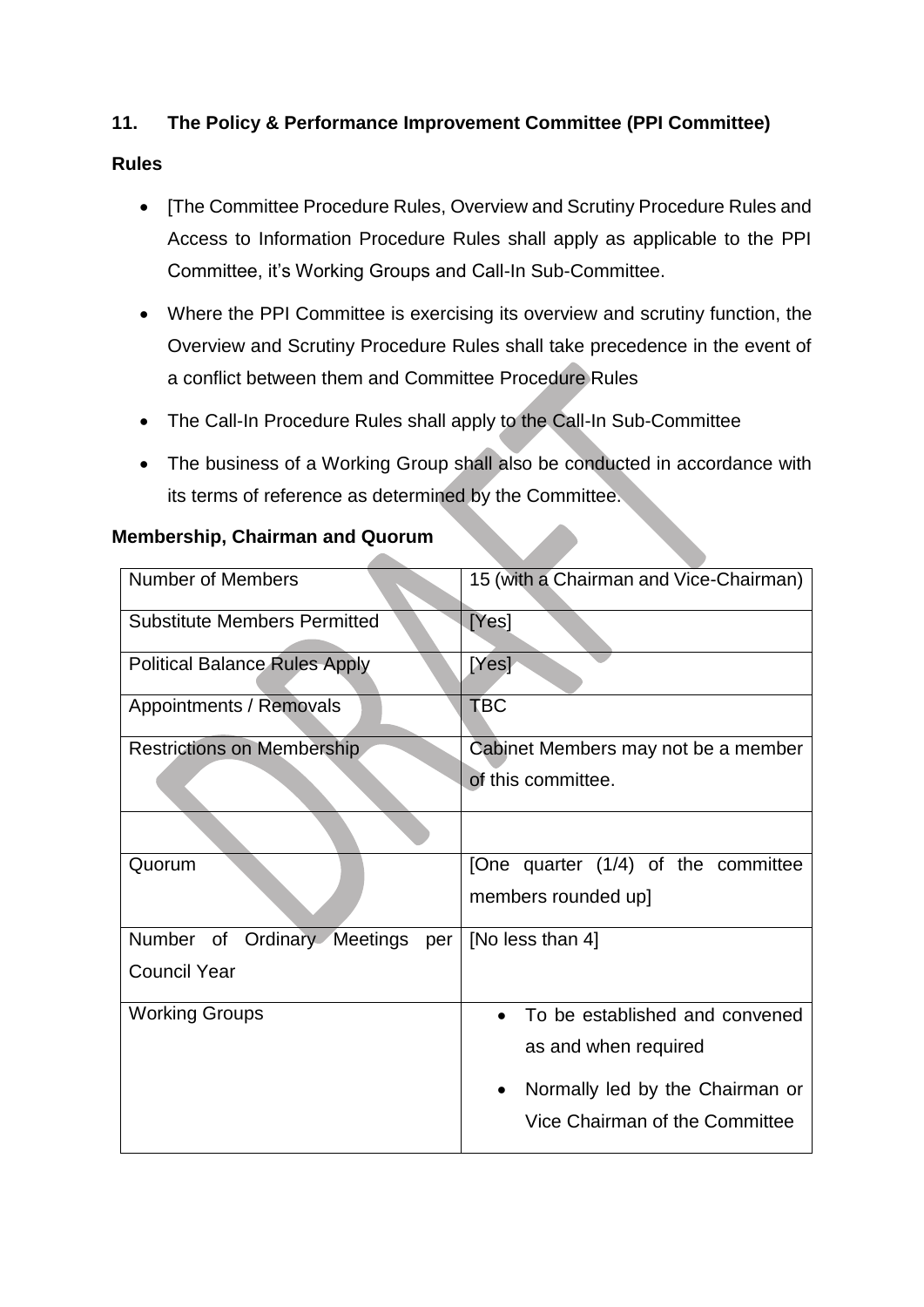

# **Principles**

The PPI Committee is committed to the developing of a respectful relationship between itself, the Cabinet and external partners. The work of the PPI Committee its Working Groups and Call-In Sub-Committee is underpinned by the following 6 (six) principles:

- 1. To positively and proactively contribute to the effective delivery of the Council's aims and objectives, reflecting the vision and priorities of the Council.
- 2. To develop a respectful relationship between the Committee, the Cabinet and external partners.
- 3. Enable purposeful, constructive and challenging performance review.
- 4. To be open to external outlook and input.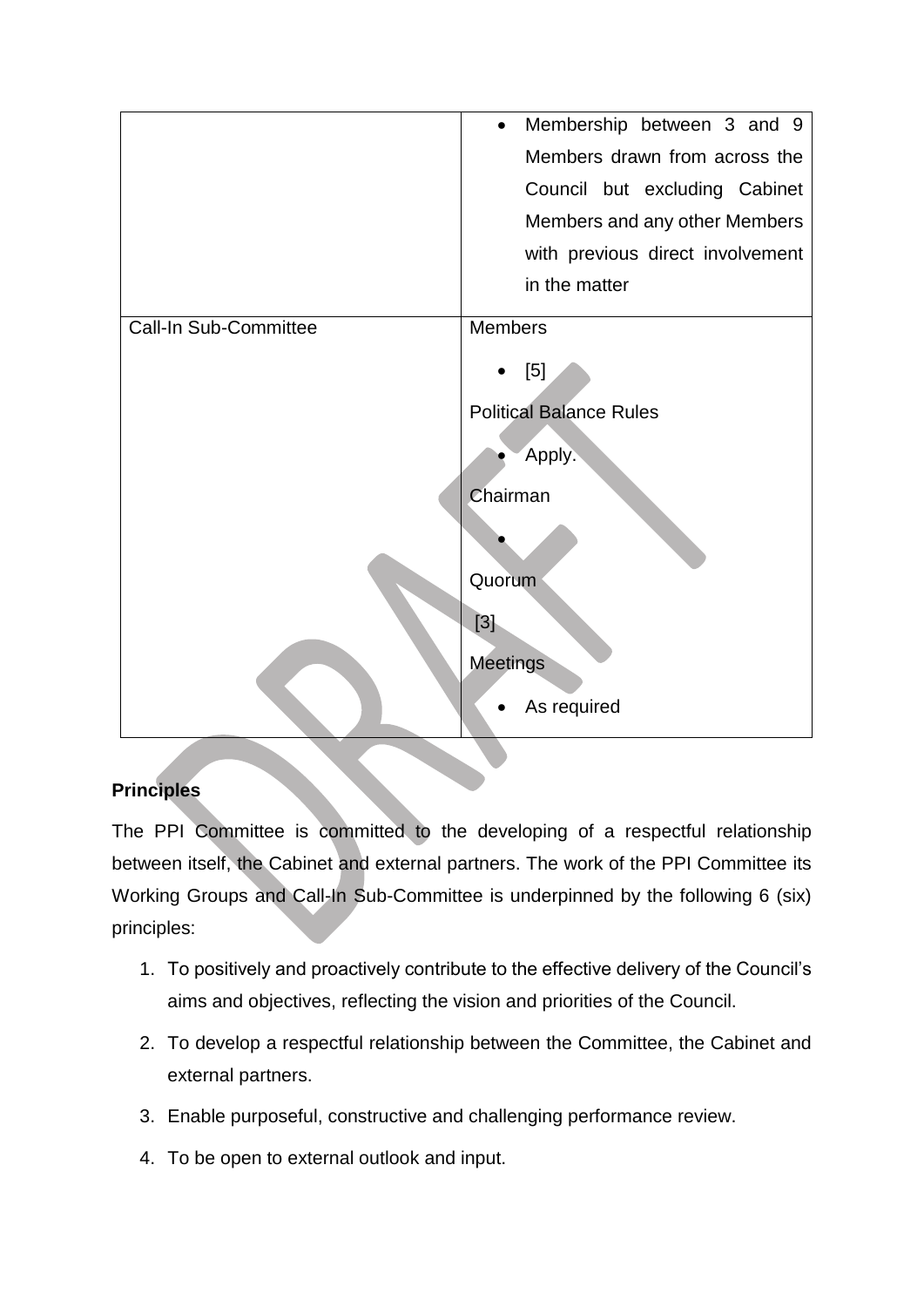- 5. To consider cost effectiveness in the discharge of its functions.
- 6. To ensure that no individual Member may be involved in reviewing a decision or policy which they have had direct involvement with.

## **Remit and Terms of Reference:**

This Committee is not a decision-making body. The exercise of the powers and functions set out below are delegated by the Full Council to the Committee in relation to development of policy [as may be requested by the Cabinet], and review of performance and improvement including the Council's statutory functions relating to scrutiny:

## General and Working Groups:

- 1. To prepare and keep updated an annual work programme incorporating matters referred to the Committee by the Council, the Leader and Cabinet, [by the Committee on its own initiative and by individual Members] providing the criteria for inclusion in the work programme, as approved from time to time by Committee, is met.
- 2. To appoint Working Groups to assist with fulfilling the Committee's functions in relation to strategy and policy development, service and performance reviews and review of decisions in accordance with the requirements set out below:
	- 2.1.Each Working Group is to be time-limited appropriate to the scope and scale of the individual Working Group project.
	- 2.2.There is to be no more than one Working Group relating to the work of a single service area at any point in time.
	- 2.3.The Working Groups are unable to make decisions.
- 4. The Working Groups may comprise co-opted members from outside of the Council.

5. The Committee Chairman, or in their absence the Vice Chairman, has delegated authority to appoint Working Groups where it would cause undue delay to wait for the next meeting of the Committee.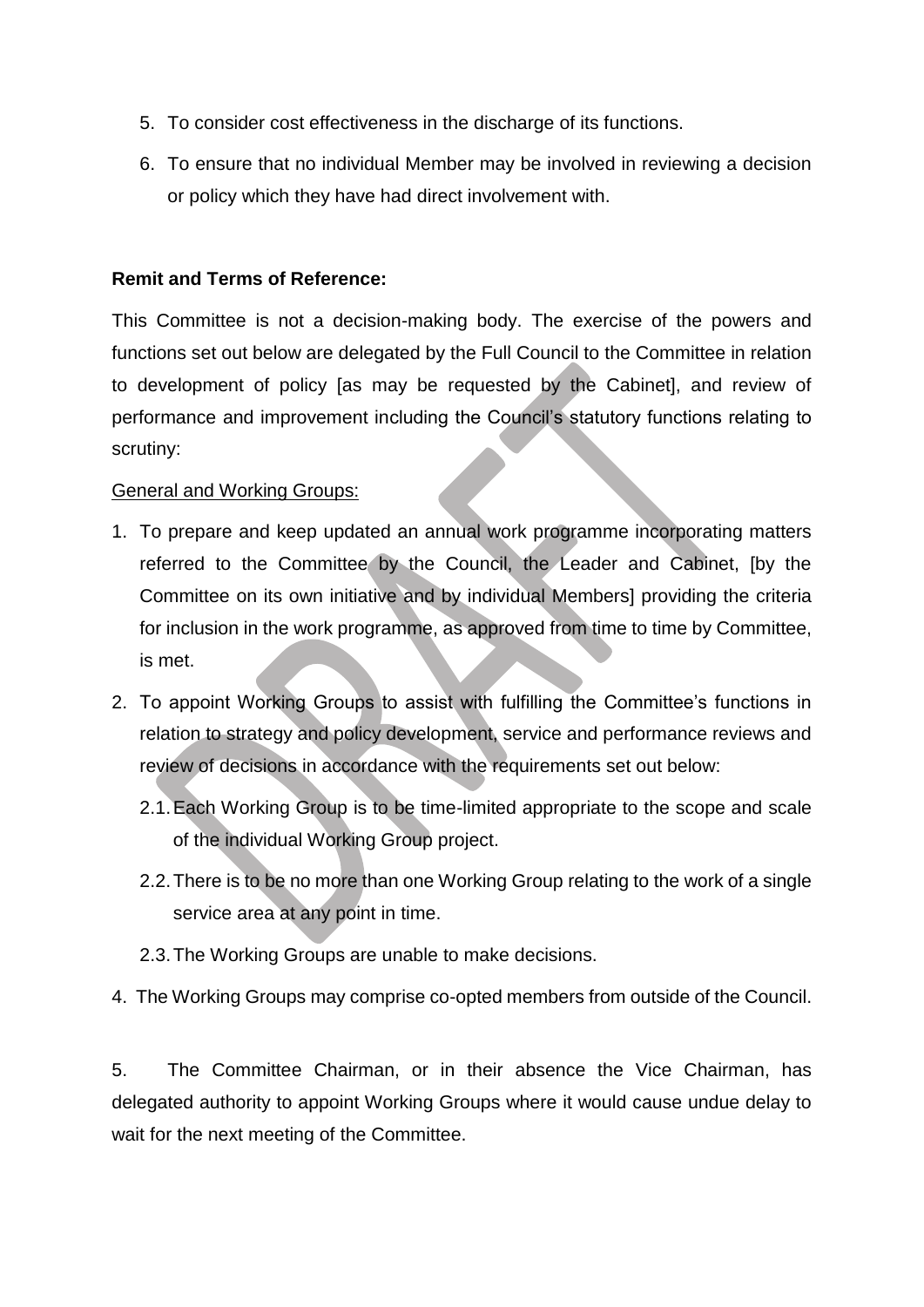## Policy Development

- 1. To assist the Cabinet and the Council in the development of policy and the budget.
- 2. Review current policies and strategies and making recommendations to the Leader/Cabinet and Council.
- 3. Undertake in depth analysis of policy issues and options to assist the Leader/Cabinet in and the Council in the development of its budget and policy framework.
- 4. Consider matters referred to them by the Leader/Cabinet and reporting to the Leader/Cabinet with proposals and/or options.
- 5. Question members of the Cabinet and/or Committees and senior Officers from the Council about their views on issues and proposals affecting their areas of responsibility.
- 6. Review the Council's partnerships to ensure that community needs are being met and enhanced by collaborative working where appropriate.
- 7. Consider the impact of policies to assess their effectiveness.
- 8. Assessing the success of the Council's pilot exercises/projects
- 9. Such other matters as required by law or guidance to be the proper remit of the PPI Committee.

### **Scrutiny**

- 1. To review and scrutinise decisions made or proposed; the implementation or proposed implementation of policies or other actions taken or proposed in connection with the discharge of any function by the Leader/Cabinet/Cabinet Member or Council Officers [or the discharge of any non-executive function]
- 2. Review and scrutinise the performance of the Council in relation to its policy objectives, performance targets and delivery of services.
- 3. Question the Leader and all Cabinet Members and senior Officers about their decisions and performance, whether generally in comparison with service plans and targets over a period of time, or in relation to particular decisions, initiatives or projects.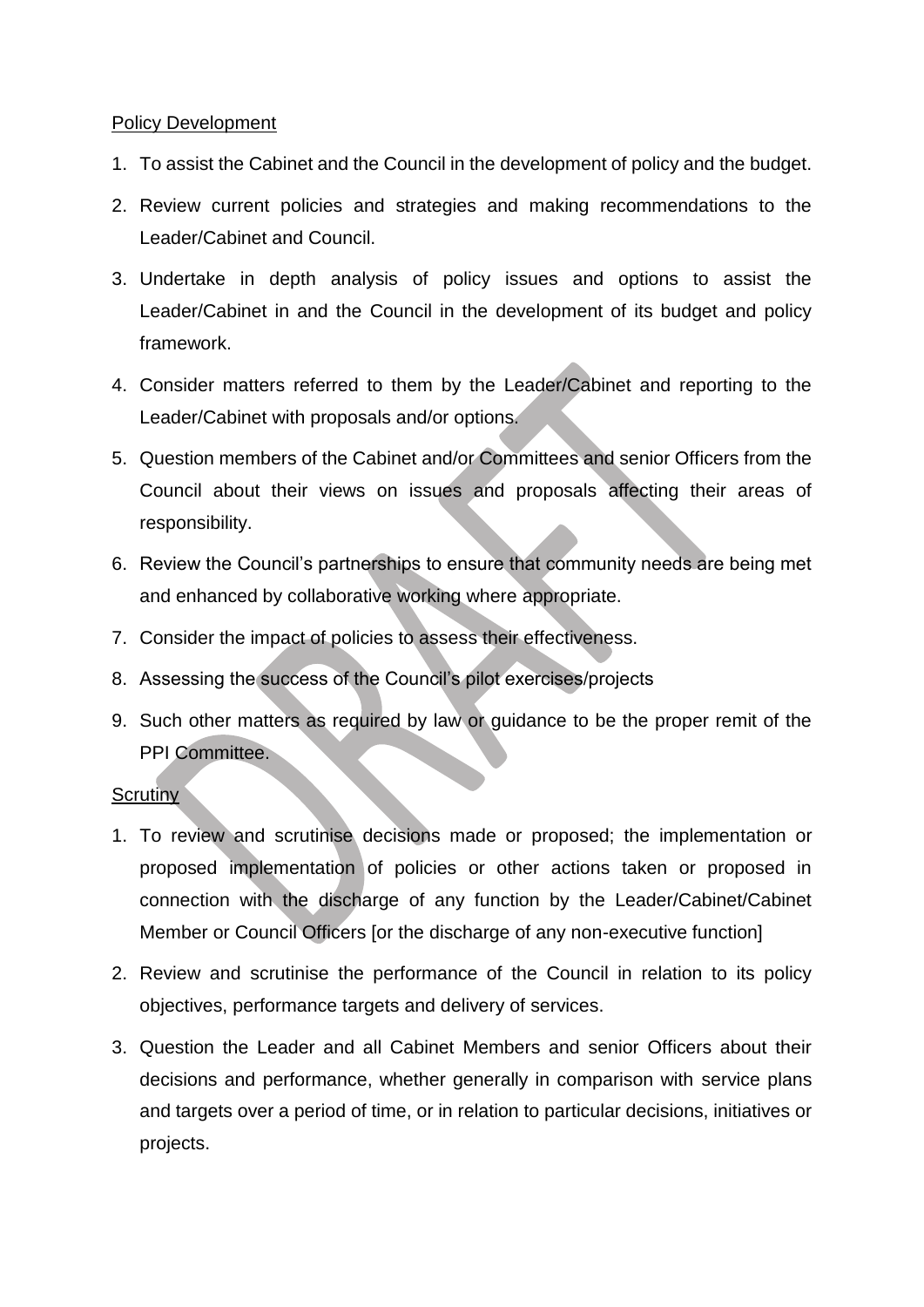- 4. Scrutinise the work of partnerships and partnership bodies in the local area.
- 5. Question and gather evidence from any person (with their consent where appropriate).
- 6. To make reports or recommendations to the Cabinet or Council as appropriate with respect to the discharge of any function, and to make reports or recommendations to partners as may be appropriate.
- 7. Convene a Call-In Sub-Committee to consider and determine a Call-In Notice and if necessary recommend that a decision made be reconsidered by the Cabinet or Council in accordance with the Call-In Procedure Rules. (*link)*
- 8. To act as the Council's designated Crime and Disorder Committee under the Police and Justice Act 2006.
- 9. Facilitate the Councillor Call for Action ("CCfA") process.
- 10.To fulfil all the functions conferred on the Council in relation to the scrutiny of health matters.
- 11.Report annually to Full Council on the discharge of its functions.
- 12.Such other matters as required by law or guidance to be the proper remit of the PPI Committee.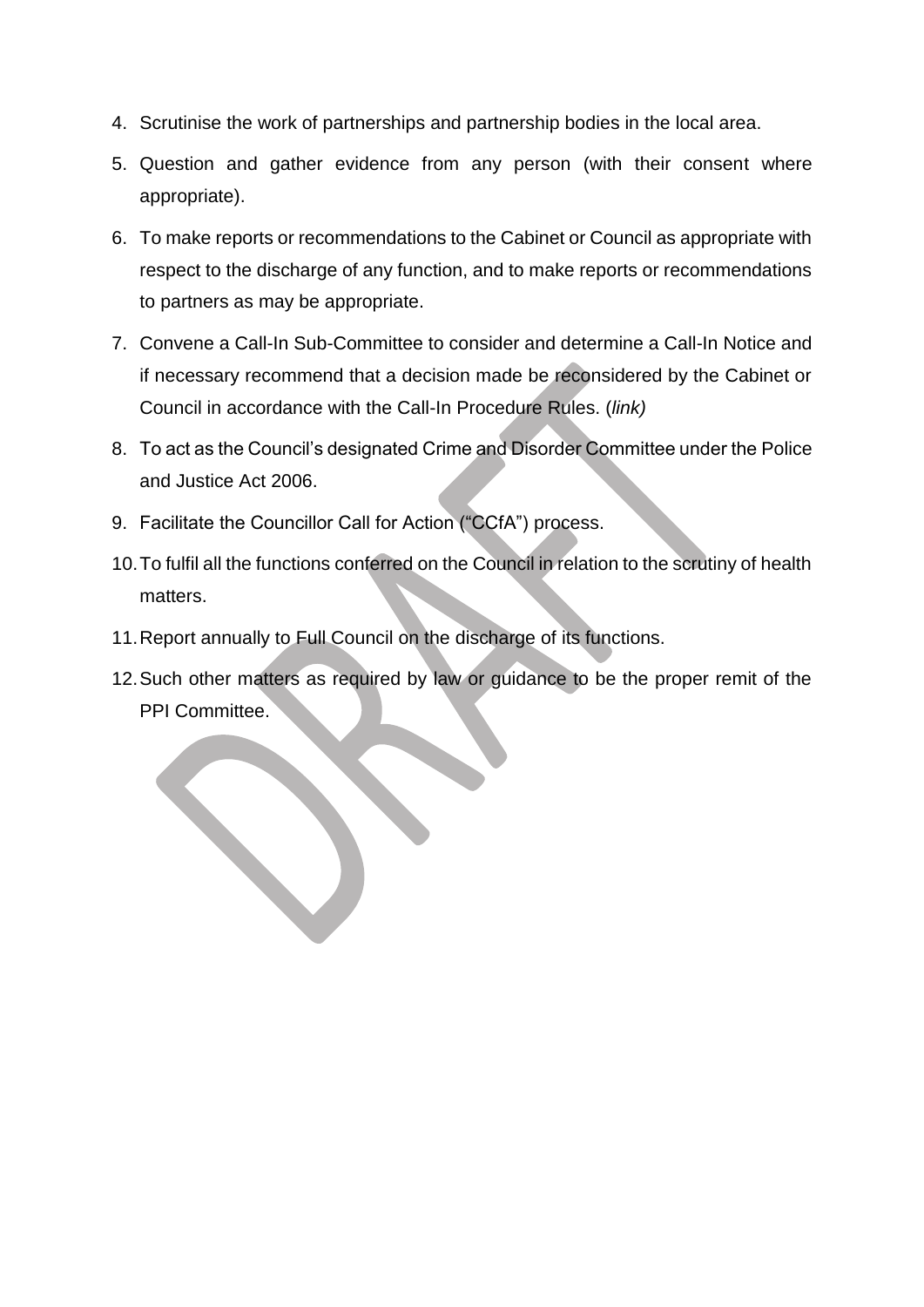## **12. Audit & Governance Committee**

## **Rules**

- The Committee Procedure Rules and the Access to Information Procedure Rules shall apply to the Audit & Governance Committee and as applicable to its Sub-Committees.
- The business of the Sub-Committees shall also be conducted in accordance with the Council's Arrangements for Dealing with Standards Complaints and associated Codes and Protocols. (*links*)

## **Membership, Chairman and Quorum**

| Number of Members                            | 7 + 1 co-opted Independent Member (non-                |
|----------------------------------------------|--------------------------------------------------------|
|                                              | voting)                                                |
| <b>Substitute Members Permitted</b>          | [Yes / No]                                             |
| <b>Political Proportionality Rules Apply</b> | Yes                                                    |
| Appointments / Removals                      | <b>Resolution of full Council</b>                      |
| <b>Restrictions on Membership</b>            | Cabinet Members may not be a member of                 |
|                                              | this committee                                         |
| Restrictions on Chairman / Vice Chairman     | [to be confirmed - if any]                             |
| Quorum                                       | <b>[One</b><br>quarter (1/4)<br>of<br>the<br>committee |
|                                              | members rounded up]                                    |
| Number of Ordinary Meetings per Council      | At least 4 per year (1 per quarter)                    |
| Year                                         |                                                        |
| <b>Standing Sub-Committee</b>                | None                                                   |
|                                              | [Standards Complaint Assessment                        |
|                                              | Sub-Committee<br>convened<br>as                        |
|                                              | required]                                              |
|                                              | <b>Standards Complaint Hearing Panel</b>               |
|                                              | convened as required                                   |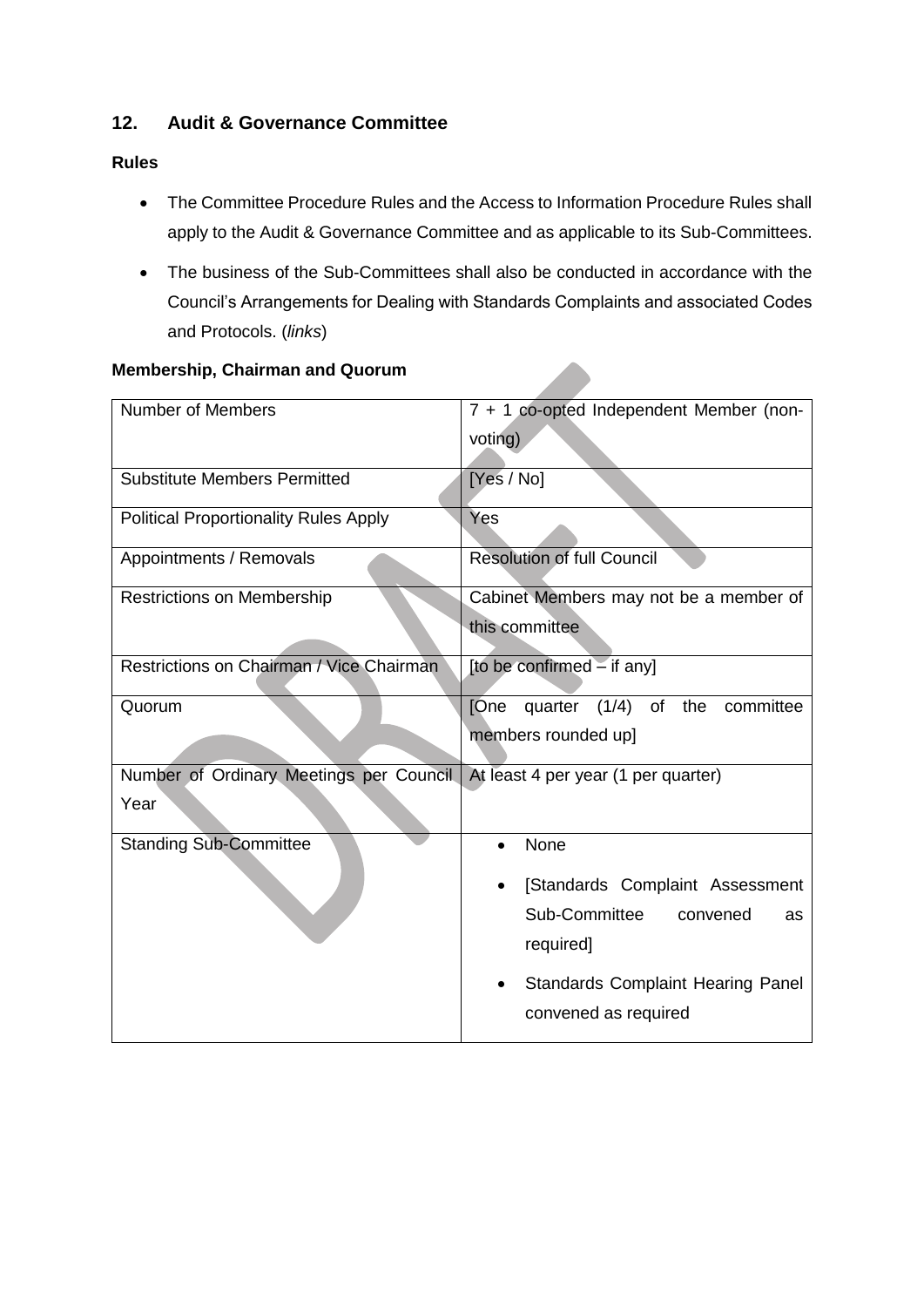## **Purpose**

To provide those charged with Governance independent assurance on the adequacy of the risk management framework, the internal control environment and the integrity of the Council's financial reporting and governance processes.

## **Remit and Terms of Reference**

## **Audit**

- 1. Oversee the Council's financial reporting process.
- 2. Approve the Council's Annual Statement of Accountsin accordance with the relevant prevailing legislation.
- 3. Receive and consider the reports, plans and opinions of the internal auditor; agreeing and monitoring the implementation of actions agree in respect of such reports, plans and opinions, and ensuring effective control within the assurance framework.
- 4. Receive and consider the reports and opinions of the external auditor and external inspection agencies; monitoring the implementation of actions agreed in respect of such reports and opinions.
- 5. Scrutiny of the Council's Treasury Management Strategy, Investments Strategy and Capital Strategy and the in-year monitoring of compliance with these.
- 6. Scrutiny of the Council's Medium Term Financial Plan, annual budget and in-year monitoring of these in the context of financial sustainability.
- 7. Act as an advisory committee to the Cabinet and Council on audit matters
- 8. Such other matters as required by law or guidance to be the proper remit of the Audit & Governance Committee.

### **Governance**

- 1. Assurance of the Council's governance, risk management framework and associated control environment and policies including the Council's Risk Register, Risk Management Strategy, 'whistle-blowing', anti-fraud and anti-corruption arrangements.
- 2. Overview of the Council's Constitution and consideration of proposed amendments or revisions to the Constitution including the Schemes of Delegation, Procedure Rules and Protocols.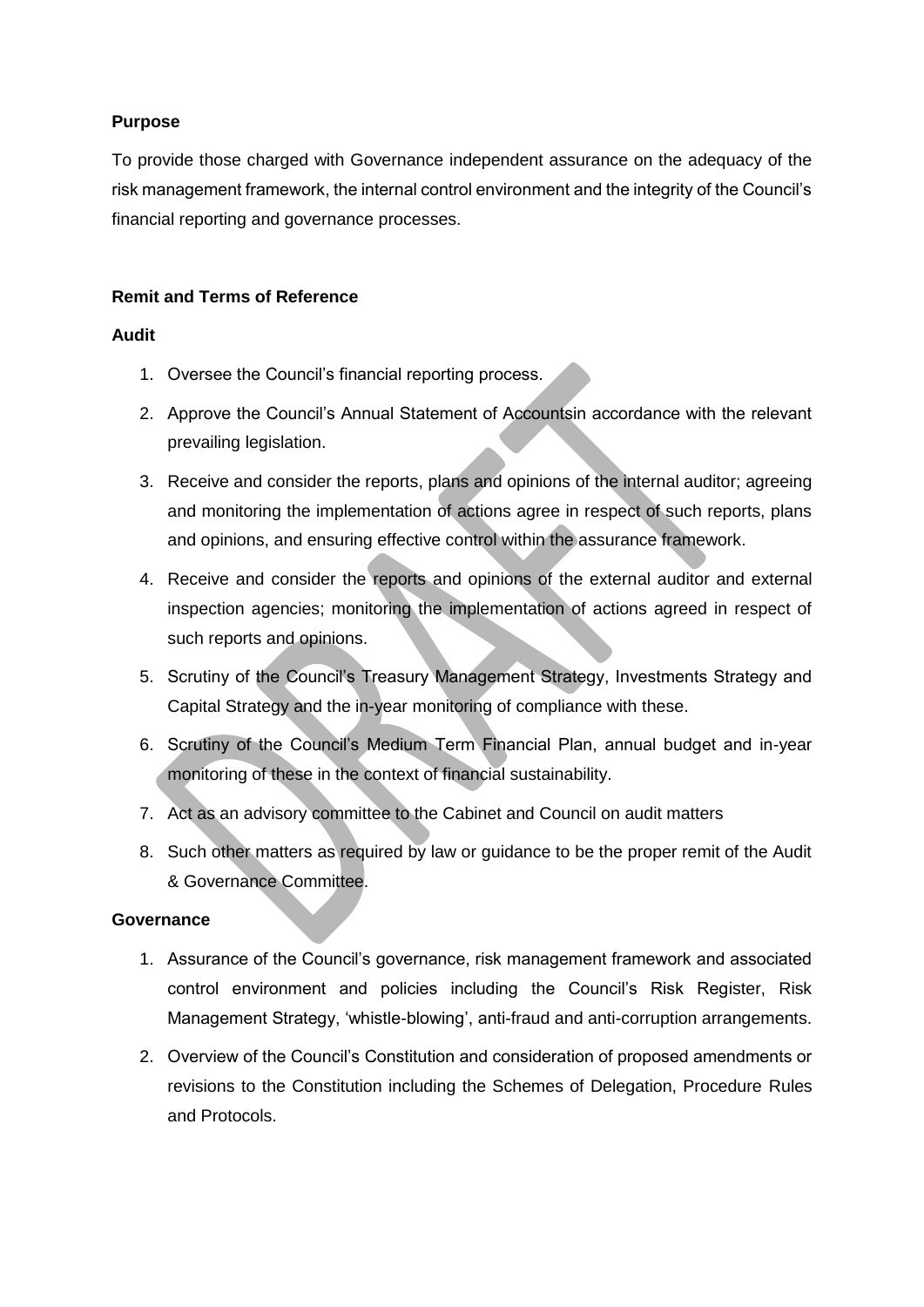- 3. Review any matters within the committees' remit and terms of reference referred to it by the Chief Executive, Section 151 Officer, Monitoring Officer or any Body of the Council.
- 4. Act as an advisory committee to the Cabinet and Council on governance matters
- 5. Such other matters as required by law or guidance to be the proper remit of the Audit & Governance Committee.
- 6. Ensure that the Council achieves value for money through all of its arrangements.

### **Standards**

- 1. Promote and maintain high standards of conduct by Members and Co-opted Members of the Council.
- 2. Overview of the Council's Members' Code of Conduct, Arrangements for Dealing with Standards Complaints and associated Protocols; recommendations as to the adoption of and / or amendments to the Code, Arrangements and associated Protocols.
- 3. Assist and advice Members and Co-opted Members of the Council [and parish councils within the district of the Council] on standards and compliance with the Code and associated Protocols [including as regards members' interests, gifts and hospitality].
- 4. Make recommendations as to the appointment of Independent Persons.
- 5. Support and assist the Monitoring Officer in their discharge of the role as regards member standards, conduct and behaviour.
- 6. [Act as an advisory committee to the Cabinet and Council on standards matters]
- 7. [Convene an Assessment Sub-Committee to consider and determine a standards complaint made against a Member or Co-opted Member of the Council or a parish council in accordance with the Arrangements where the Monitoring Officer has determined to refer such a complaint].
- 8. Convene a Standards Hearing Panel as may be required by the Monitoring Officer for the purpose of determining a standards complaint made against a Member or Co-opted Member of the Council or parish council in accordance with the Arrangements.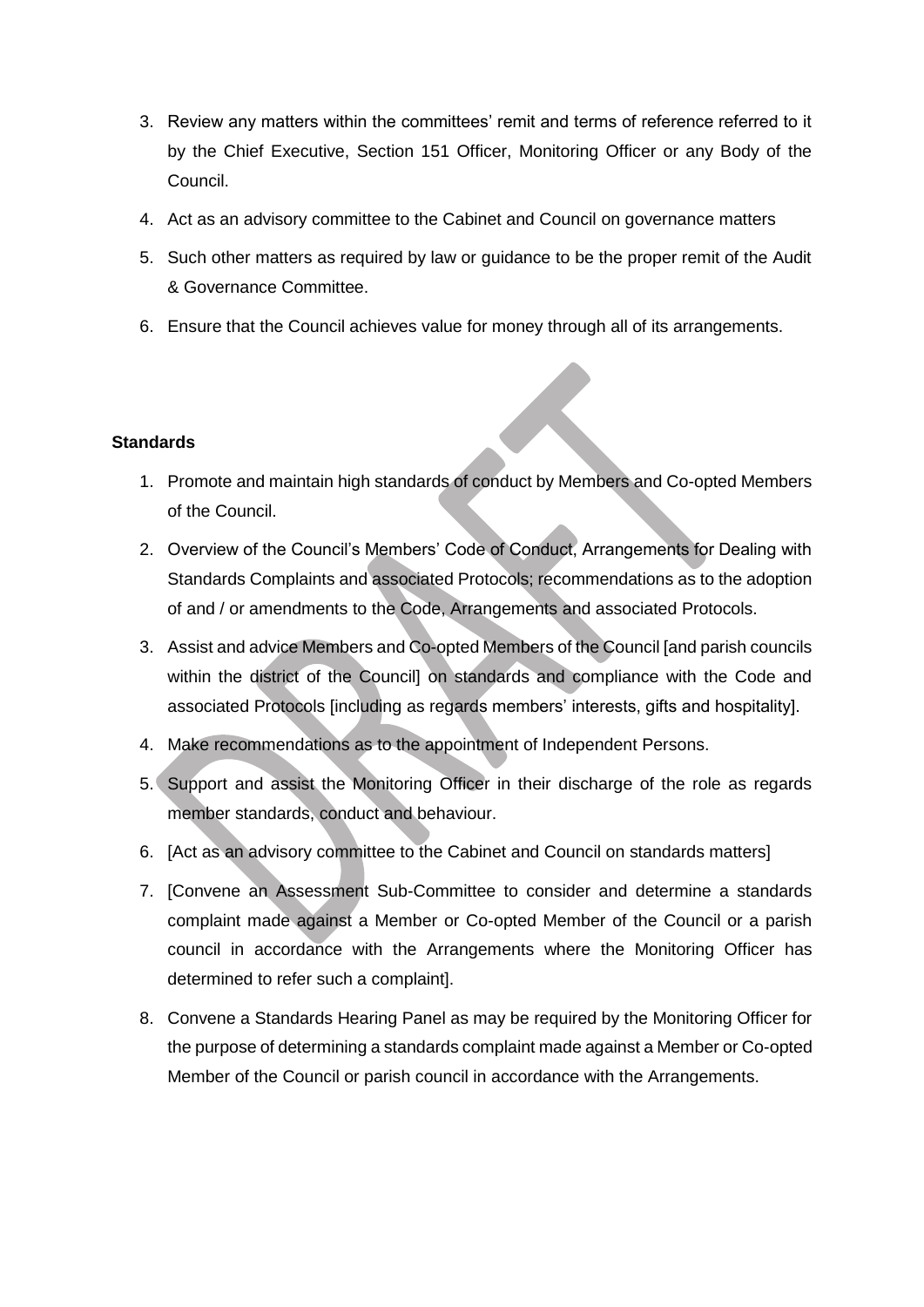[Standards Complaint Assessment Sub-Committee

- 1. Shall be a Sub-Committee of the Audit & Governance Committee constituted as may be required by the Monitoring Officer
- 2. Shall comprise 3 elected Members of the Council, one of whom [shall] be a member of the Audit and Governance Committee.
- 3. Shall be politically proportionate so far as practicable and shall ordinarily comprise Members drawn from at least 2 of the Council's Political Groups.
- 4. Shall receive and determine in accordance with the Arrangements standards complaints as may be referred by the Monitoring Officer for the purpose].

Standards Complaint Hearing Panel

- 1. Shall be a Sub-Committee of the Audit & Governance Committee constituted as required by the Monitoring Officer.
- 2. Shall comprise 3 elected Members of the Council, one of whom [shall] be a member of the Audit and Governance Committee.
- 3. Shall be politically proportionate.
- 4. Shall hear and determine in accordance with the Arrangements as regards standards complaints referred to the Hearing Panel.

### **Note:**

Electoral matters, ombudsman reports (maladministration); functions concerning parish councils and as regards corporate complaints could also sit with the A&G Committee – if not, they need to included within the ToR of an alternative committee.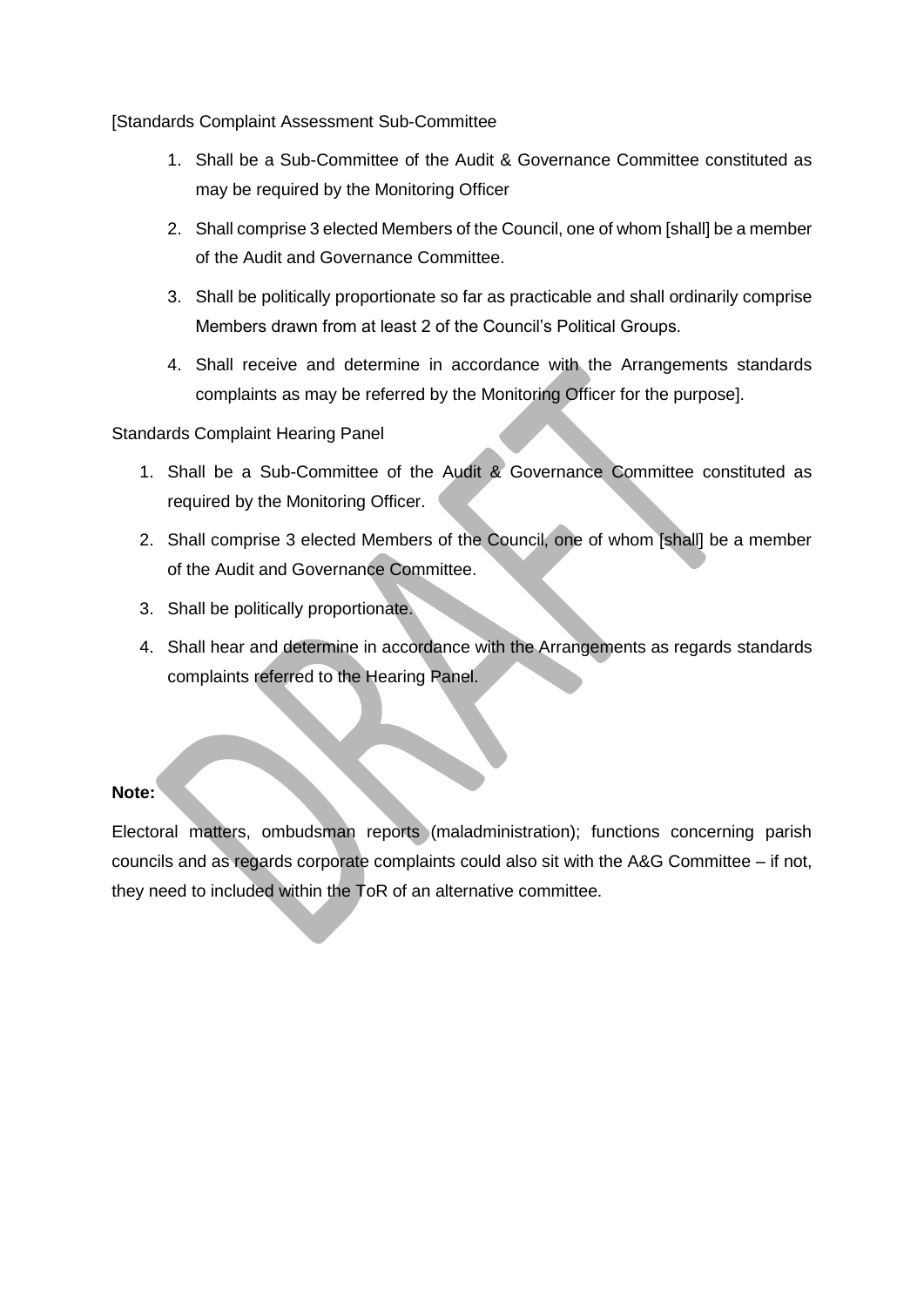## **14. Employment Committee**

### **Rules**

- The Committee Procedure Rules and the Access to Information Procedure Rules shall apply to the Employment Committee and as applicable to its Hearing Panel.
- The Local Authorities (Standing Orders) (England) Regulations 2001 & Local Authorities (as amended) shall apply to the Employment Committee and as applicable to its Hearing Panel and shall take precedence in the event of their conflicting with the Committee Procedure Rules and / or the Access to Information Procedure Rules.

### **Membership, Chairman and Quorum**

| <b>Number of Members</b>                        | I                                                                                                                                                                                                                                                                                 |
|-------------------------------------------------|-----------------------------------------------------------------------------------------------------------------------------------------------------------------------------------------------------------------------------------------------------------------------------------|
| <b>Substitute Members Permitted</b>             | Yes                                                                                                                                                                                                                                                                               |
| <b>Political Proportionality Rules Apply</b>    | Yes                                                                                                                                                                                                                                                                               |
| Appointments / Removals                         | <b>Resolution of full Council</b>                                                                                                                                                                                                                                                 |
| <b>Restrictions on Membership</b>               | Must include at least 1 Cabinet Member                                                                                                                                                                                                                                            |
| Restrictions on Chairman / Vice Chairman        | [to be confirmed - if any]                                                                                                                                                                                                                                                        |
| Quorum                                          | [One<br>quarter (1/4) of<br>the<br>committee<br>members rounded up]                                                                                                                                                                                                               |
| Number of Ordinary Meetings per Council<br>Year | At least [4] per year                                                                                                                                                                                                                                                             |
| <b>Hearing Panel</b>                            | Number of Members [<br>1<br>$\bullet$<br>Must included at least 1 Cabinet<br>Member<br>minimum<br>of<br>$\overline{2}$<br>Independent<br>A<br>Persons shall be included in<br>- a<br><b>Hearing Panel</b><br><b>Political Proportionality Rules apply</b><br>Convened as required |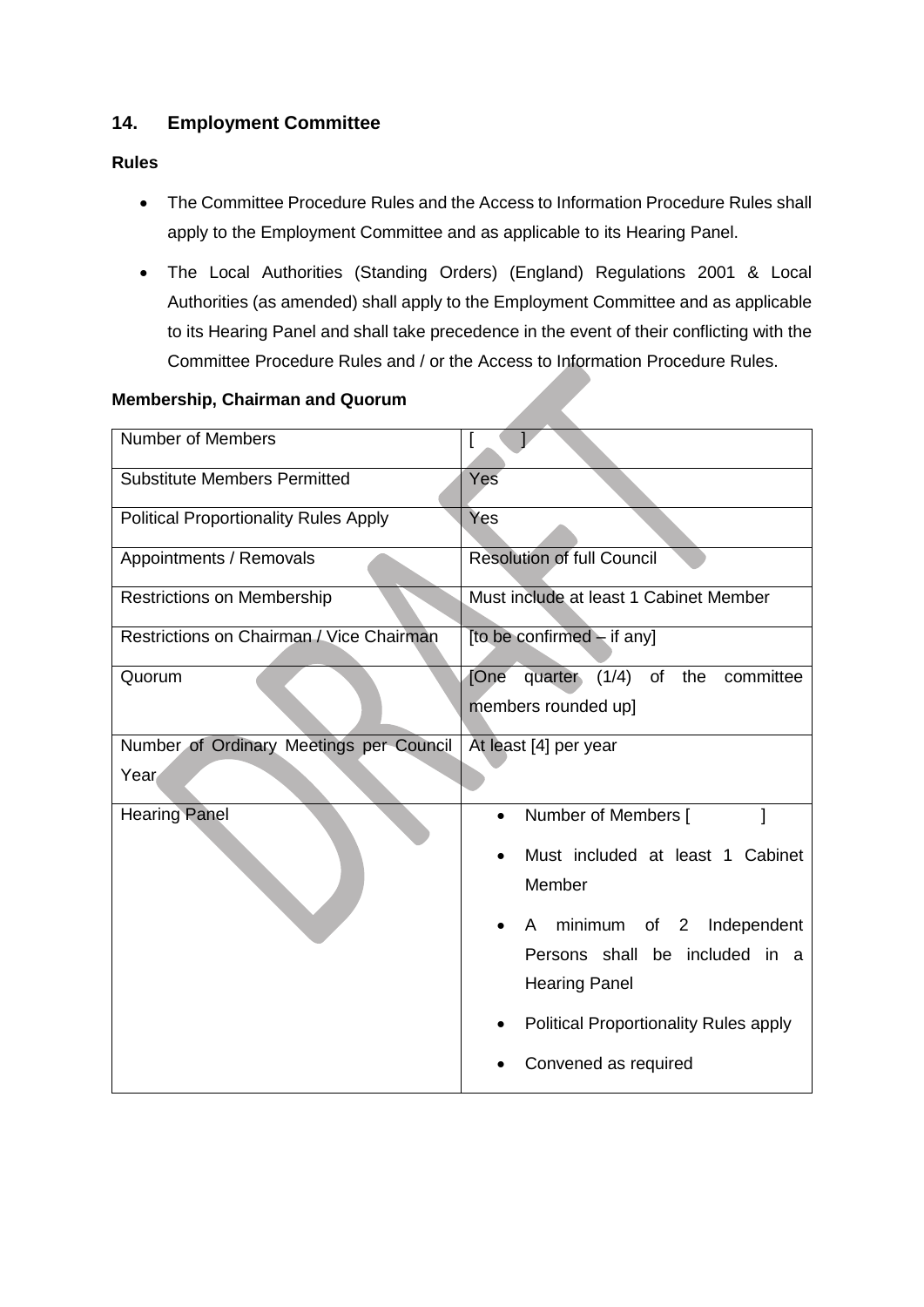### **Remit and Terms of Reference**

The Employment Committee shall be primarily responsible for:

- 1. Undertaking the selection process for the appointment, and formulating recommendations to the full Council, in relation to the appointment and dismissal of the Head of Paid Service, Monitoring Officer and Chief Finance Officer of the Council (the Statutory Officers) and other members of the Council's Senior Leadership Team as applicable in accordance with The Local Authorities (Standing Orders) (England) Regulations 2001 (as amended).
- 2. Ensuring that the appropriate policies, guidelines and timescales are adhered to in dealing with Statutory Officers including the application of any procedures and legislation relevant to the office.
- 3. Acting as the disciplinary hearing body for cases involving a Statutory Officer, where dismissal is not the likely outcome.
- 4. Where dismissal is a possibility for a Statutory Officer, appoint a Hearing Panel in accordance with legislative requirements outlined in the Local Authorities (Standing Orders) (England) Regulations 2001 & Local Authorities (Standing Orders) (England) (Amendment) Regulations 2015 which set out some particular matters with relation to employment processes for Statutory Officers and these terms of reference.
- 5. Advising the Council in relation to any proposed dismissal of a Statutory Officer. To carry out this role by appointing a Panel to consider any disciplinary action in relation to a Statutory Officer. The membership of the Panel shall be determined by the Committee. The Panel membership must include at least 1 Cabinet Member up to 2 of the Independent Persons appointed by the Council (who shall be full voting members of the Panel) and may include any number of additional members so long as those members are from within the membership of the Committee and the proportionality rules shall apply to such a Panel.
- 6. Forwarding the outcome of the Hearing Panel to Council for consideration;
- 7. Overview of the Council's Officer Code of Conduct;
- 8. Dealing with any personnel or pension matters not covered by any other Committee or by Officer delegation;
- 9. Dealing with any functions relating to the designation of a Proper Officer;
- 10. Hearing appeals on decisions made by the Chief Executive from a Director;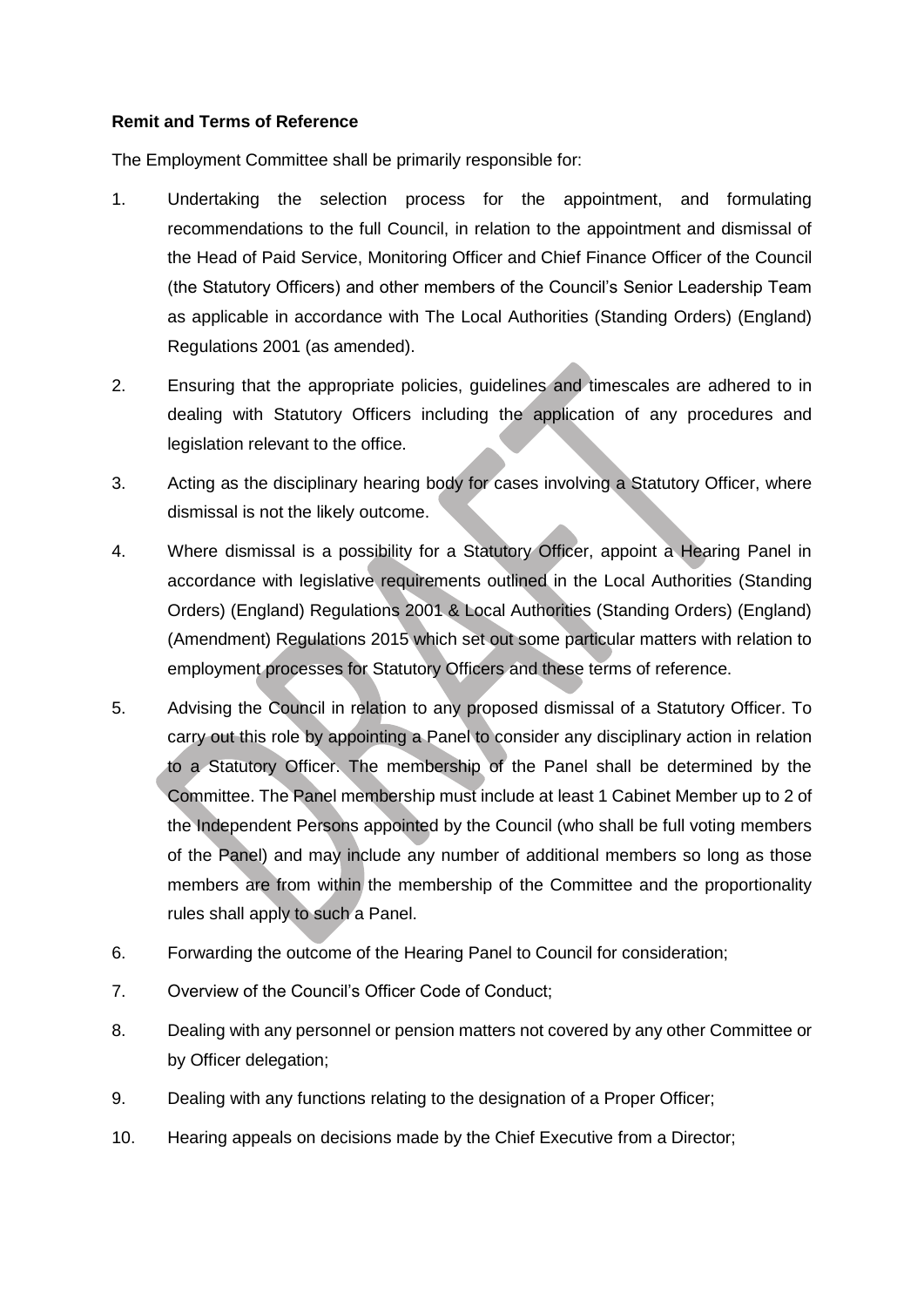- 11. Consulting on, and determining, pay awards to employees on locally agreed Pay Conditions (subsequent to taking into account any representations made by recognised Trade Unions and affected employees).
- 12. To do anything which is incidental, conducive or calculated to facilitate any of the Committee's functions or which are necessary for the discharge of the functions.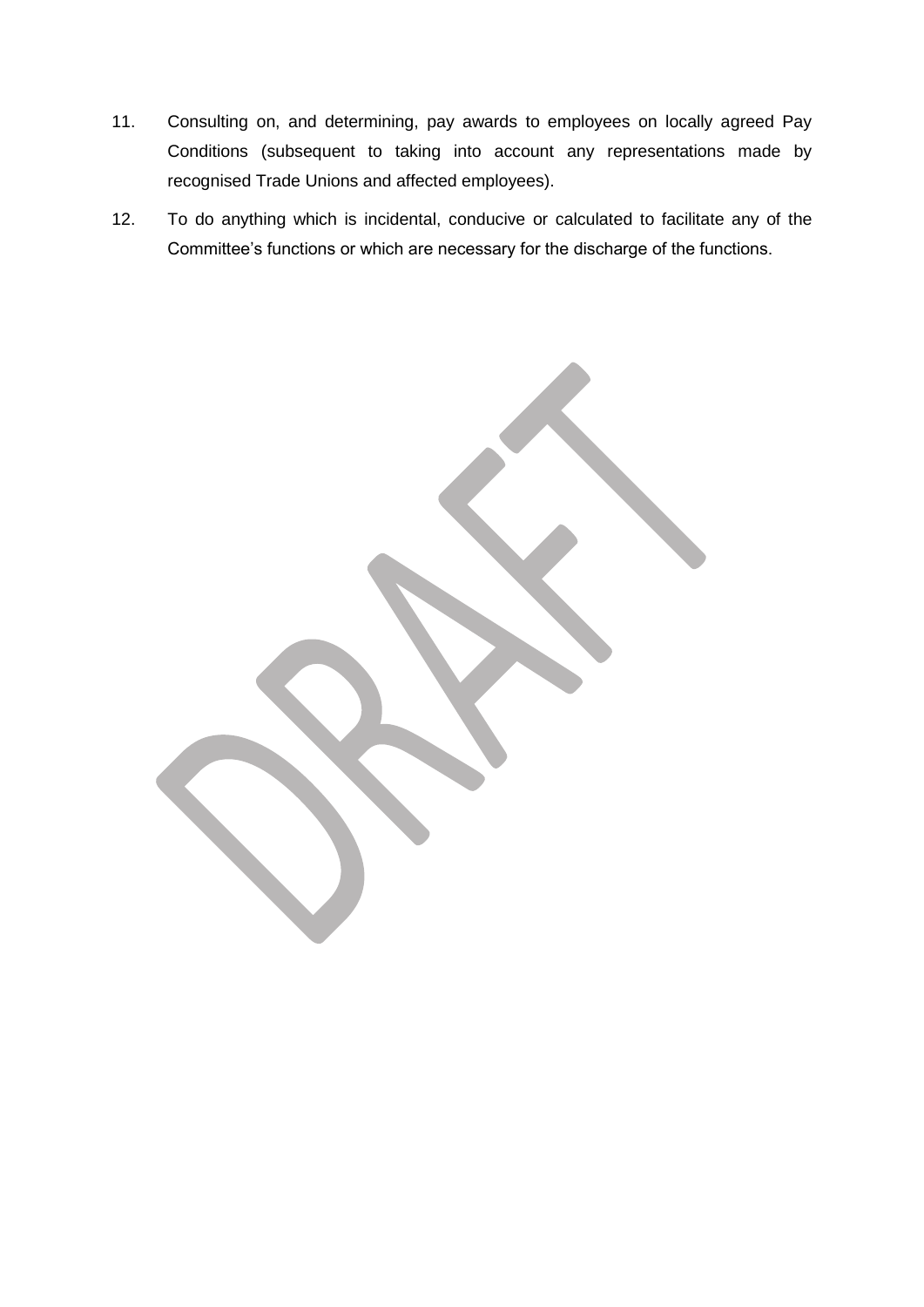## **15. Planning Committee**

## **Rules**

- The Committee Procedure Rules and the Access to Information Procedure Rules shall apply to the Planning Committee.
- The Planning Committee Procedure Rules shall apply to the Planning Committee and shall take precedence in the event of their conflicting with the Committee Procedure Rules.

## **Membership, Chairman and Quorum**

| <b>Number of Members</b>                        | 15                                                                                                                                                                                     |
|-------------------------------------------------|----------------------------------------------------------------------------------------------------------------------------------------------------------------------------------------|
| <b>Substitute Members Permitted</b>             | No.                                                                                                                                                                                    |
| <b>Political Proportionality Rules Apply</b>    | Yes                                                                                                                                                                                    |
| Appointments / Removals                         | <b>Resolution of Full Council</b>                                                                                                                                                      |
| Restrictions on Membership                      | Cabinet Members may not be a<br>member of this committee<br>Members of the<br>All<br>Planning<br>Committee must have undertaken<br>the required training, a minimum of<br>once a year. |
| Restrictions on Chairman / Vice Chairman        | $[to be confirmed - if any]$                                                                                                                                                           |
| Quorum                                          | [One<br>quarter (1/4) of<br>the<br>committee<br>members rounded up]                                                                                                                    |
| Number of Ordinary Meetings per Council<br>Year | At least [4] per year                                                                                                                                                                  |

## **Remit and Terms of Reference**

- 1. To perform the duties and exercise the powers of the Council as the local planning authority.
- 2. To determine and advise on all planning and development management applications, including but not limited to:-
	- Planning obligations;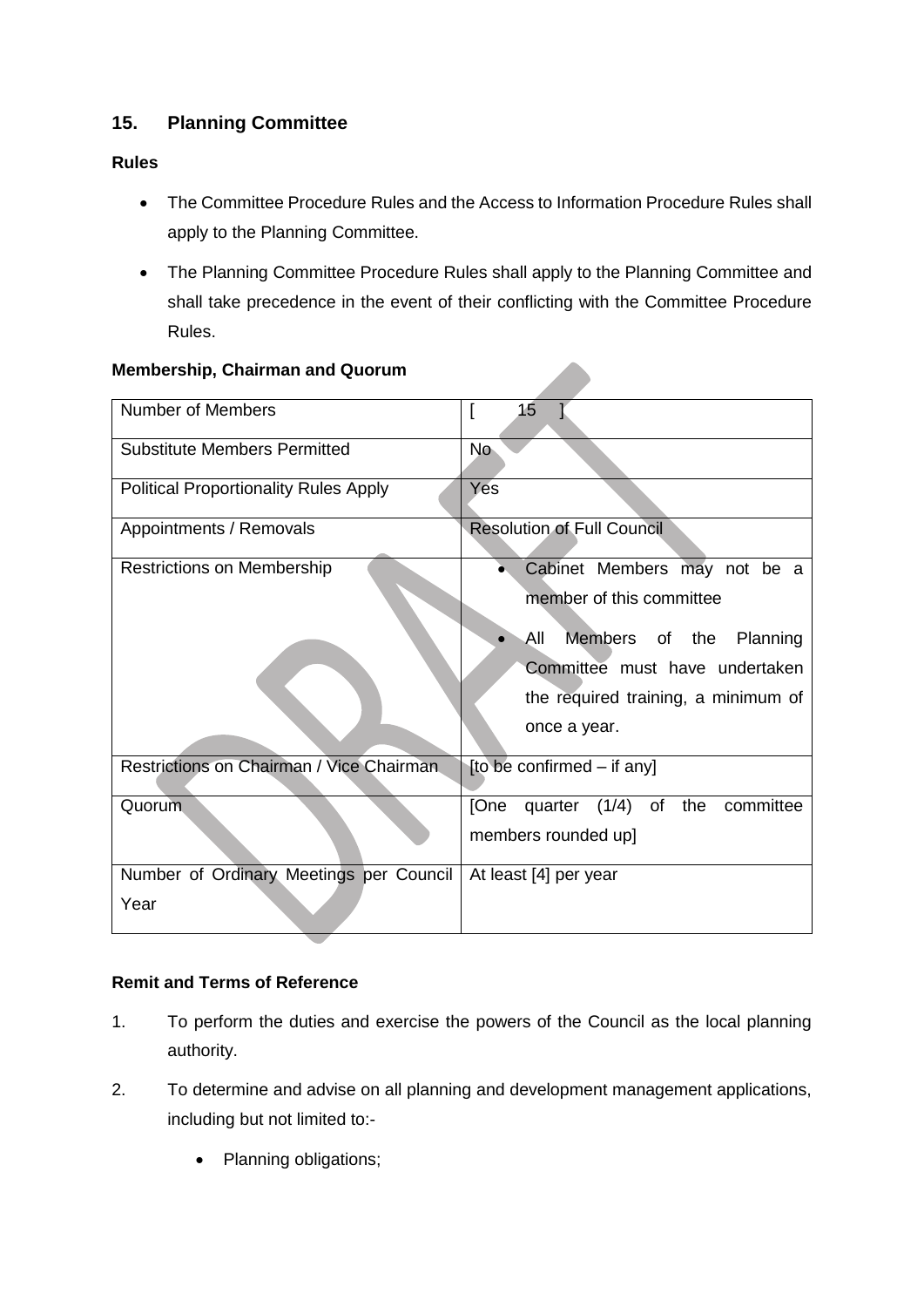- All matters concerning public path orders required as a result of planning legislation;
- Advertisement consents;
- Conservation area consents and notices;
- Revocation or modification of planning permissions by order under planning legislation;
- Enforcement action including in respect of advertisement contraventions;
- Tree preservation orders;
- Consent to carry out work to protected trees;
- Listed building consents and notices;
- Certificates of alternative development;
- Direct action by execution of works, taking steps and/or carrying out operations, by or on behalf of the Council under any current planning legislation, including the recovery of any costs or expenses;
- Legal proceedings in respect of any breach of planning obligations;
- Any other notices, orders, demands, permissions, consents and grants under current planning legislation; and
- Observations, comments and representations on development proposals being determined by other bodies and/or in adjoining or nearby administrative areas.
- 3. To determine planning and development management applications referred by Members or Officers of the Council.
- 4. To determine planning and development management applications submitted by, or on behalf of, the Council or such applications in which the Council has an interest [save in respect of applications pertaining to the HRA housing development programme or the HRA housing stock];
- 5. To determine planning and development management applications submitted by Members, Senior Officers (Senior Leadership Team and Business Managers) and Officers who would otherwise be involved in the determination of the application.
- 6. The monitoring of enforcement action taken under planning and other applicable legislation.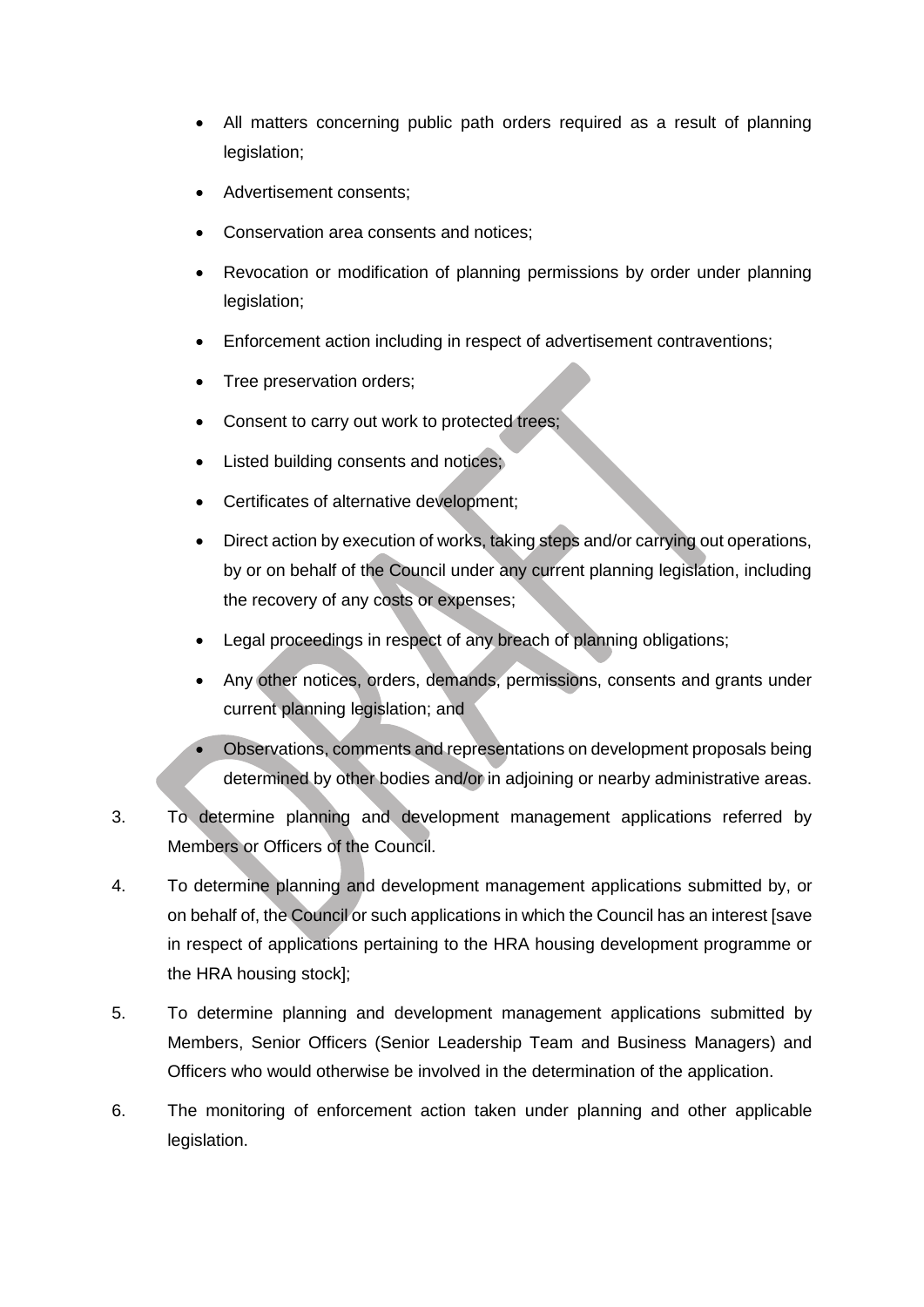- 7. To administer the registration and record keeping provisions required under applicable legislation.
- 8. To exercise the Council's statutory duties in respect of the Building Regulations and associated legislation.
- 9. To exercise the Council's statutory powers in respect of land drainage and associated legislation.
- 10. To exercise the Council's statutory powers in respect of highways and associated legislation.
- 11. To do anything which is incidental, conducive or calculated to facilitate any of the Committee's functions or which are necessary for the discharge of the functions.
- 12. To adopt a scheme of delegation to Officers, including the ability for District Councillors to reserve matters to Committee in circumstances prescribed by the scheme; the scheme to be reviewed as necessary and at least annually, and
- 13. To adopt a Protocol for Planning Committee

## **Planning Committee Procedure Rules**

- 1. The Chairman will preside over meetings of the Planning Committee and, where the Chairman is absent for the whole or part of the meeting, the Vice-Chairman will preside over the meeting or that part of it. In the absence of both the appointed Chairman and Vice-Chairman for either the whole of or part of a meeting, the Planning Committee will appoint from those Councillors then present a person to act as Chairman for the duration of that meeting or part of it. (All references to 'Chairman' in these rules will be read as referring to the person acting as Chairman at the relevant meeting or part of it).
- 2. The Chairman of the Planning Committee meeting will be responsible for:
- 2.1 calling items for consideration as they appear on the Agenda;
- 2.2 maintaining good order at the Planning Committee meeting. For this purpose,
- 2.3 the Chairman has the right to curtail any speaker (including a Councillor of the Committee), or to suspend the Planning Committee meeting, in cases of disorder, until good order has been restored.
- 3. In all matters of procedure and interpretation of these rules, the Chairman's decision will be final.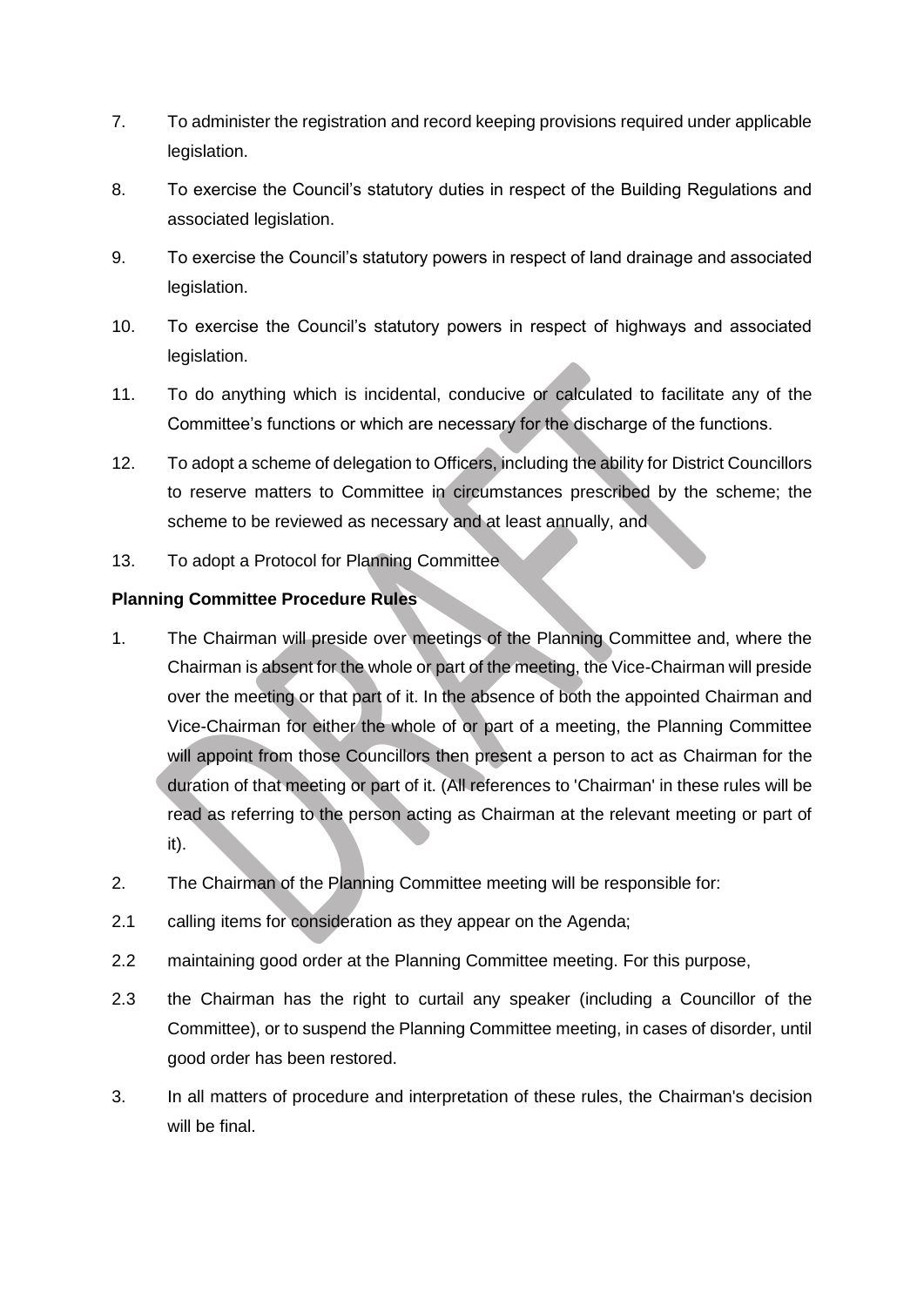- 4. Decisions of the Planning Committee are not subject to scrutiny arrangements / call-in by a Call-In Sub-Committee of the PPI Committee.
- 5. The order of business for each meeting of the Planning Committee shall be:
	- i. Opening matters;
	- ii. Apologies;
	- iii. Substitutes;
	- iv. Minutes;
	- v. Declarations of interest,
	- vi. Planning Applications (the planning applications will be listed in chronological order but will be considered in such order as determined by the Chairman)
	- vii. Other matters requiring consideration by the committee
- 6. Prior to the Planning Committee meeting, the Chairman and Vice-Chairman will whenever possible meet with Officers to discuss the process and speaking arrangements for each item to be heard at the meeting. Officers present will usually include planning and legal officers.
- 7. Where there is no provision made in these Planning Committee Procedure Rules the requirements of the Committee Procedure Rules will be followed at the discretion of the Chairman.

#### **Minutes**

8. Minutes will contain all motions and amendments in the form and order they were put.

## Approval of Minutes

9. At every meeting of the Planning Committee the Chairman will move that the minutes of the previous meeting be signed as a correct record. The only part of the minutes that can be discussed is their accuracy.

#### Declarations of Interests

10. Declarations will be made in accordance with the Code of Conduct. These declarations will be made at the outset of the meeting under the item listed as 'declarations of interests' on that Planning Committee's agenda or as soon as the interest comes to light.

## Consideration of Business on the Public Agenda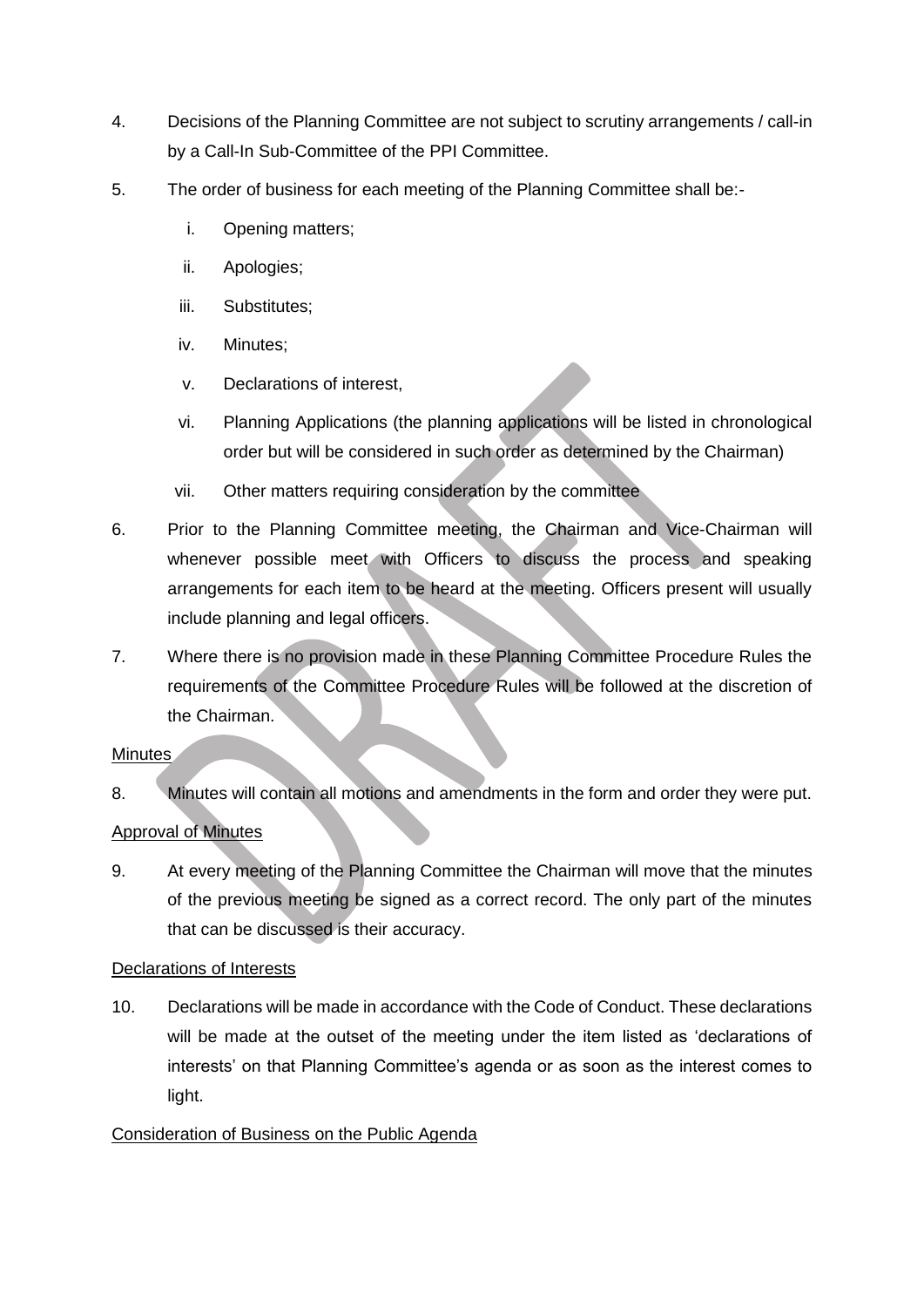11. All Planning Applications to be decided by the Planning Committee will be dealt with as follows:

The Chairman will announce the agenda item number.

- i. The Planning Officer will introduce the application with any relevant updates and provide a visual presentation to aid members' understanding of the context of the application.
- ii. The Chairman will then ask members if they have technical questions of officers
- iii. The entire committee will then discuss/debate the application.
- iv. Members may seek further clarification of:-
	- (a) particular points from Officers, regarding the application; or
	- (b) on points raised by speakers, in the main debate, through the Chairman. Officers will respond to issues and questions raised by members.

The Committee will then make a decision by vote.

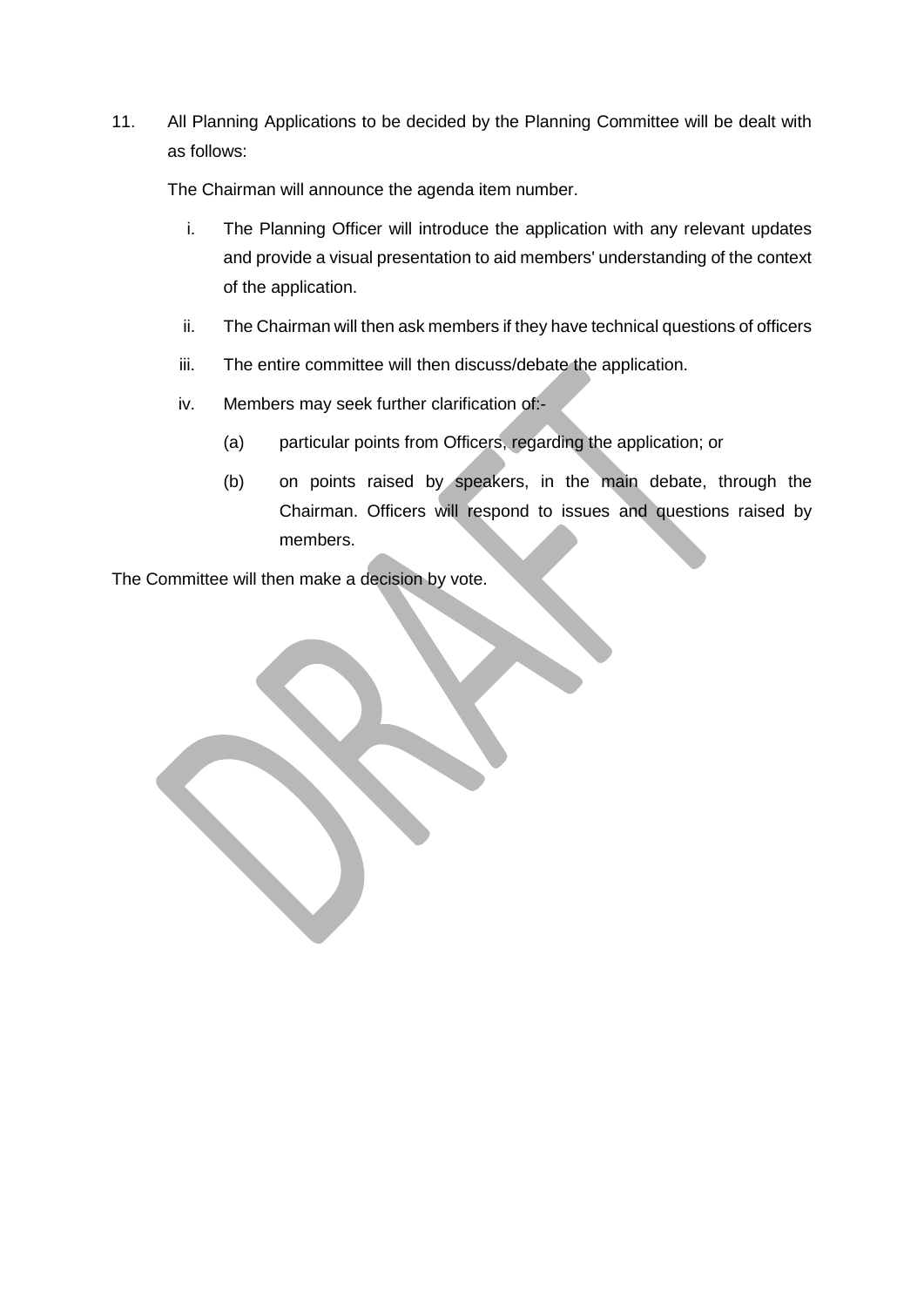# **16. The Planning Policy Board**

## **Rules**

- The Planning Policy Board is an advisory body and has no decision-making authority.
- The Committee Procedure Rules do not apply

#### **Membership, Chairman and Quorum**

| Number of Members                            | $\overline{7}$                                |
|----------------------------------------------|-----------------------------------------------|
| <b>Substitute Members Permitted</b>          | [Yes / No]                                    |
| <b>Political Proportionality Rules Apply</b> | [ No                                          |
| Appointments / Removals                      |                                               |
| Restrictions on Membership                   | The Planning Policy Board shall comprise:-    |
|                                              | Portfolio<br>Holder \<br>for<br>Economic      |
|                                              | <b>Development &amp; Visitors</b>             |
|                                              | 3 Members of the PPI Committee                |
|                                              | 3<br><b>Members</b><br>Planning<br>of<br>the  |
|                                              | Committee                                     |
| Restrictions on Chairman / Vice Chairman     | Board meetings to be chaired by the Portfolio |
|                                              | <b>Holder for Development &amp; Visitors</b>  |
| Quorum                                       | $\Box$                                        |
| Number of Ordinary Meetings per Council      | At least [4] per year                         |
| Year                                         |                                               |

## **Remit and Terms of Reference**

- 1. To act in an advisory capacity to the Portfolio Holder for Economic Development & Visitor and Officers in the preparation of the Council's Planning Development Plan for its adoption by the Council.
- 2. To oversee the preparation of the Planning Development Plan including development targets, allocations of land for new development, planning polices for the determination of planning applications and the planning policies map which details where such land allocations and planning policies apply across the District of the Council.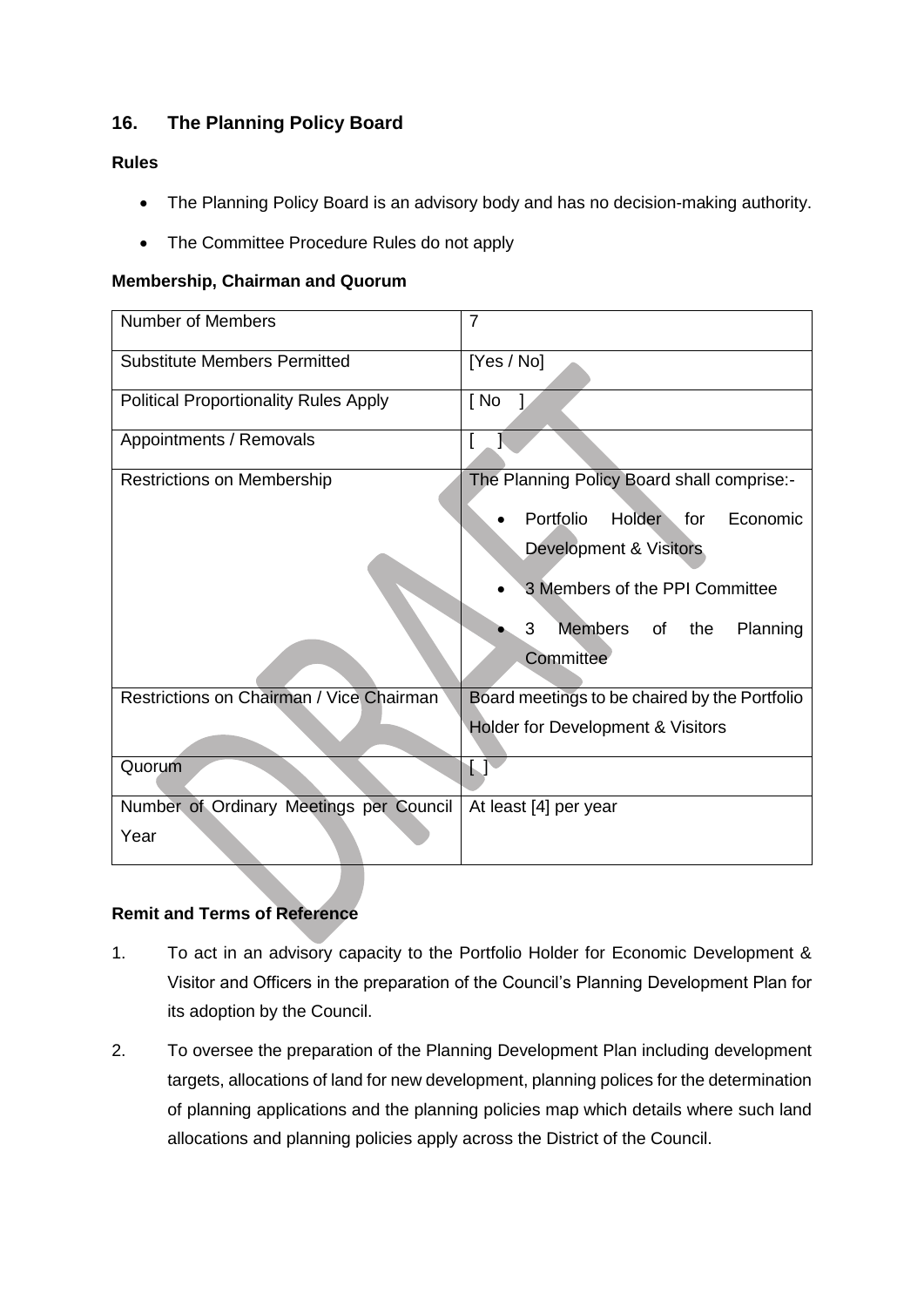- 3. To Provide strategic overview of the production of those documents which will comprise the Planning Development Plan.
- 4. To provide strategic overview of the production of those documents which will support the production and implementation of the Planning Development Plan.
- 5. At the discretion of the Chairman, Members of the Council may be invited to meetings of the Planning Policy Board and / or consulted on matters pertaining to the Planning Development Plan which may affect their Wards.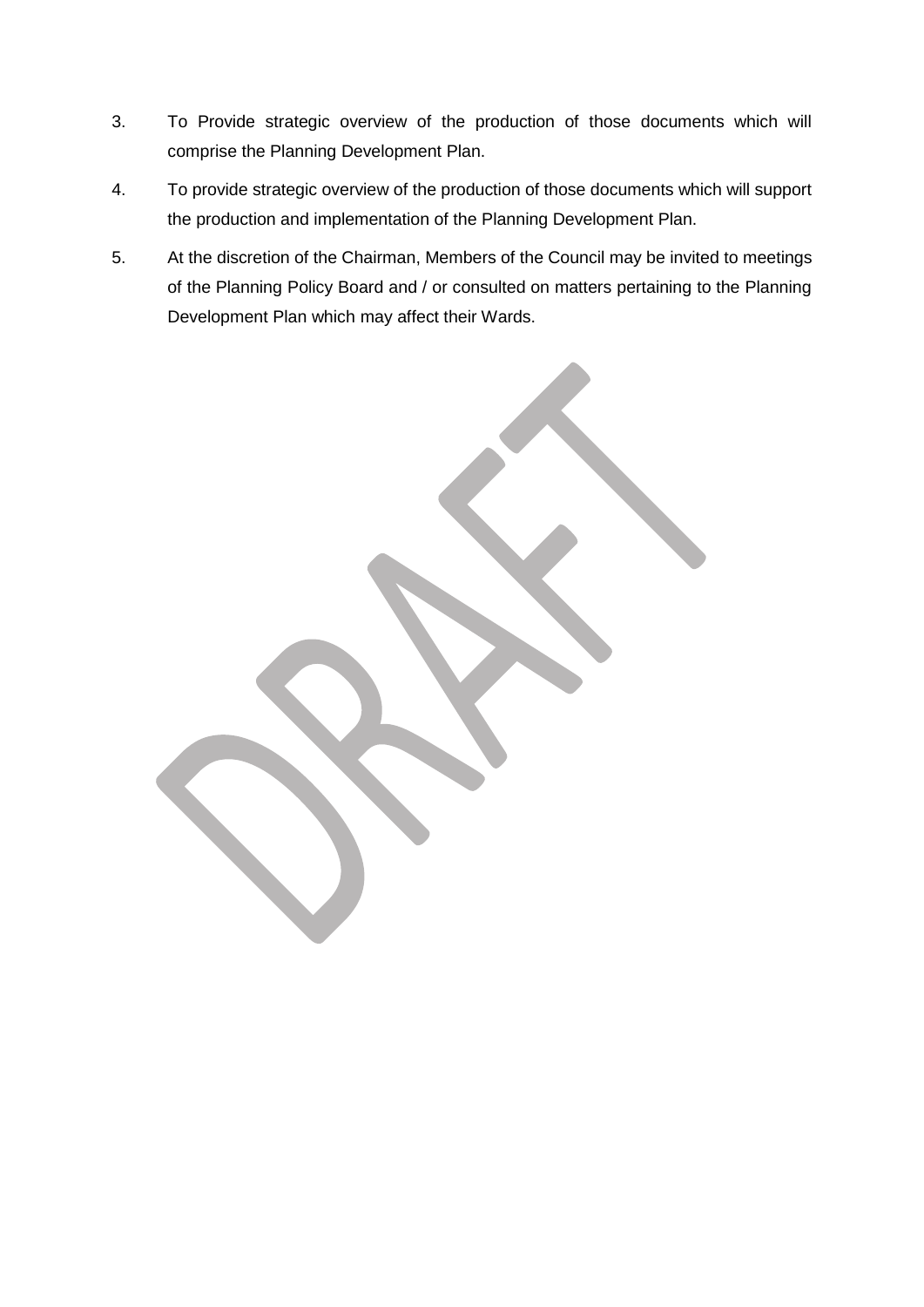# **22. Responsibility for Functions**

## 1. **Functions of the Council (Non-Executive Functions)**

- 1.1 Those functions reserved as Council Functions by the Local Government Act 2000 (as amended) or any other Act.
- 1.2 Those functions set in Schedule 1 of the Local Authorities (Functions and Responsibilities (England) Regulations 2000 (as amended);
- 1.3 Those plans and strategies set out in Schedule 3 of the of the Local Authorities (Functions and Responsibilities (England) Regulations 2000 (as amended);
- 1.5 Those functions which would be Cabinet functions but for the circumstances set out in Schedule 4 of the Local Authorities (Functions and Responsibilities (England) Regulations 2000 (as amended);
- 1.6 Those functions set out at Part C Section 1 which the Council has determined shall be reserved to the Council.
- 2. The Council's functions may be discharged by the Council as a whole or delegated to a Committee or individual Officer in accordance with the Non-Executive Function Scheme of Delegation or the Officer Scheme of Delegation.

## 3. **Functions of the Cabinet (Executive Functions)**

- 3.1 The Cabinet exercises those exercises those functions which are not Non-Executive functions or otherwise reserved to the Council.
- 3.2 The Council has determined that the Cabinet shall exercise those 'local choice' functions set out in Schedule 2 of the of the Local Authorities (Functions and Responsibilities (England) Regulations 2000 (as amended);
- 3.3 Functions of the Cabinet may be discharged by the Cabinet as a whole, a Cabinet Committee, an individual Cabinet Member, and individual Officer or a joint committee in accordance with the Cabinet Scheme of Delegation or the Officer Scheme of Delegation respectively.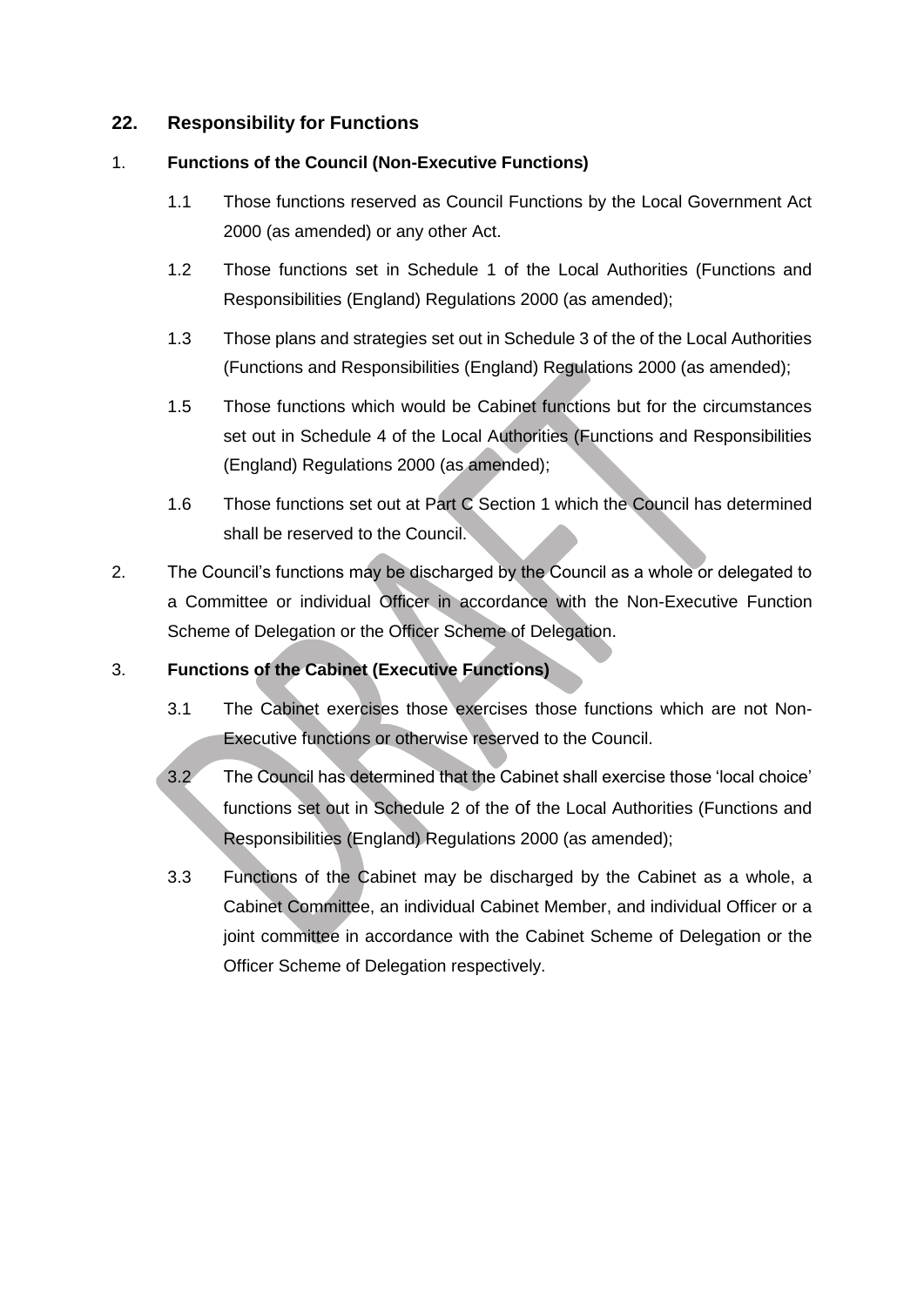# **23. The Non-Executive Function Scheme of Delegation**

- 1. The Non-executive functions out at Section 22 paragraph 1 above are the responsibility of the Council.
- 2. Non-Executive functions must be discharged by the Council but unless otherwise reserved to the Council, may be exercised under delegated authority to a Committee (including a joint committee) or an individual Officer.
- 3. Non-Executive functions cannot be delegated to, discharged by,:
	- i. An individual Councillor (including the Chairmen of Non-Executive Committees);
	- ii. The Leader or Deputy Leader;
	- iii. The Cabinet, a Cabinet Committee or an individual Cabinet Member;
- 4. The Council has delegated to the following Non-Executive Committees the Non-Executive functions detailed in the Committees' remit and terms of reference responsibilities):
	- i. Policy Performance and Improvement Committee
	- ii. Licensing and General Purpose Committee
	- iii. Audit & Governance Committee
	- iv. Planning Committee
	- v. Statutory Staffing Committee
	- vi. Mansfield Crematorium Joint Committee
	- vii. Trustee Board of Gilstrap & W.E. Knight
- 5. Where a Non-Executive Committee establishes a Sub-Committee it may delegate its functions to the Sub-Committee. The following Sub-Committees have been established:
	- i. Licensing Hearing Sub-Committee (Licensing & General Purpose Committee)
	- ii. Call-In Sub-Committee (PPI Committee)
	- iii. Standards Hearing Sub-Committee (Audit & Governance Committee)
	- iv. Disciplinary Hearing Panel (Statutory Employment Committee)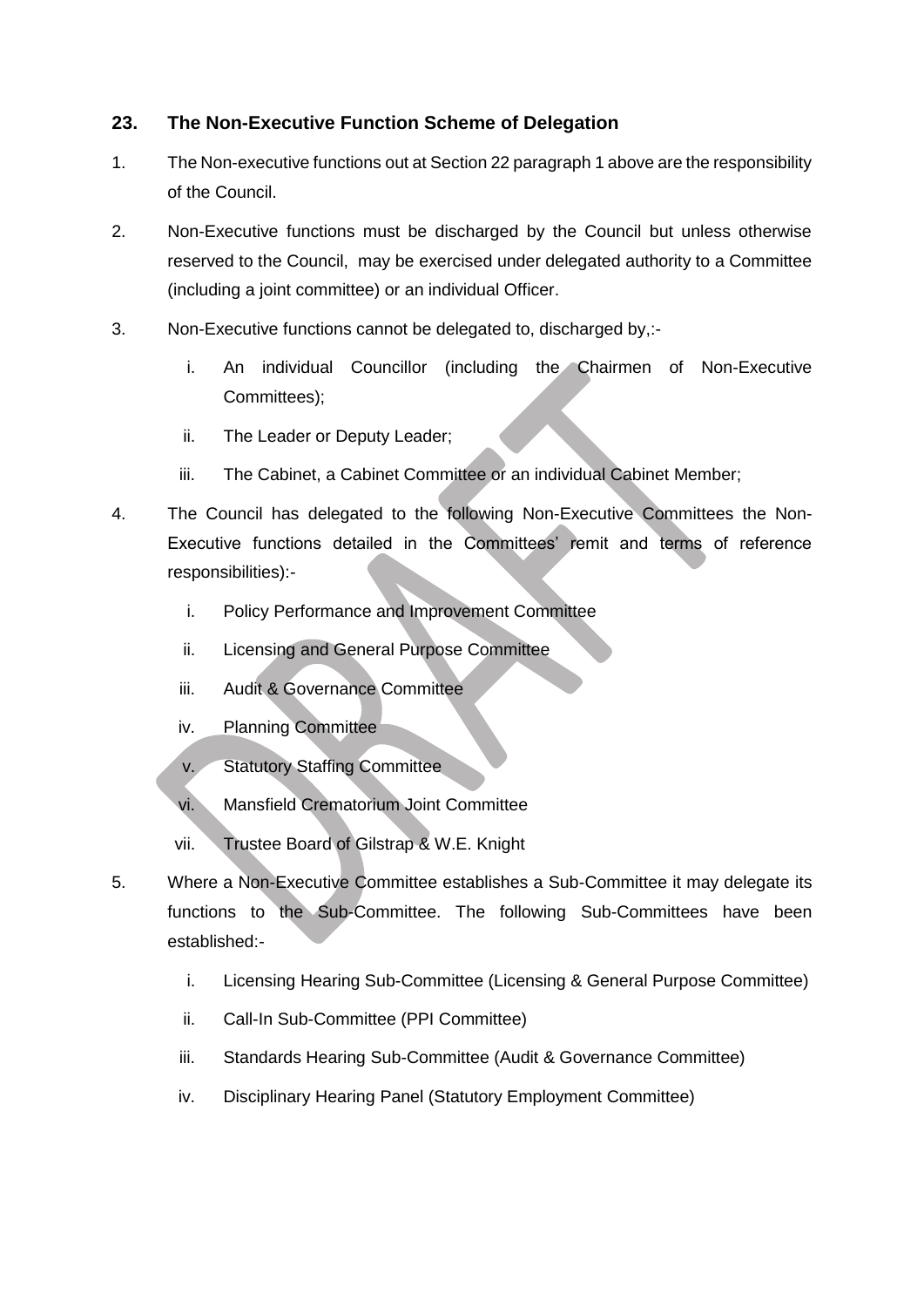#### **Non-Executive Function Delegation to Officers**

- 6. The Council has also delegated to individual Officers Non-Executive functions and decision-making via the Officer Scheme of Delegation and the Proper Officer Functions set out at Part C Section 25 and Part C Section 26 of this Constitution.
- 7. Individual Officers making Non-Executive decisions must comply with the Openness of Local Government Bodies Regulations 2014 and in accordance with the decisionmaking principles set out at Part C Section 10, the Protocol for Individual Decision-Making and Procedure Rule [] set at Part D Section [ ]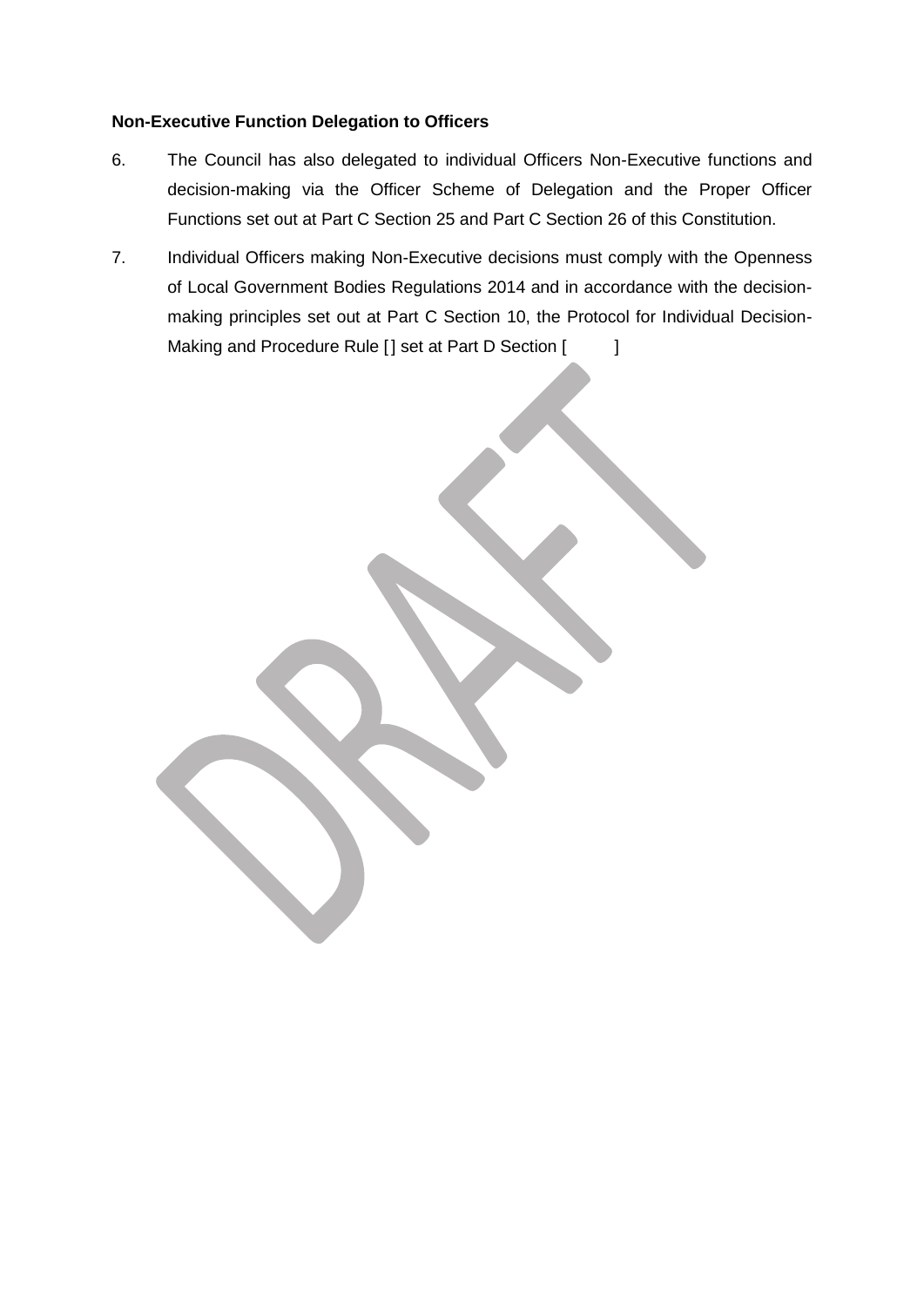# **24. The Cabinet Scheme of Delegation**

#### **Introduction**

- 1. The Leader is responsible overall for the discharge of Cabinet functions and may discharge any such function themselves regardless of whether the given function has been delegated.
- 2. The Leader has the power to delegate the discharge of Cabinet functions to:
	- i. The Cabinet as a whole
	- ii. A Committee of the Cabinet
	- iii. An individual Cabinet Member
	- iv. An individual Officer
	- v. A Joint Committee

# **Functions Delegated to Cabinet Members (Portfolio Holders)**

- 3. The Leader delegates to those Cabinet Members with portfolio the Cabinet functions which fall within their respective portfolio as set out at Part C Section 5 of this Constitution.
- 4. Cabinet Members with portfolio may take any decision in relation to their delegated functions, including Key Decisions.
- 5. In the discharge of their delegated functions and decision-making in respect thereof Cabinet Members shall comply with:-
	- 5.1 Any reservations, limits or restrictions set by the Leader including particularly and without limitation those set out below at  $9.1 - 9.14$  and  $10.1 - 7$ .
	- 5.2 The law;
	- 5.3 This constitution, including particularly and without limitation:
		- i. The approved Budget and Policy Framework
		- ii. The decision-making principles and Protocol for Individual Cabinet Member / Officer Decision-Making;
		- iii. The Contract Procedure Rules
		- iv. The Financial Procedure Rules
		- v. The advice of the Head of Paid Service, Monitoring Officer or the Chief Finance Officer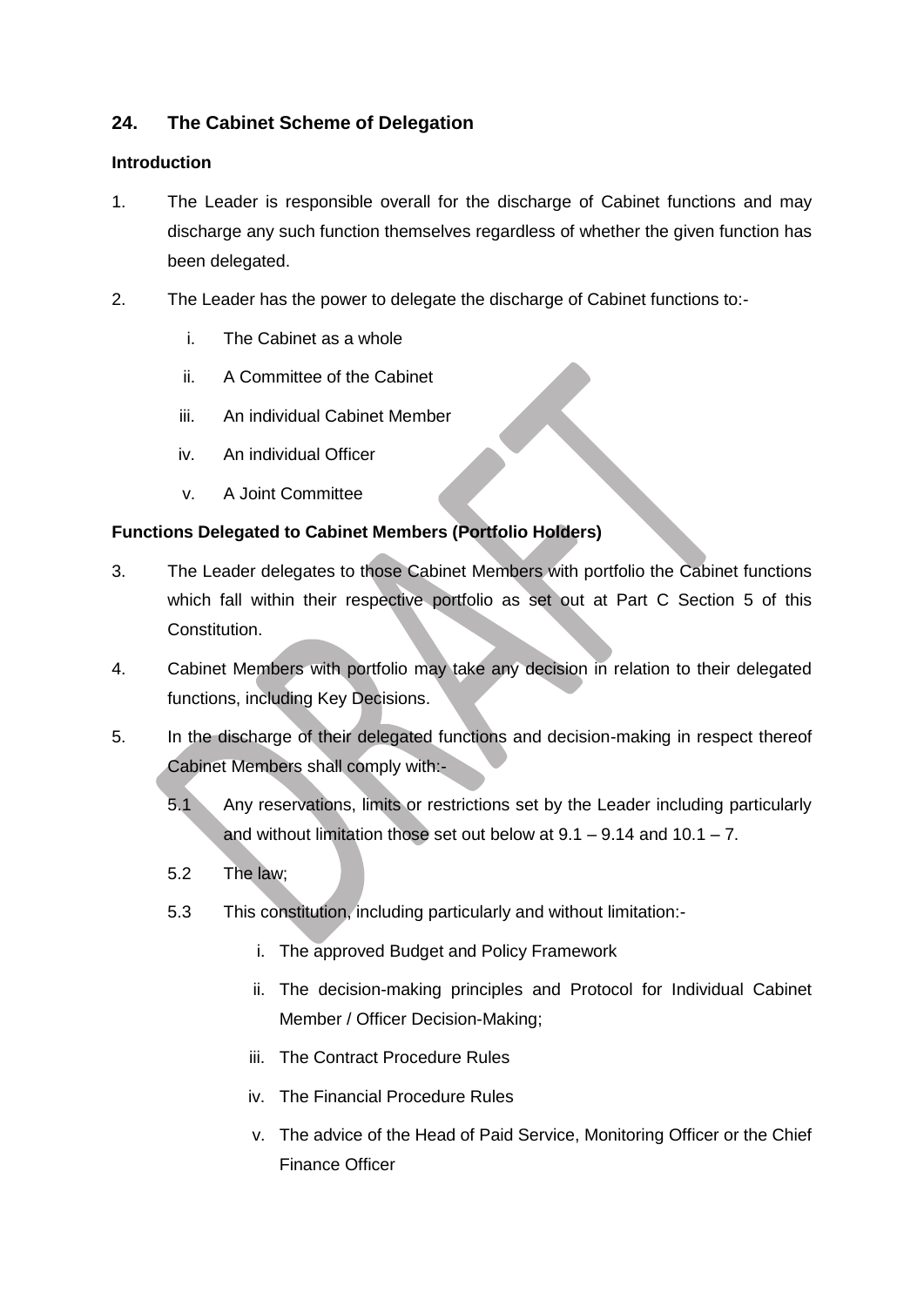#### vi. The Members' Code of Conduct

- 6. Where an individual Cabinet Member is exercising their delegated powers, the Leader or the Cabinet as a whole may exercise that power where the Leader determines it appropriate to do so.
- 7. Where an individual Cabinet Member is making a decision under their delegated powers, they may refer that decision to the Leader or the Cabinet as a whole where they considerate it appropriate to do so.
- 8. The portfolios and functions in respect of which the Cabinet Members with portfolio have been delegated authority are set out at Part C Section 5 of this Constitution.

#### **Functions Reserved to the Leader**

- 9. The following functions are reserved to the Leader:-
	- 9.1 To lead on implementing the Council's policy and budget decisions
	- 9.2 To provide leadership of the Council by setting the strategic direction and key priorities and overseeing the development of the financial strategies.
	- 9.3 To represent the Council in the community and in negotiations with regional and national public service organisations
	- 9.4 To be the lead spokesperson for the Council and deal with external relations with partners and other stakeholders.
	- 9.5 To take overall responsibility for the performance framework, including the monitoring of targets.
	- 9.6 To lead and co-ordinate the Council's work on key cross-cutting policy areas such as equalities, sustainability and communications.
	- 9.7 The appointment of a Deputy Leader
	- 9.8 To appoint up to 9 Councillors to be Cabinet Members
	- 9.9 To allocate to Cabinet Members areas of responsibility (portfolios)
	- 9.10 To provide leadership to the Cabinet and to chair Cabinet meetings
	- 9.11 To ensure the efficient despatch of business consistent with the Council's policies and strategies.
	- 9.12 To notify the Monitoring Officer of the allocation of responsibility so that the information can be published in the Constitution.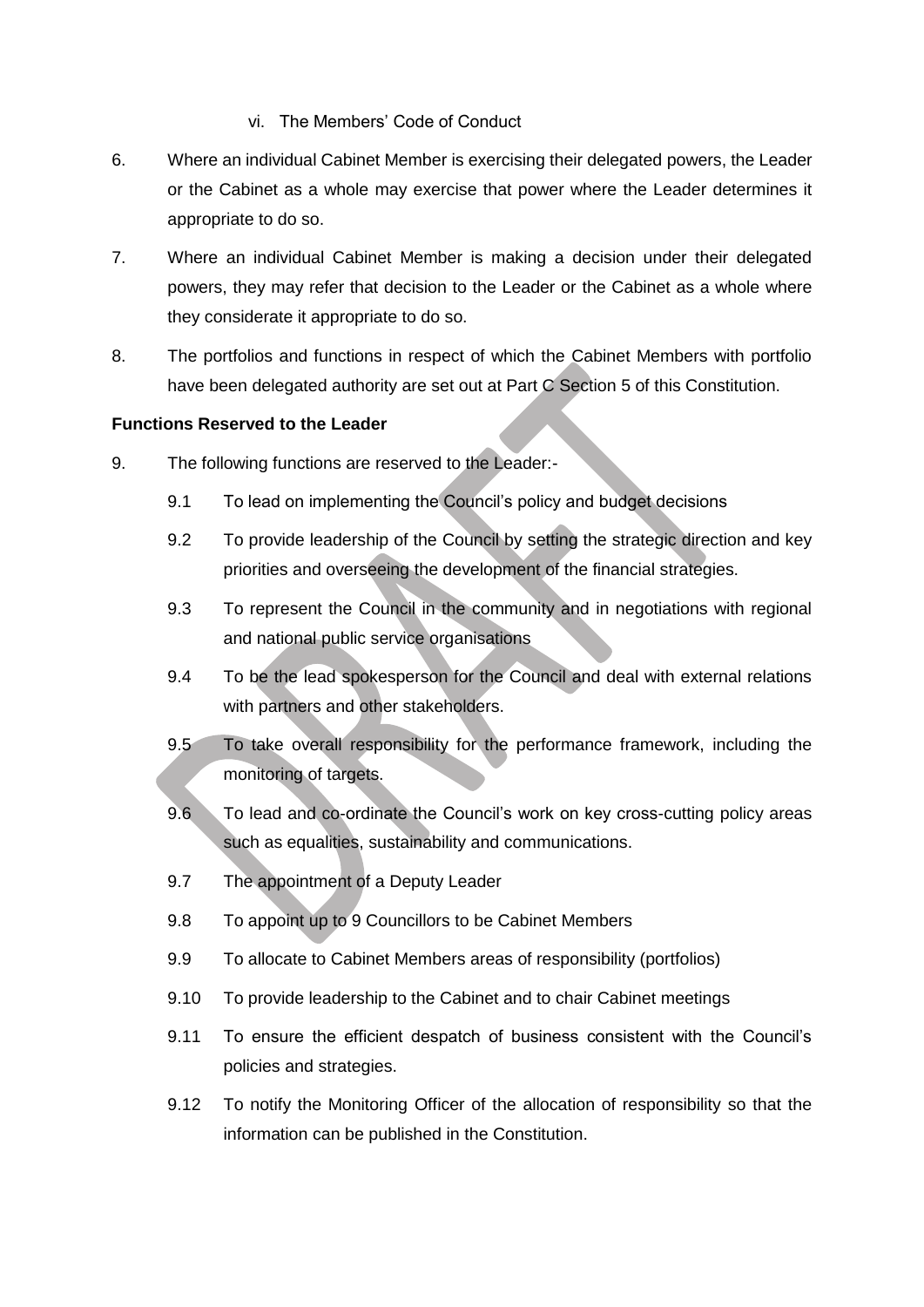- 9.13 To take responsibility for Cabinet or portfolio functions in the absence of a Cabinet or individual Cabinet Member.
- 9.14 To reserve to themself or the Cabinet as a whole the determination of an executive decision or the taking of a particular course of action pertaining to a Cabinet function.
- 9.15 To reserve to individual Cabinet Members or the Cabinet as a whole the determination of consultation responses and the launch of consultation exercises on behalf of the Council, except for day-to-day technical and operational consultations which amount to Administrative Decisions made by **Officers**

#### **Functions Reserved to the Cabinet**

- 10. Decisions in respect of the following shall be taken by the Cabinet as a whole:
	- 10.1 Any decisions which in the opinion of the Leader should be determined by Cabinet;
	- 10.2 Proposing the Budget and Policy Framework and Capital Programme to the Council;
	- 10.3 Approving the Risk Management Strategies and Policies and reviewing the effectiveness of Risk Management Arrangements;

10.4 Approval to the carry forward of underspends as required by the Council's Financial Regulations;

10.5 Approval of in year budget reallocations above the limit stipulated by the Council's Financial Regulations;

- 10.6 Reallocation of capital budgets which do not exceed the overall capital programme;
- 10.7 Authorising the write-off of bad or doubtful debts above the amount specified as delegated to the Section 151 Officer in the Scheme of Delegation to Officers.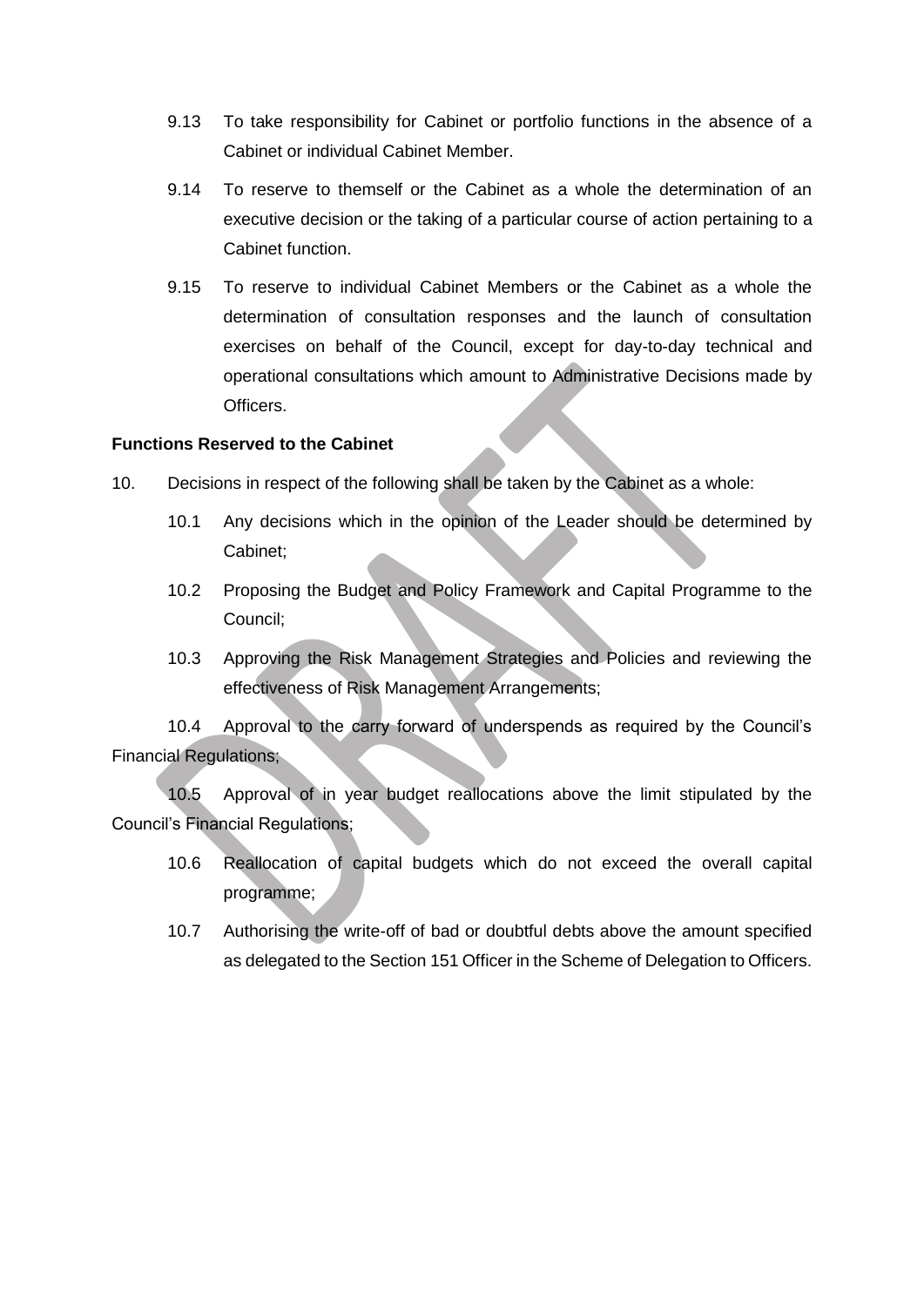# **25. The Officer Scheme of Delegation**

#### **1. Introduction**

- 1.1 This Officer Scheme of Delegation (the Scheme) has been adopted by the Council and sets out the extent to which the powers and duties of the Council are delegated to Officers under the Local Government Act 1972, the Local Government Act 2000 (as amended) and all other powers enabling the delegation of Executive and Non-Executive functions to Officers.
- 1.2 The Officer Scheme of Delegation is intended to provide a streamlined, clear and simple decision-making process and empower Officers to carry out their functions and deliver the Council's services within the Budget and Policy Framework set by the Council, and subject to the guidelines set by the Council, the Cabinet and the Council's management team. The Scheme should be interpreted widely.
- 1.3 All references to legislation shall be deemed to include any subsequent amendments to such legislation.
- 1.4 Under section 101 of the Local Government Act 1972 the Council may authorise an Officer to commission and monitor work for and on behalf of the Council by people who are not Officers of the Council. Such people will be bound by this Scheme, and the obligations contained in it, at all times when engaged on Council business.
- 1.5 In this Scheme references to powers and functions of 'the Council' include the powers and functions of the Cabinet (Executive).
- 1.6 The delegations under this Scheme are intended to be cumulative. Each delegation may be read on its own unless it is specifically expressed to be subject to another.
- 1.7 Where an Officer has delegated powers, the Council or the Cabinet or a Committee (as appropriate) can still exercise that power in a particular case if it considers it appropriate to do so. Equally it is always open to an Officer not to exercise delegated powers but to refer the matter up as appropriate.

## **2. Limitations**

2.1 Any exercise of delegated powers under this Scheme is subject to the overriding requirements, restrictions and exceptions as set out below.

## **3. Consultation and Liaison**

3.1 When exercising delegated powers Officers must consult as appropriate, give due regard to any advice received and keep Councillors and relevant other Officers properly informed of actions arising within the scope of the delegation exercised.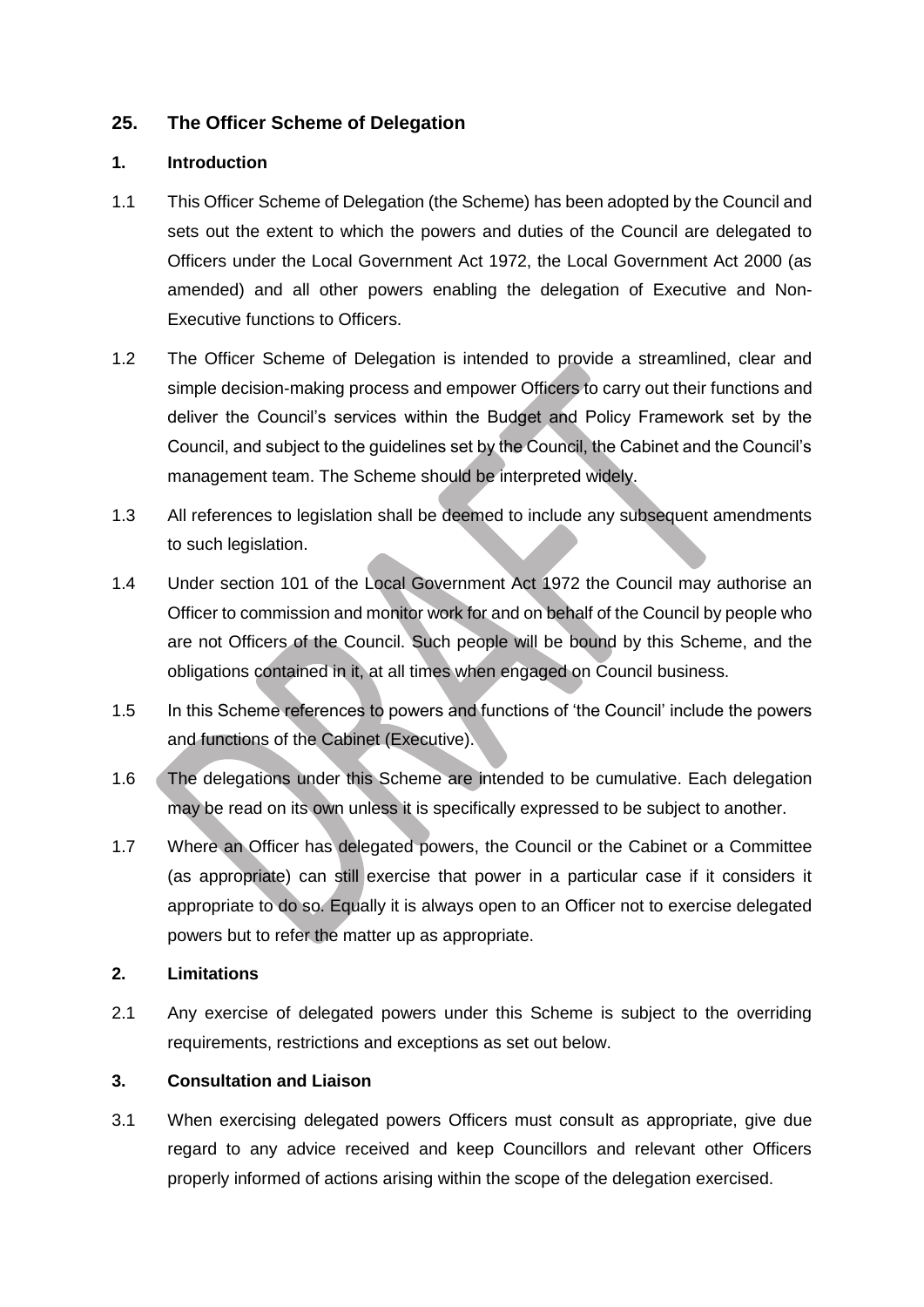- 3.2 Officers must liaise closely with the Cabinet / Portfolio Holder in respective of Executive functions and the Chairman of the relevant Committee in respect of Non-Executive functions which fall within the remit of that Committee.
- 3.3 Officers must ensure Ward Councillors are consulted or advised of the exercise of delegated powers relevant to their area where appropriate.
- 3.4 Officers must ensure that the Chief Executive (Head of Paid Service) Chief Finance Officer (Section 151 Officer) and the Assistant Director Legal & Democratic Services (Monitoring Officer) are consulted and advised of any decisions as necessary.

## **4. Using a Delegation**

- 4.1 Before exercising any delegated power, Officers must consider whether to consult with the relevant Portfolio Holder or Committee Chairman on the exercise of the delegated powers, or not to exercise delegated power and instead refer the matter to the relevant Councillor or Council Body to decide.
- 4.2 The Leader or any Cabinet Member may at any time, following consultation with the Chief Executive and relevant Officer, require a particular issue or any aspect of delegated powers to be referred to the appropriate Council Body for a decision.
- 4.3 This does not limit the general requirements set out elsewhere in the Constitution to consult with relevant Ward Councillors, Committee Chairmen and interested groups in reaching decisions.

## **5. Functions Which Are Not Delegated**

- 5.1 This Scheme does not delegate to Officers:-
	- 5.1.1 any matter reserved to full Council;
	- 5.1.2 any matter which by law may not be delegated to an Officer;
	- 5.1.3 any Key Decision;
	- 5.1.4 any matter expressly withdrawn from delegation by the Council, Committees, Leader or Cabinet.

## **6. Restrictions**

- 6.1 Any exercise of delegated powers is subject to:
	- 6.1.1 any statutory restrictions;
	- 6.1.2 the budget and policy framework;
	- 6.1.3 any provision of this Constitution including the Procedure Rules;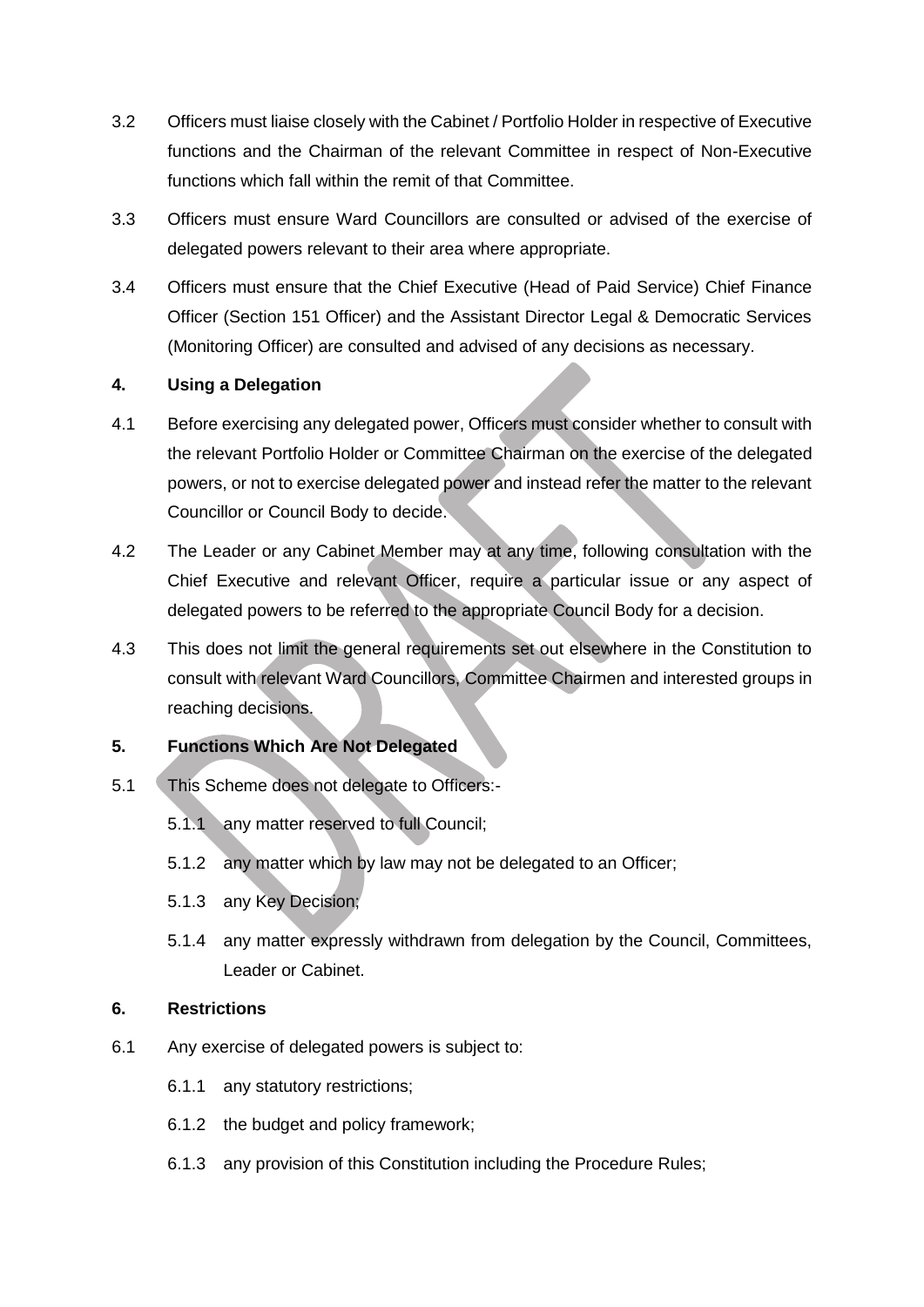- 6.1.4 any financial limits set out in the revenue or capital budgets except as set out in the Financial Procedure Rules;
- 6.1.5 any policy set by the Council or its Committees, the Cabinet, the Leader or Chief Executive;
- 6.1.6 the Employee Code of Conduct;
- 6.1.7 the exceptions set out below at paragraph 20.

#### **7. Transfer of Functions**

- 7.1 Where the name of a post is changed, or its relevant functions become vested in a different post, any delegated powers possessed by the post shall be retained by the renamed post or transferred to the different post as the case may be. This includes any delegated powers vested in a post by resolution of the Council, the Cabinet, or a Committee / Sub Committee.
- 7.2 In the event of a restructure the Chief Executive shall have authority to re-allocate the delegated powers to other posts and shall give notice of this to the Assistant Director Legal & Democratic Services. Any use of this delegated power must be reported to the Council and / or to the Cabinet as soon as practicable.

# **8. General Delegation of Powers**

8.1 This Scheme delegates to the Council's Chief Executive and Chief Officers (Directors\*) all executive and non-executive powers and duties relevant and to their areas of responsibility as set out in the table below at paragraph 19, and as may be assigned from time to time, that rest with the Council or which have been delegated or granted to the Council, subject to the restrictions, requirements and exceptions set out below. This includes all powers and duties under all legislation present and future relating to a Director's area of responsibility and all powers and duties incidental and conducive to that legislation and the discharge of their functions including, but not limited to, those detailed in this Scheme.

\*Includes the Assistant Director Legal & Democratic Services

## **9. Powers in Relation to Staff**

9.1 Any action in accordance with the Council's agreed policies and procedures with respect to the recruitment, appointment, promotion, training, grading, discipline, determination of wages and salary scales, determination of allowances, determination and application of conditions of service, including but not limited to allocation of leave,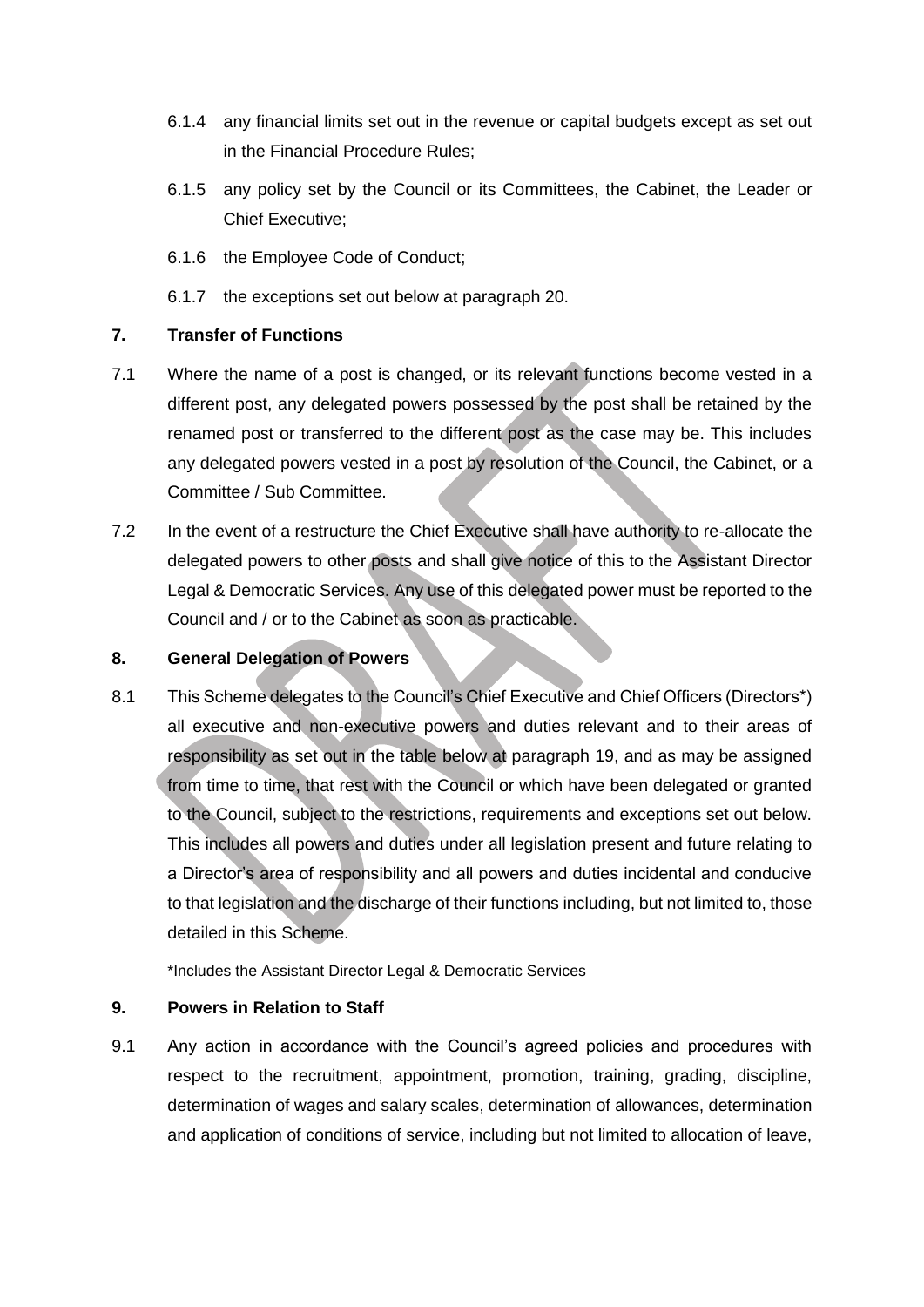honorariums, ill health retirement and determination of establishment except as detailed in the Staff and Employment Exceptions Chart below at paragraph 22.

#### **10. Powers in Relation to Contracts and Property**

10.1 Powers in relation to contracts and property agreements to negotiate, put out to tender, bid, submit tenders, vary, terminate, dispute, extend and renew and in relation to contracts to buy and sell and in relation to property to acquire, dispose of, let and licence subject to the Contract Procedure Rules and Financial Procedure Rules.

#### **11. Powers in Relation to Finance**

11.1 Powers to incur capital and revenue expenditure, to seek recovery of amounts owed, to exercise discretion in recovery, alter or waive repayment periods, or approve exemptions in relation to repayments, agree refunds, reduce or remit payments and waive fines, subject to the requirements of the Financial Procedure Rules or the Legal Exceptions Chart.

#### **12. Powers in Relation to Equipment**

- 12.1 Purchase of vehicles, plant and equipment for which expenditure has been approved subject to any policy for standardisation (but if the purchase involves a leasing arrangement this must be made by the Section 151 Officer).
- 12.2 Hire of plant subject to inclusion of cost of hire within approved estimates.
- 12.3 Disposal of surplus plant, equipment and materials

## **13. Powers in Relation to Legal Action**

- 13.1 In consultation with the Assistant Director Legal & Democratic Services as appropriate, take any steps to implement a decision of the Council, Cabinet or any Committee.
- 13.2 In consultation with, and subject to the agreement of, the Assistant Director Legal & Democratic Services as appropriate, authority to appear, institute proceedings, prosecute, defend, negotiate a settlement and take any steps necessary in any proceedings on behalf of the Council.
- 13.3 Instruct the Council's Legal Service.
- 13.4 Exclude people from Council premises where they consider it necessary in the interests of health and safety or the maintenance of order.
- 13.5 In consultation with the Assistant Director Legal & Democratic Services as appropriate, powers to authorise, appoint or nominate Officers and without limitation to:
	- investigate, prosecute, enforce, lay summons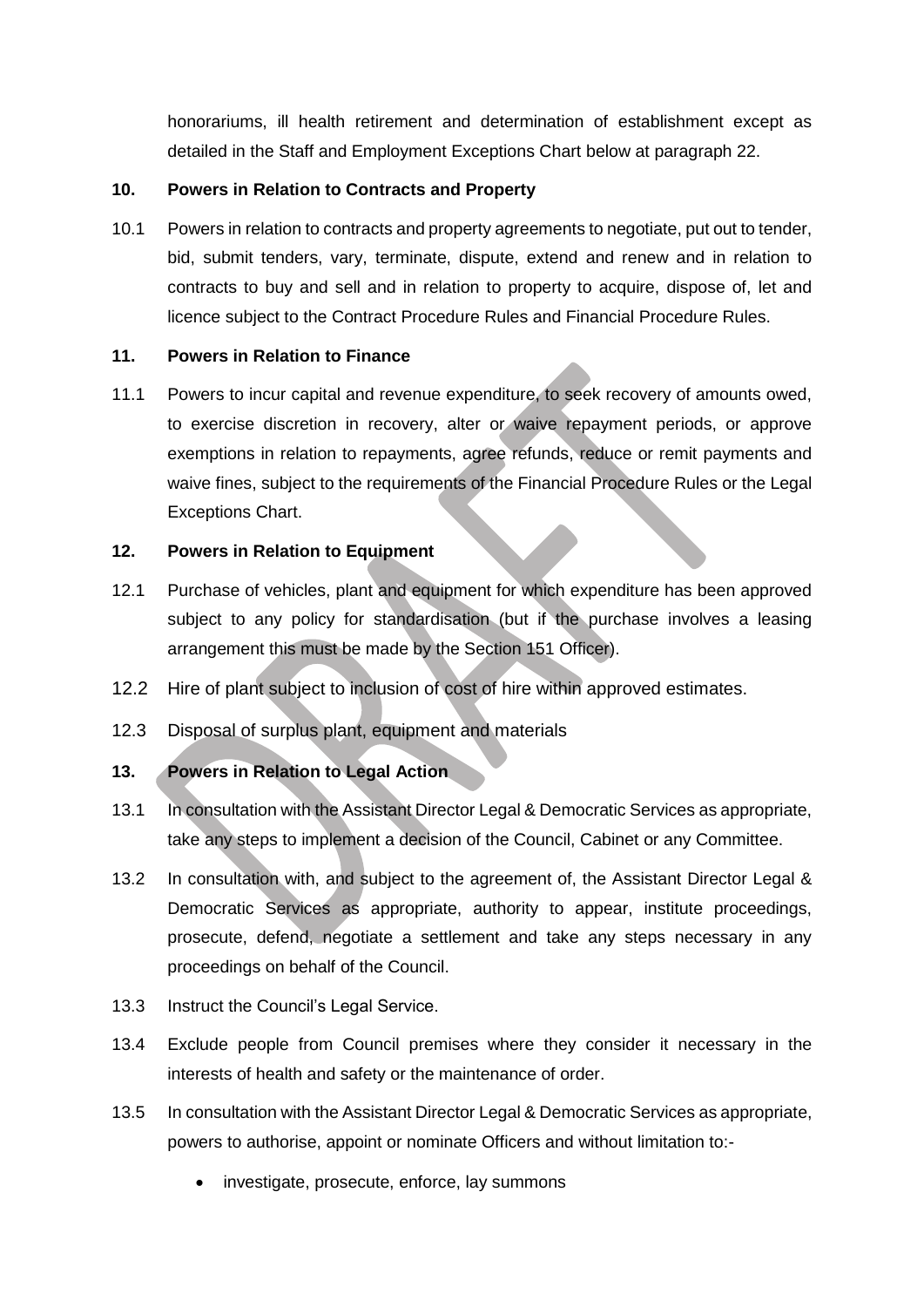- require individuals to disclose information,
- serve requisitions for information;
- publish information;
- make applications to court (including for warrants);
- sign, issue, serve, vary, revoke and publish notices, including fixed penalty notices, and serve documents;
- make, suspend, or vary prohibition notices or prohibition orders;
- issue temporary exemption notices;
- take emergency remedial action;
- carry out works in default;
- issue certificates, consents, permits, licenses;
- refuse, vary, suspend or revoke licences or licensing applications;
- obtain, introduce, operate, amend, extend, vary and revoke orders;
- impose conditions;
- introduce and maintain registers;
- without force, exercise powers of entry and / or seizure;
- vary or revoke and in relation to land relevant to service functions, to note applications for licences, planning, consents and approvals, a declaration; and grant, vary, revoke and attach conditions to consents and charge property except as detailed in the Legal Exceptions Chart.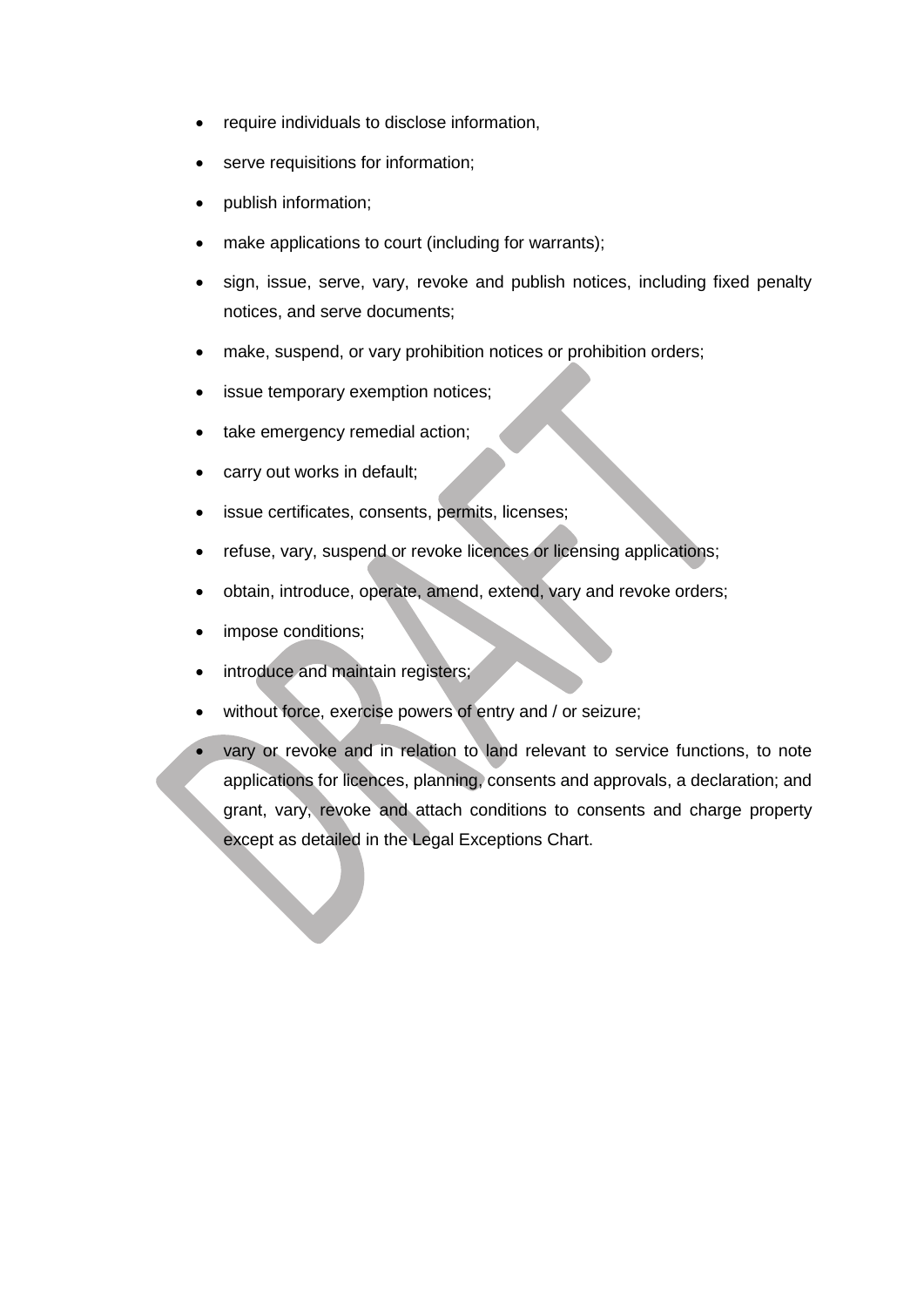#### **Delegation of Specific Powers**

#### **14. The Head of Paid Service (Chief Executive)**

- 14.1 The Chief Executive may carry out the powers and duties of the Deputy Chief Executive and the Directors in their absence or in consultation with them and in addition to the powers detailed above, or in their capacity as a designated Proper Officer, has following additional powers:-
	- 14.1.1 to carry out the powers and duties of any of Officers in their absence or in consultation with them;
	- 14.1.2 to incur expenditure in the event of a civil emergency;
	- 14.1.3 in cases of urgency to take any decision which could be taken by the Council, the Cabinet or a Committee, in consultation with the Leader or relevant Committee Chairman;
	- 14.1.4 to alter the areas of responsibility of the Directors set out in the areas of responsibility table below;
	- 14.1.5 to make arrangements for the appointment of Chief Officer roles and to make appointments to Deputy Chief Officer roles;
	- 14.1.5 to agree the Human Resources Policies following relevant consultation;
	- 14.1.6 to make any changes necessary to the Employee Code of Conduct following relevant consultation.

#### **15. The Monitoring Officer (Assistant Director Legal & Democratic Services)**

- 15.1 In addition to any powers delegated as detailed above or in their capacity as a designated Proper Officer, the Monitoring Officer has delegated authority to:-
	- 15.1.1 affix the Common Seal of the Council to any document;
	- 15.1.2 to certify resolutions and documents as being true copies;
	- 15.1.3 grant dispensations to councillors in accordance with the Localism Act 2011 with the power to refer any request for a dispensation back to the Audit & Governance Committee Purposes;
	- 15.1.4 undertake an initial assessment of Member Code of Conduct complaints and determine any further in consultation with an Independent Person;
	- 15.1.5 convene a Standards Hearing Sub-Committee;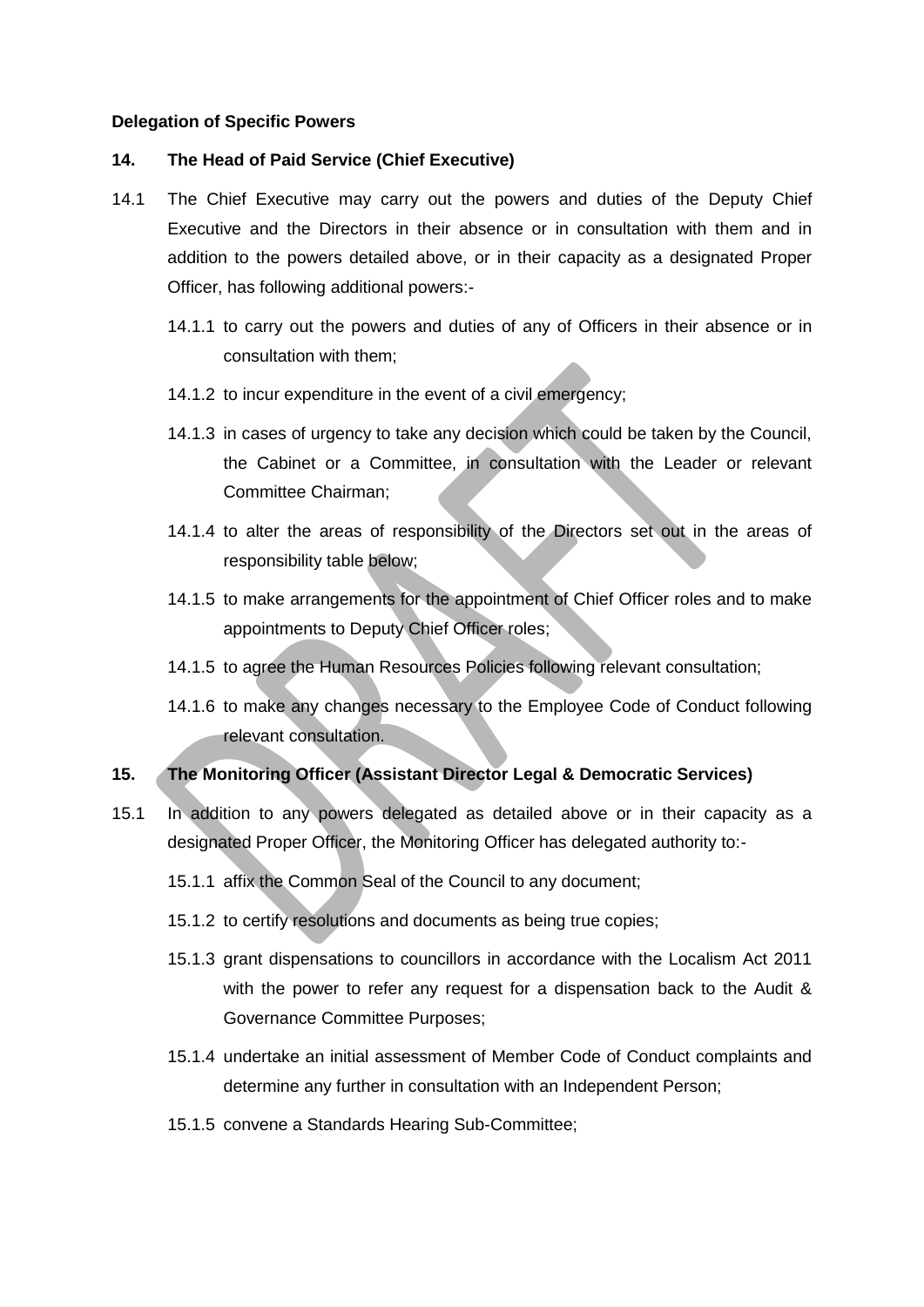- 15.1.6 determine the validity of a Call-In Notice in consultation with the Head of Paid Service and Chief Finance Officer where appropriate;
- 15.1.6 convene a Call-In Sub-Committee;
- 15.1.7 make minor amendments to this Constitution which are required to remove inconsistency or ambiguity, reflect legislative changes or are required to give effect to any decision of the Council or its Committees.

## **16. The Chief Finance Officer / Section 151 Officer**

16.1 In addition to any powers detailed above or in their capacity as a designated Proper Officer, the Chief Finance Officer has delegated authority to carry out those responsibilities set out as delegated to them in the Financial Procedure Rules set out at Part D Section [ ] of this Constitution.

#### **17. Officer Sub-Delegation**

- 17.1 Any delegation to a Statutory Officer, Proper Officer, Chief Officer (Director) or other Officer includes authority for any further sub-delegation of powers within their area of responsibility (including cross-service delegation where appropriate).
- 17.2 Officers shall sub-delegate and devolve powers for service delivery and management to Officers who represent the nearest practicable point of delivery to the service user.

## **18. Decision-Making, Records and Publicity**

18.1 Officers must make, record and publish decisions made under delegated authority in compliance with the Access to Information Regulations 2012 (executive decisions), Openness of Local Government Bodies Regulations 2014 (non-executive decisions), and in accordance with principles of decision-making and Protocol for Individual Member / Officer Decision-Making set out at Part C Section 10 and Part H Section [ ]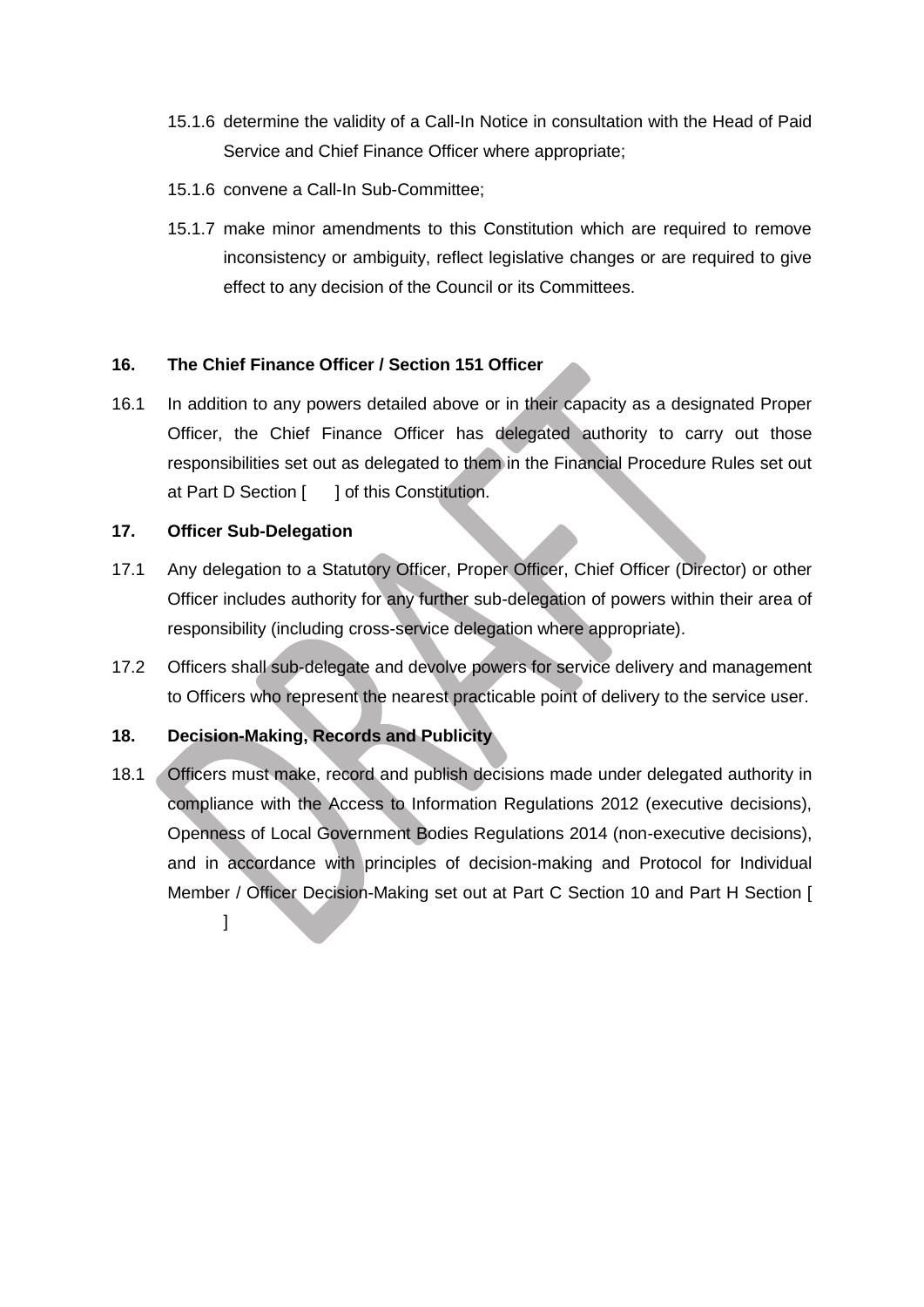# **19. Chief Officer / Director Areas of Responsibility**

| <b>Post</b>                                               | <b>Main Areas of Responsibility</b>                  |
|-----------------------------------------------------------|------------------------------------------------------|
| Deputy Chief Executive<br>&<br><b>Director</b><br>of      | <b>Financial Services</b><br>$\bullet$               |
| <b>Resources</b>                                          | <b>Corporate Property</b><br>$\bullet$               |
|                                                           | ICT & Digital Services                               |
|                                                           | <b>Revenue &amp; Benefits</b>                        |
| Director of Housing, Health & Wellbeing                   | <b>Housing Estates &amp; Management</b><br>$\bullet$ |
|                                                           | <b>Housing</b><br>Income<br>& Leaseholder            |
|                                                           | Management                                           |
|                                                           | Housing<br>Maintenance<br>Asset<br>&                 |
|                                                           | Management                                           |
|                                                           | <b>Housing Strategy &amp; Development</b>            |
|                                                           | <b>Housing</b><br>Options<br>Community<br>&          |
|                                                           | <b>Relations</b>                                     |
| <b>Director of Communities &amp; Environment</b>          | <b>Environmental Services</b><br>$\bullet$           |
|                                                           |                                                      |
|                                                           | <b>Public Protection</b><br>$\bullet$                |
|                                                           | Heritage & Culture                                   |
| <b>Director</b><br>Customer<br><b>Services</b><br>οf<br>& | HR & Training<br>$\bullet$                           |
| <b>Organisational Development</b>                         | <b>Administrative Services</b>                       |
|                                                           | <b>Customer Services</b>                             |
|                                                           | Communications                                       |
|                                                           | Transformation                                       |
| Director of Planning & Growth                             | Economic Growth & Visitor Economy<br>$\bullet$       |
|                                                           | Planning<br>Development<br>(including<br>$\bullet$   |
|                                                           | development management)                              |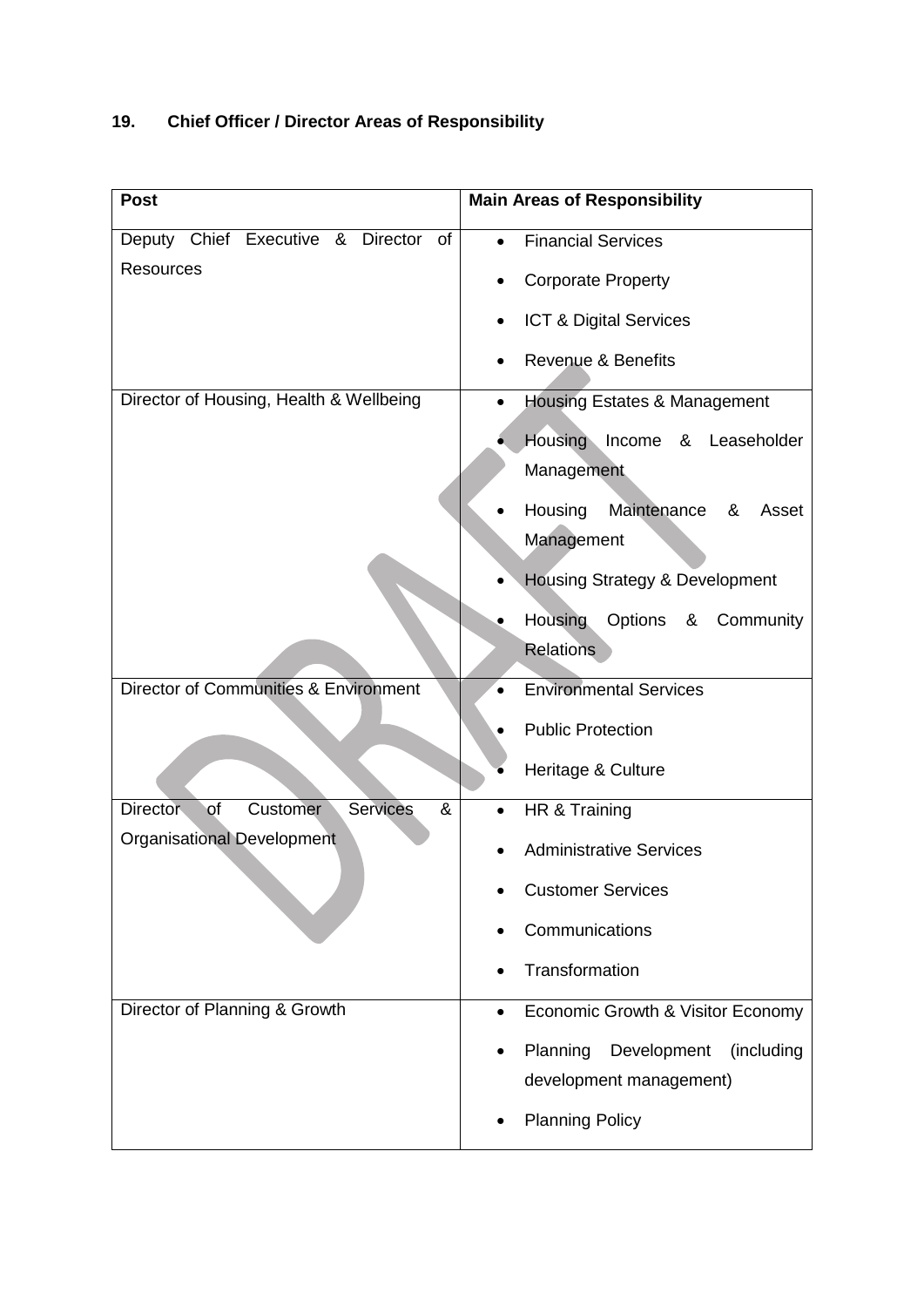| Assistant Director of Legal & Democratic | • Law & Governance              |
|------------------------------------------|---------------------------------|
| Services                                 | Elections & Democratic Services |
|                                          | Information Governance          |

#### **20. Exceptions**

- 20.1 As applicable, the exercise of delegated authority under the Scheme is subject to the following:-
	- 20.1.1 Contract Exceptions refer to the Contract Procedure Rules;
	- 20.1.2 Financial Exceptions refer to the Financial Procedure Rules;
	- 20.1.3 Planning & Legal Exceptions refer to the Planning & Legal Exceptions Chart below at paragraph 21.
	- 20.1.4 Staff and Employment Exceptions refer to the Staff & Employment Exceptions Chart below at paragraph 22.

#### **21. Planning & Legal Exceptions Chart**

- 21.1 The planning and legal functions detailed in the Planning & Legal Exceptions Chart are not to be discharged by Officers under the Scheme.
- 21.2 The planning and legal functions detailed below must be discharged by an Officer, Committee or the Cabinet as indicated in the Chart.

| <b>Function</b>       | <b>Officer</b> | <b>Committee</b>         | <b>Cabinet</b> |
|-----------------------|----------------|--------------------------|----------------|
| <b>Planning</b>       |                | <b>Panning Committee</b> |                |
| Determination of      |                |                          |                |
| outline, full or      |                |                          |                |
| reserved matters and  |                |                          |                |
| planning /            |                |                          |                |
| development           |                |                          |                |
| management            |                |                          |                |
| applications in       |                |                          |                |
| relation to           |                |                          |                |
| applications referred |                |                          |                |
| by:-                  |                |                          |                |
| Councillors           |                |                          |                |
| <b>Officers</b>       |                |                          |                |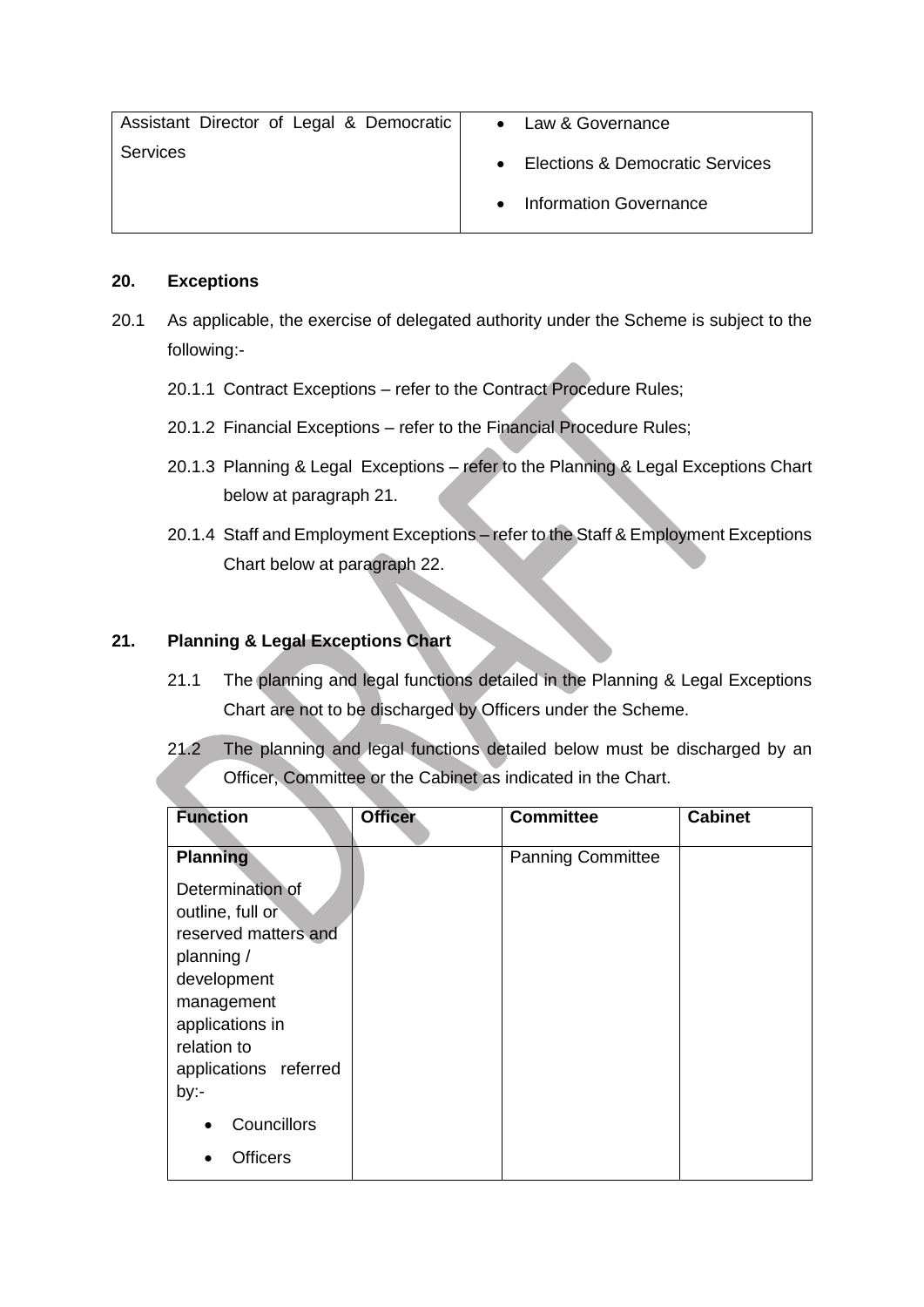| Determination of<br>outline, full or<br>reserved matters and<br>planning /<br>development<br>management<br>applications in<br>relation to<br>applications<br>submitted by, or on<br>behalf of:- | <b>Planning Committee</b> |  |
|-------------------------------------------------------------------------------------------------------------------------------------------------------------------------------------------------|---------------------------|--|
| the Council*                                                                                                                                                                                    |                           |  |
| a Councillor<br>$\bullet$                                                                                                                                                                       |                           |  |
| a Chief Officer<br>/ Director                                                                                                                                                                   |                           |  |
| Officers of the<br>Senior<br>Leadership<br>Team                                                                                                                                                 |                           |  |
| <b>Business</b><br>Managers                                                                                                                                                                     |                           |  |
| Officers who<br>would<br>otherwise be<br>involved in the<br>determination<br>of the<br>application                                                                                              |                           |  |
| Determination of<br>outline, full or<br>reserved matters and<br>planning /<br>development<br>management<br>applications in<br>relation to<br>applications:-                                     | <b>Planning Committee</b> |  |
| in which the<br>Council has<br>an interest*                                                                                                                                                     |                           |  |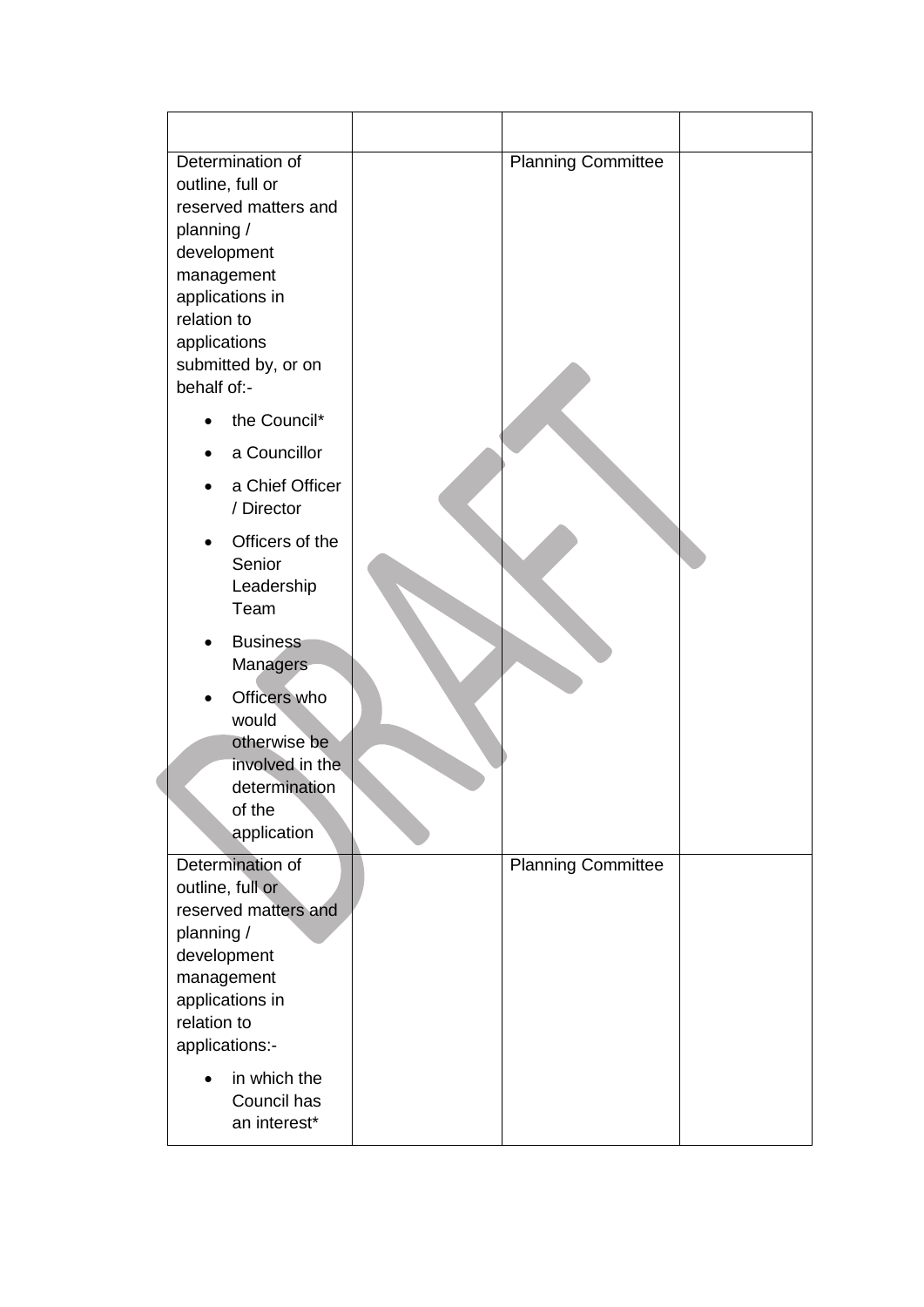\*Except where such applications pertain to the HRA housing development programme or the HRA housing stock.

| <b>Function</b> |                                                                                                             | <b>Officer</b>                                                                                                                                      | <b>Committee</b> | <b>Cabinet</b> |
|-----------------|-------------------------------------------------------------------------------------------------------------|-----------------------------------------------------------------------------------------------------------------------------------------------------|------------------|----------------|
| Legal           | Sealing<br><b>Documents</b><br><b>Legal Action</b><br>paragraphs<br>13.1, 13.2<br>and 13.5 of<br>the Scheme | <b>Assistant Director</b><br>Legal &<br>Democratic<br><b>Services</b>                                                                               |                  |                |
| Legal           | Legal Action<br>paragraphs<br>13.2<br>13.1,<br>and 13.5 of<br>the Scheme                                    | Chief Officer /<br>Director in<br>consultation with<br>and agreement of<br><b>Assistant Director</b><br>Legal $\&b$<br>Democratic<br><b>Service</b> |                  |                |

# **22. Staff & Employment Exceptions Chart**

In accordance with the Local Government and Housing Act 1989 and the Local Authority (Standing Orders) (England) Regulations 2001:-

- 22.1 The staff and employment functions detailed in the Staff & Employment Exceptions Chart are not to be discharged by Officers under the Scheme.
- 22.2 The functions detailed below must be discharged as indicated in the Chart.

| <b>Function</b> | <b>Officer</b>    | <b>Statutory Cabinet</b> | <b>Member</b>       | <b>Council</b>  |
|-----------------|-------------------|--------------------------|---------------------|-----------------|
|                 | <b>Delegation</b> | <b>Member</b>            | <b>Decision</b>     | <b>Decision</b> |
|                 |                   | <b>Consultation</b>      |                     |                 |
| Appointment of  | No.               | Yes (prescribed          | <b>Full Council</b> | Yes (prescribed |
| Head of         |                   | procedure)               |                     | procedure)      |
| Service         |                   |                          |                     |                 |
|                 |                   |                          |                     |                 |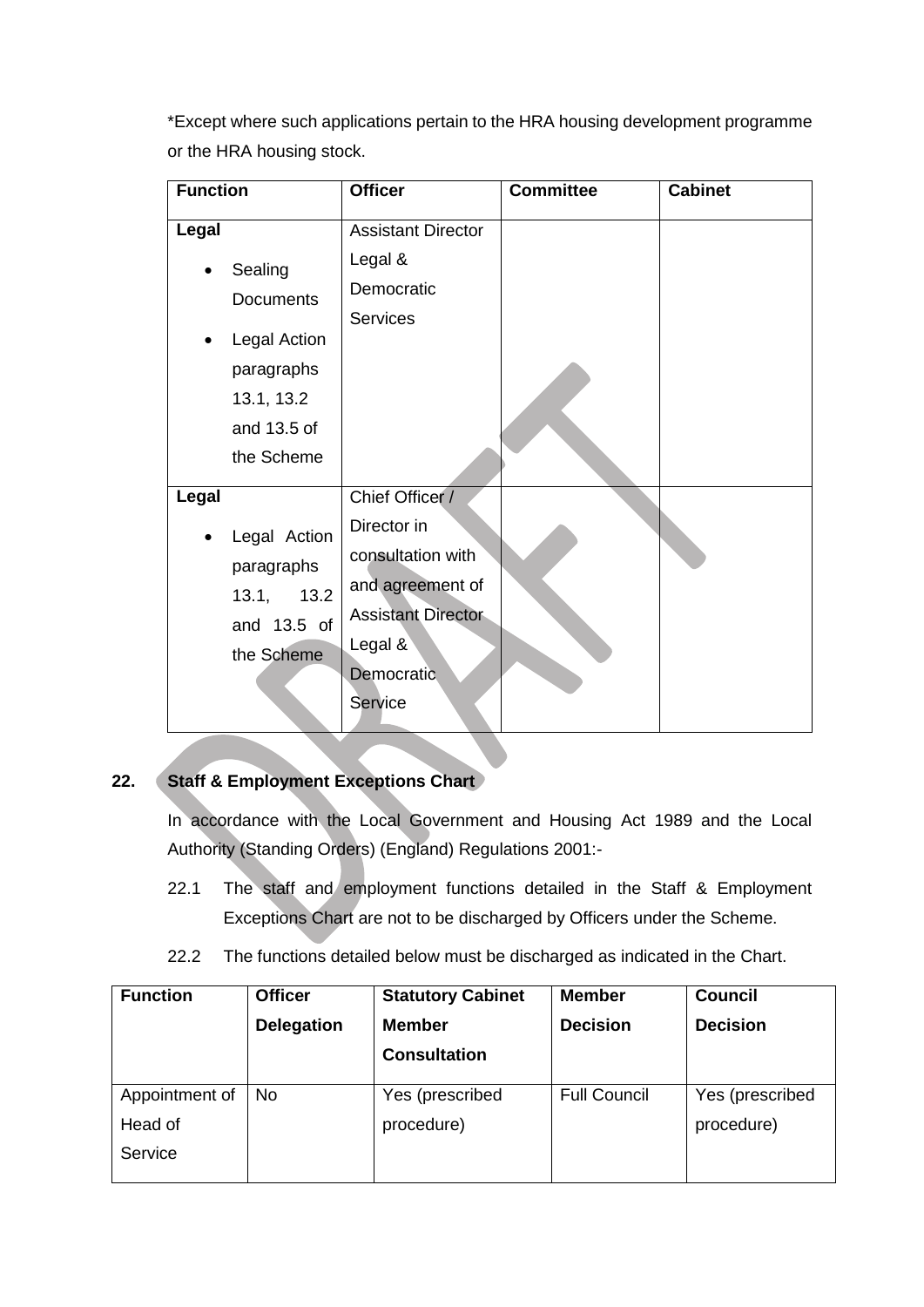| Appointment of        | No        | Yes (prescribed       | Statutory       | Approval of       |
|-----------------------|-----------|-----------------------|-----------------|-------------------|
| Monitoring            |           | procedure)            | Employment      | recommendation    |
| Officer               |           |                       | Committee       | of Statutory      |
|                       |           |                       |                 | Employment        |
|                       |           |                       |                 | Committee         |
| Appointment of        | <b>No</b> | Yes (prescribed       | Statutory       | Approval of       |
| S151 Officer          |           | procedure)            | Employment      | recommendation    |
|                       |           |                       | Committee       | of Statutory      |
|                       |           |                       |                 | Employment        |
|                       |           |                       |                 | Committee         |
| Appointment of        | No        | Yes (prescribed       | Statutory       | If required by    |
| <b>Chief Officers</b> |           | procedure)            | Employment      | Council           |
| (Directors)           |           |                       | Committee       |                   |
| Appointment of        | Yes       | <b>No</b>             | <b>No</b>       | <b>No</b>         |
| Deputy Chief          |           |                       |                 |                   |
| <b>Officers</b>       |           |                       |                 |                   |
| [(Assistant           |           |                       |                 |                   |
| Directors)]           |           |                       |                 |                   |
| Appointments          | Yes       | Members cannot be     | <b>Members</b>  | Members cannot    |
| below Deputy          |           | involved in the       | cannot be       | be involved in    |
| <b>Chief Officers</b> |           | appointment of        | involved in the | the appointment   |
|                       |           | <b>Officers below</b> | appointment of  | of Officers below |
|                       |           | Deputy Chief Officer  | Officers below  | Deputy Chief      |
|                       |           |                       | Deputy Chief    | Officer           |
|                       |           |                       | Officer         |                   |
| Dismissal of          | <b>No</b> | Yes (prescribed       | Yes             | Yes (prescribed   |
| <b>Head of Paid</b>   |           | procedure)            | (prescribed     | procedure)        |
| Service               |           |                       | procedure)      |                   |
| Dismissal of          | <b>No</b> | Yes (prescribed       | Yes             | If required by    |
| Monitoring            |           | procedure)            | (prescribed     | Council           |
| Officer               |           |                       | procedure)      |                   |
| Dismissal of          | <b>No</b> | Yes (prescribed       | Yes             | If required by    |
|                       |           |                       |                 |                   |
| S151 Officer          |           | procedure)            | (prescribed     | Council           |
|                       |           |                       | procedure)      |                   |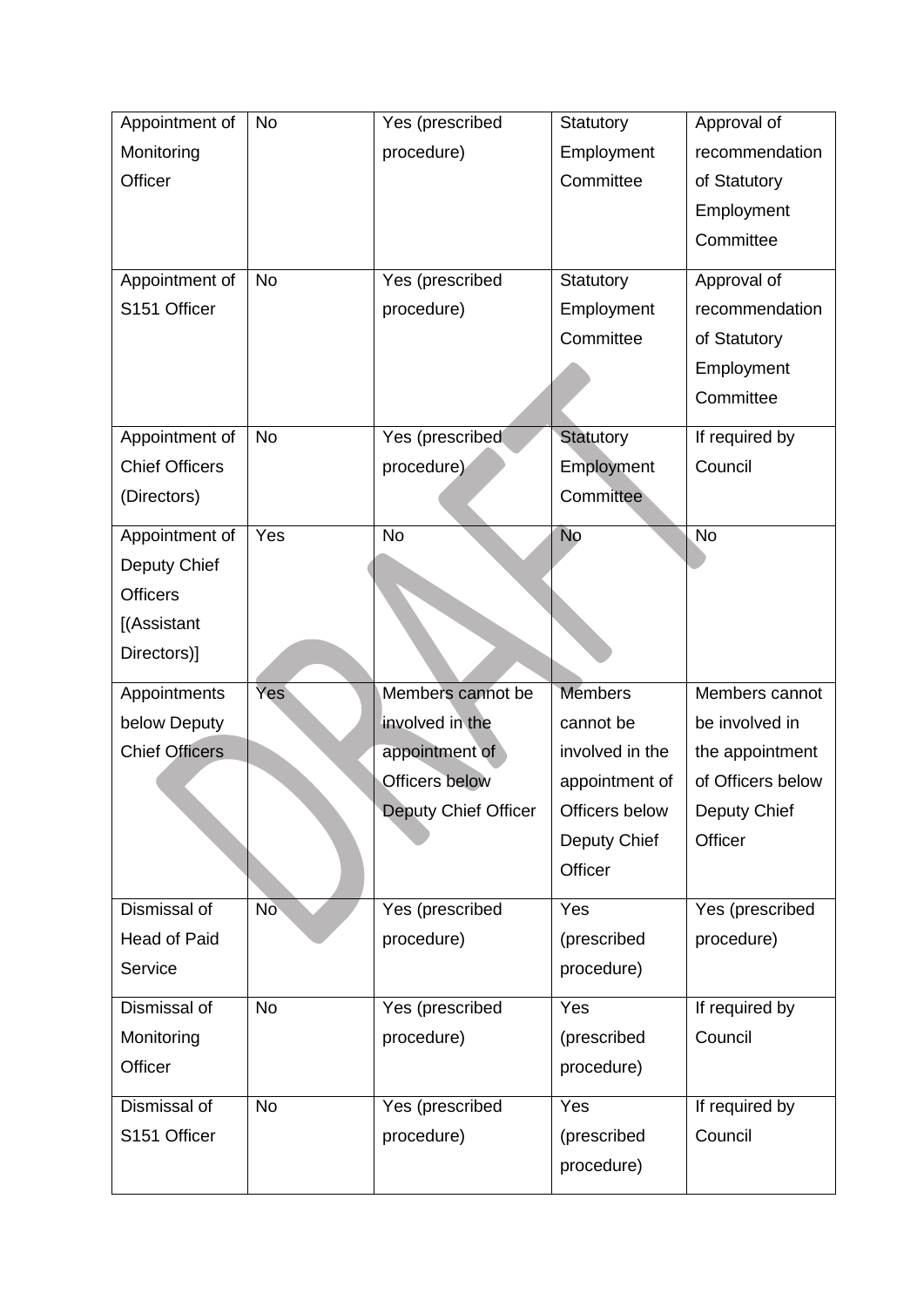| <b>Chief Officers</b><br>Council<br>Employment<br>Committee<br>(Directors)<br>Dismissal of<br>Yes<br><b>No</b><br><b>No</b><br><b>No</b><br>Deputy Chief<br><b>Officers</b><br>[(Assistant<br>Directors)]<br><b>Dismissals</b><br>Yes<br><b>Members</b><br>Members cannot be<br>Members cannot<br>below Deputy<br>involved in the<br>cannot be<br>be involved in | Dismissal of          | <b>No</b> | No             | Statutory       | If required by  |
|------------------------------------------------------------------------------------------------------------------------------------------------------------------------------------------------------------------------------------------------------------------------------------------------------------------------------------------------------------------|-----------------------|-----------|----------------|-----------------|-----------------|
|                                                                                                                                                                                                                                                                                                                                                                  |                       |           |                |                 |                 |
|                                                                                                                                                                                                                                                                                                                                                                  |                       |           |                |                 |                 |
|                                                                                                                                                                                                                                                                                                                                                                  |                       |           |                |                 |                 |
|                                                                                                                                                                                                                                                                                                                                                                  |                       |           |                |                 |                 |
|                                                                                                                                                                                                                                                                                                                                                                  |                       |           |                |                 |                 |
|                                                                                                                                                                                                                                                                                                                                                                  |                       |           |                |                 |                 |
|                                                                                                                                                                                                                                                                                                                                                                  |                       |           |                |                 |                 |
|                                                                                                                                                                                                                                                                                                                                                                  |                       |           |                |                 |                 |
|                                                                                                                                                                                                                                                                                                                                                                  |                       |           |                |                 |                 |
|                                                                                                                                                                                                                                                                                                                                                                  |                       |           |                |                 |                 |
|                                                                                                                                                                                                                                                                                                                                                                  | <b>Chief Officers</b> |           | appointment of | involved in the | the appointment |
| Officers below<br>of Officers below<br>appointment of                                                                                                                                                                                                                                                                                                            |                       |           |                |                 |                 |
| Deputy Chief Officer<br>Officers below<br>Deputy Chief                                                                                                                                                                                                                                                                                                           |                       |           |                |                 |                 |
| Officer<br>Deputy Chief                                                                                                                                                                                                                                                                                                                                          |                       |           |                |                 |                 |
| Officer                                                                                                                                                                                                                                                                                                                                                          |                       |           |                |                 |                 |
| $\begin{bmatrix} \end{bmatrix}$<br>Disciplinary<br>$\begin{bmatrix} \end{bmatrix}$<br>- 1                                                                                                                                                                                                                                                                        |                       |           |                |                 |                 |
| Action                                                                                                                                                                                                                                                                                                                                                           |                       |           |                |                 |                 |
| Redundancy<br>$\begin{bmatrix} 1 \end{bmatrix}$<br>$\lfloor \cdot \rfloor$<br>$\mathbf{I}$<br>L<br>$\mathbf{I}$<br>$\Box$                                                                                                                                                                                                                                        |                       |           |                |                 |                 |
|                                                                                                                                                                                                                                                                                                                                                                  |                       |           |                |                 |                 |
| The Council's<br><b>Head of Paid</b><br>No<br><b>No</b><br><b>No</b>                                                                                                                                                                                                                                                                                             |                       |           |                |                 |                 |
| Service<br>powers and                                                                                                                                                                                                                                                                                                                                            |                       |           |                |                 |                 |
| duties as                                                                                                                                                                                                                                                                                                                                                        |                       |           |                |                 |                 |
| anemployer                                                                                                                                                                                                                                                                                                                                                       |                       |           |                |                 |                 |
| under the                                                                                                                                                                                                                                                                                                                                                        |                       |           |                |                 |                 |
| Health and                                                                                                                                                                                                                                                                                                                                                       |                       |           |                |                 |                 |
| Safety at Work                                                                                                                                                                                                                                                                                                                                                   |                       |           |                |                 |                 |
| etc Act 1974                                                                                                                                                                                                                                                                                                                                                     |                       |           |                |                 |                 |
| The issuing of<br>Relevant<br><b>No</b><br><b>No</b><br><b>No</b>                                                                                                                                                                                                                                                                                                |                       |           |                |                 |                 |
| 'certificates of<br>Director in                                                                                                                                                                                                                                                                                                                                  |                       |           |                |                 |                 |
| consultation<br>opinion' as to                                                                                                                                                                                                                                                                                                                                   |                       |           |                |                 |                 |
| whether or not<br>with the                                                                                                                                                                                                                                                                                                                                       |                       |           |                |                 |                 |
| the duties of a<br>Customer                                                                                                                                                                                                                                                                                                                                      |                       |           |                |                 |                 |
| Services &<br>post are within                                                                                                                                                                                                                                                                                                                                    |                       |           |                |                 |                 |
| the criteria of<br>Organisational                                                                                                                                                                                                                                                                                                                                |                       |           |                |                 |                 |
| Development                                                                                                                                                                                                                                                                                                                                                      |                       |           |                |                 |                 |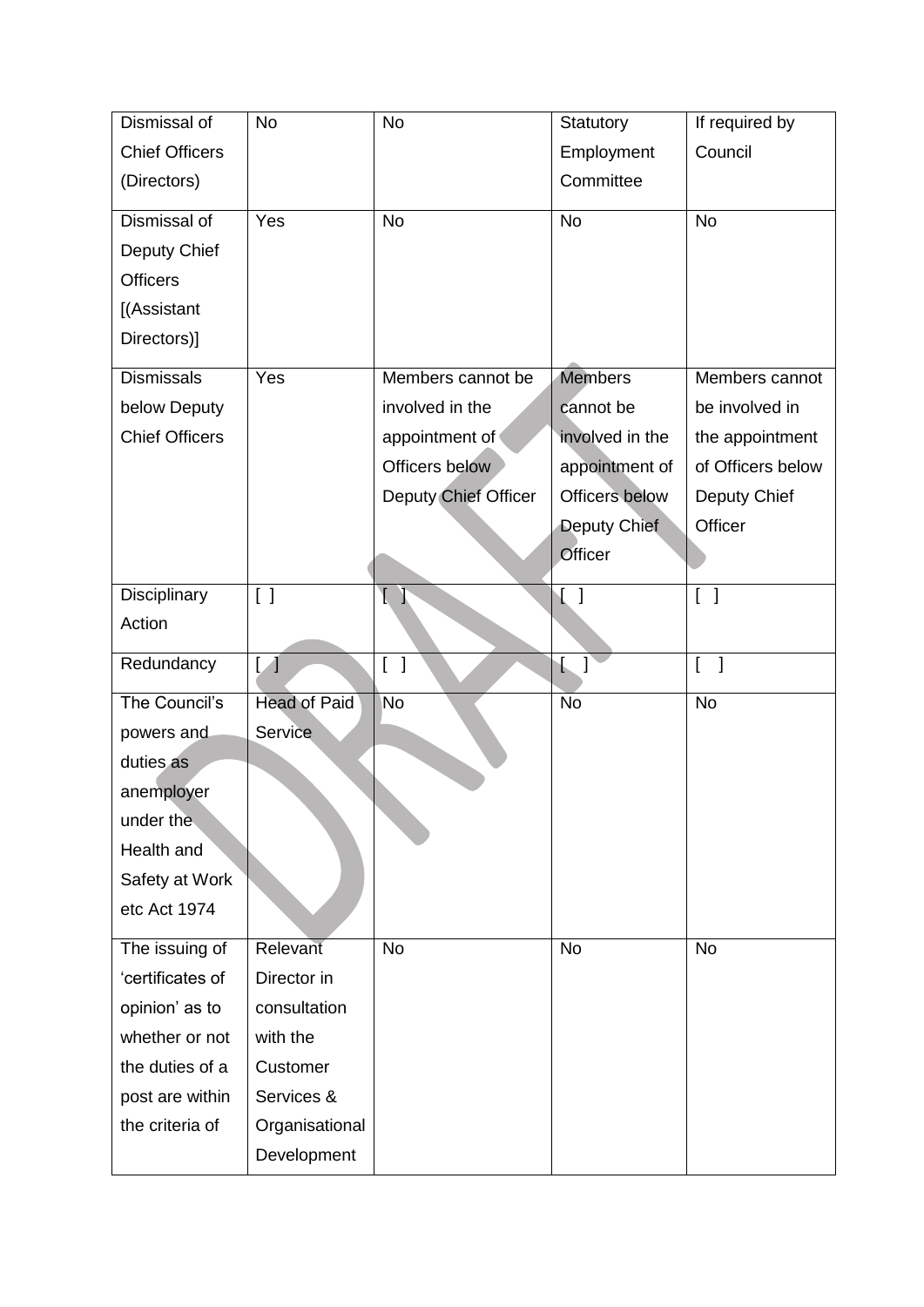| 'political | [and the   |  |  |
|------------|------------|--|--|
| sensitive' | Monitoring |  |  |
|            | Officer]   |  |  |
|            |            |  |  |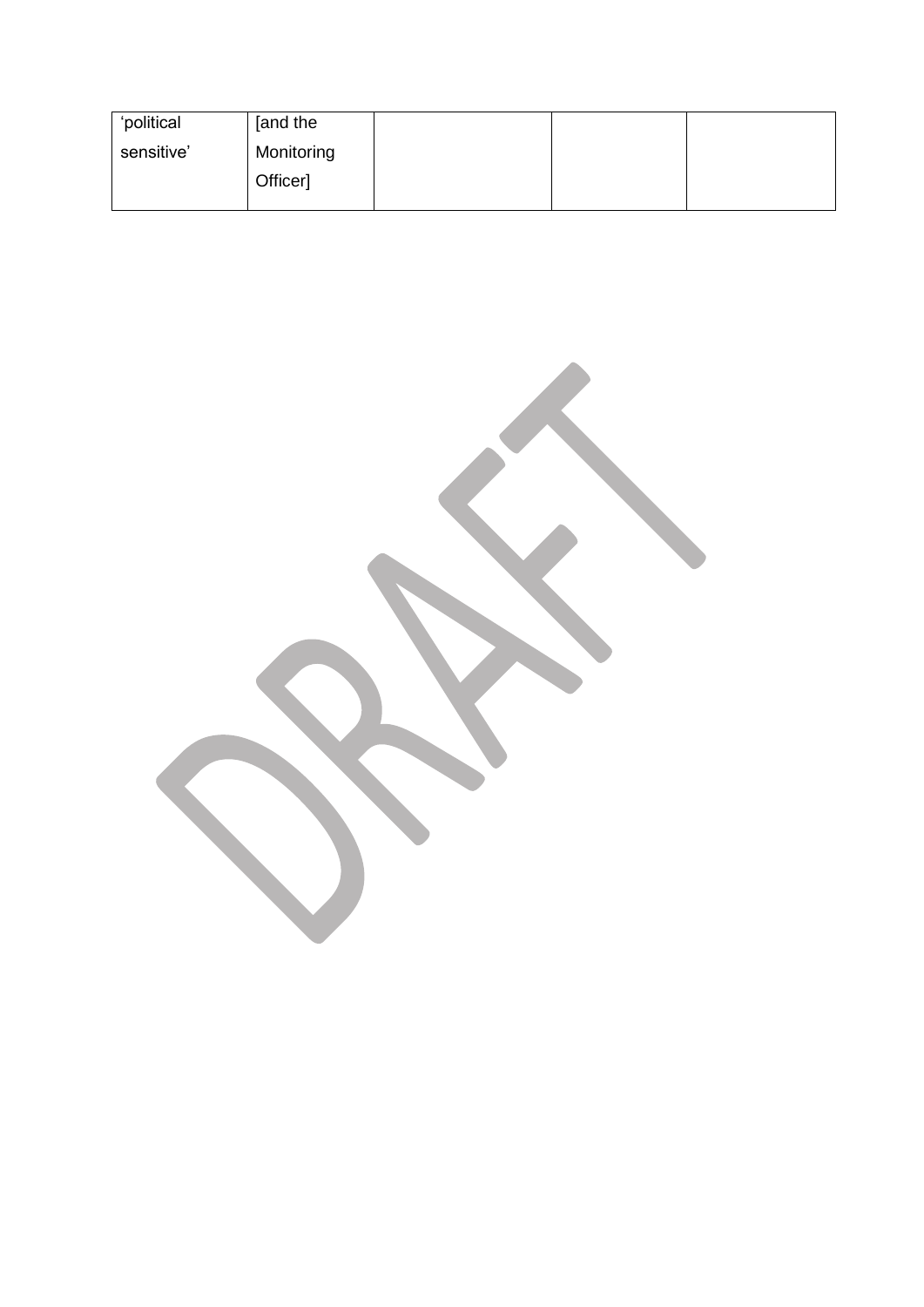# **26. Proper Officer Designations and Functions**

- 26.1 There are a number Acts which require certain functions to be undertaken by the "Proper Officer" of the Council. The below is a list of the Council's designated Proper Officers and their functions. In the event that a Proper Officer is not listed then the Proper Officer shall be the Director with responsibility for the function in question or in the alternative their authorised deputy.
- 26.2 "Proper Officer" functions may be discharged by their authorised deputies or other Officers duly authorised to act in the name of the "Proper Officer" concerned.

| Legislation                                                     | <b>Statutory Post / Function</b> | <b>Designated Officer</b>     |
|-----------------------------------------------------------------|----------------------------------|-------------------------------|
|                                                                 |                                  |                               |
| Section 4(1) Local Government and Head of Paid Service          |                                  | <b>Chief Executive</b>        |
| Housing Act 1989                                                |                                  |                               |
| Section 151 Local Government Act Chief Finance Officer (Section |                                  | <b>Director of Resources</b>  |
| 1972                                                            | 151 Officer)                     |                               |
| Section 5(1) Local Government and Monitoring Officer            |                                  | Assistant Director Legal &    |
| Housing Act 1989                                                |                                  | <b>Democratic Services</b>    |
| Section 28 and 35 Representation of Returning Officer           |                                  | <b>Chief Executive</b>        |
| the People Act 1983                                             |                                  |                               |
| Section 28(5) Representation of the Deputy Returning Officer    |                                  | As appointed from time to     |
| People Act 1983                                                 |                                  | time by the Returning Officer |
| Section 8 Representation of the Electoral Registration Officer  |                                  | <b>Chief Executive</b>        |
| People Act 1983                                                 |                                  |                               |
| Data Protection Act 2018 General Data Protection Officer        |                                  | Information                   |
| Data Protection Regulations                                     |                                  | Governance/Data Protection    |
|                                                                 |                                  | <b>Officer</b>                |

# **Statutory Post / Functions and Designated Officers**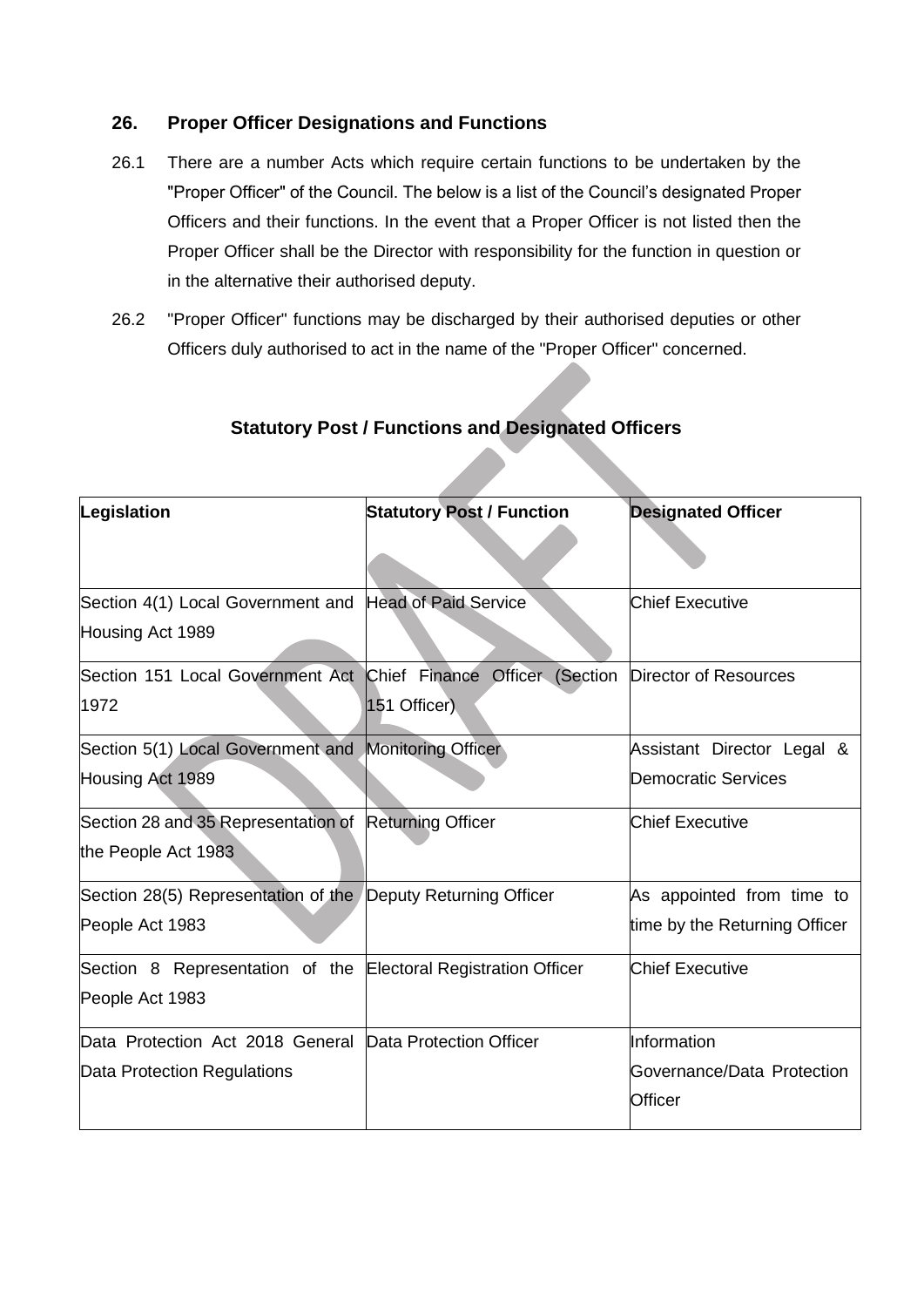# **Proper Officer Functions – Schedule of Appointments**

# **Local Government Act 1972**

| <b>SECTION</b>      | <b>BRIEF DETAILS OF FUNCTION</b>                                                                                                                                                                                                      | <b>PROPER OFFICER</b>                                                                              |
|---------------------|---------------------------------------------------------------------------------------------------------------------------------------------------------------------------------------------------------------------------------------|----------------------------------------------------------------------------------------------------|
| 13(3)               | Parish Trustee where no Parish Council.                                                                                                                                                                                               | <b>Chief Executive</b>                                                                             |
| 83 (1) to (4)       | To witness and receive declarations of<br>acceptance of office of Chairman, Vice-<br>Chairman or Councillor made to the proper<br>officer.                                                                                            | <b>Chief Executive</b><br><b>Assistant Director Legal &amp;</b><br><b>Democratic Services</b>      |
| 84                  | To accept written notice of resignations<br>from Councillors.                                                                                                                                                                         | <b>Chief Executive</b><br><b>Assistant Director Legal &amp;</b><br><b>Democratic Services</b>      |
| 88(2)               | Convening meetings of the Council for the<br>purpose of filling a casual vacancy in case<br>of Chairman of the Council.                                                                                                               | <b>Chief Executive</b><br><b>Assistant Director Legal &amp;</b><br><b>Democratic Services</b>      |
| 89(1)(b)            | Receipt of notice from electors requiring<br>election to fill casual vacancy occurring in<br>the office of Councillor.                                                                                                                | <b>Chief Executive</b><br><b>Assistant Director Legal &amp;</b><br><b>Democratic Services</b>      |
| $96(1)$ & $(2)$     | The officer to whom Members must give<br>written notice of interests in contracts                                                                                                                                                     | <b>Chief Executive</b><br><b>Assistant Director Legal &amp;</b><br><b>Democratic Services</b>      |
| 99 and Sch 12       | To give notice and send summonses and<br>receive formal notifications from councillors<br>in respect of any Council meeting                                                                                                           | <b>Chief Executive</b><br><b>Assistant Director Legal &amp;</b><br><b>Democratic Services</b>      |
| $ 100 (A)$ to $(F)$ | The provision of information about the<br>decisions made or to be made by<br>Councillors including access to agenda,<br>reports, background papers, Members<br>additional document access rights, minutes<br>and records of decisions | <b>Assistant Director Legal &amp;</b><br><b>Democratic Services</b><br>Democratic Services Manager |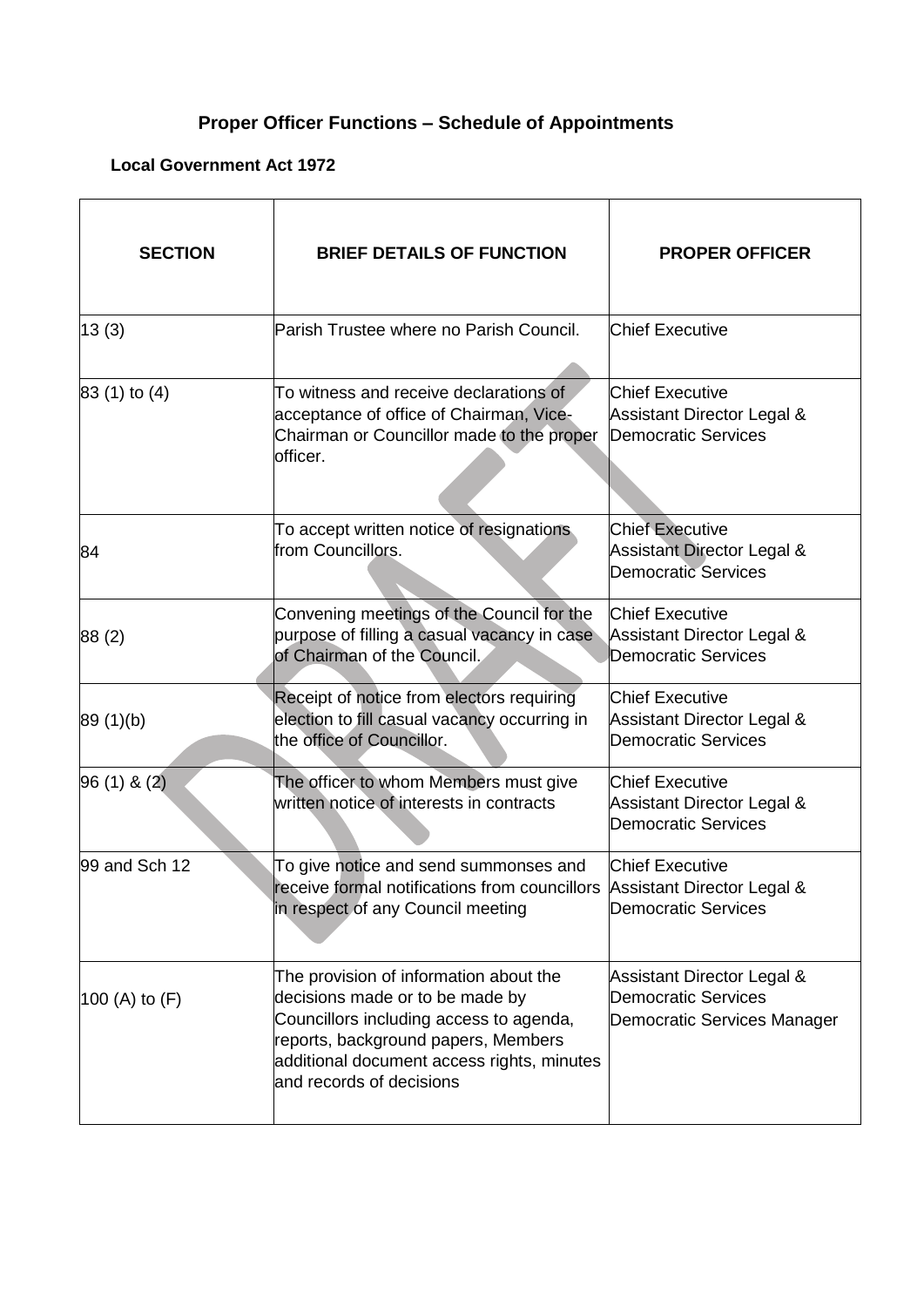| 115(2) | Person to whom all officers shall pay<br>monies received by them and due to the<br>Council | <b>Chief Finance Officer</b> |
|--------|--------------------------------------------------------------------------------------------|------------------------------|
|        |                                                                                            |                              |

| 138                 | Emergency disaster powers                                                                                                                                                   | <b>Chief Executive</b>                                              |
|---------------------|-----------------------------------------------------------------------------------------------------------------------------------------------------------------------------|---------------------------------------------------------------------|
| $146(1)(a)$ & (b)   | Statutory declarations and issue any<br>certificate in relation to securities on change Democratic Services<br>of name of authority or change or area.                      | <b>Assistant Director Legal &amp;</b>                               |
| 151                 | Arrangements for proper administration the<br>Council's financial affairs                                                                                                   | <b>Chief Finance Officer</b>                                        |
| 191(2)              | Functions in respect of Ordnance Survey                                                                                                                                     | Director of Planning & Growth                                       |
| 210(6)<br>and $(7)$ | Appoints the proper officer to be<br>vested with certain powers in<br>respect of charities                                                                                  | <b>Chief Executive</b>                                              |
| 212                 | The Officer to act a local registrar<br>for local land charges                                                                                                              | <b>Assistant Director Legal &amp;</b><br><b>Democratic Services</b> |
| 223(1)              | Authorising officers to attend court and<br>appear on behalf of the Council under Local Assistant Director Legal &<br>Government Act 1972 and the County<br>Courts Act 1984 | <b>Directors</b><br><b>Democratic Services</b>                      |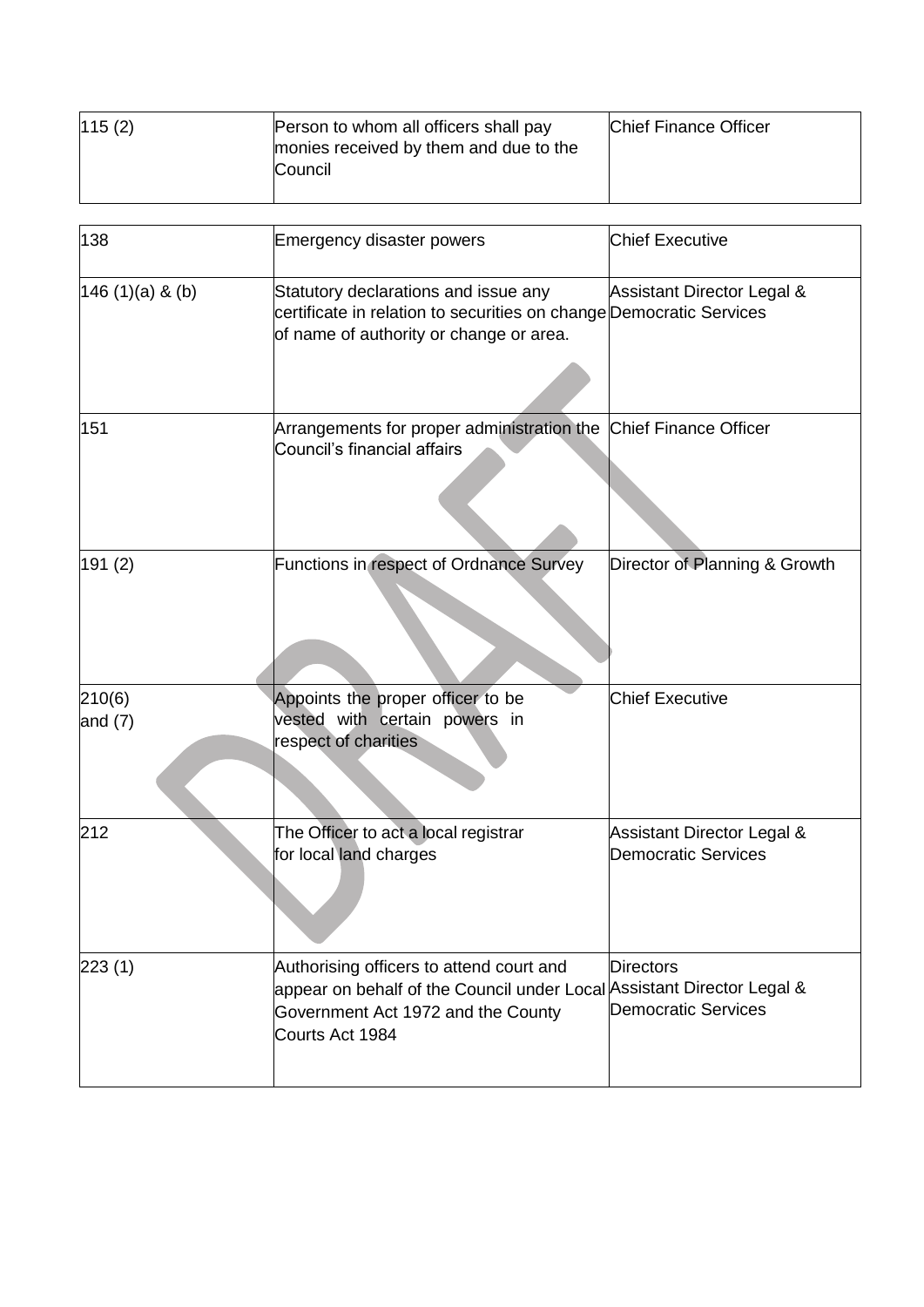| 225(1)                                | To receive and give receipt for any<br>document required to be formally deposited. Democratic Services                                                          | <b>Assistant Director Legal &amp;</b>                                                   |
|---------------------------------------|-----------------------------------------------------------------------------------------------------------------------------------------------------------------|-----------------------------------------------------------------------------------------|
| 228                                   | Accounts to be open to inspection                                                                                                                               | <b>Chief Finance Officer</b>                                                            |
| 229 (5)                               | Certification of photographic copies of<br>documents for use in legal proceedings.                                                                              | Assistant Director Legal &<br><b>Democratic Services</b>                                |
| 233                                   | The officer to receive documents required to Assistant Director Legal &<br>be served on the Council                                                             | <b>Democratic Services</b>                                                              |
| 234                                   | The signing of any notice, order or other<br>document which the Council is authorised<br>or required to give under any enactment<br>on behalf of the authority. | <b>Directors</b><br><b>Assistant Director Legal &amp;</b><br><b>Democratic Services</b> |
|                                       | 236 (9) and (10) and 238 Send copy byelaws to Parish Councils and<br>Certifying of printed copies of byelaws.                                                   | Assistant Director Legal &<br><b>Democratic Services</b><br>Democratic Services Manager |
| 248                                   | The Officer responsible for keeping the roll<br>of freemen                                                                                                      | <b>Assistant Director Legal &amp;</b><br><b>Democratic Services</b>                     |
| Schedule 12, Para. 3(2),<br>4 (2) (b) | Signature of summons to Council meeting                                                                                                                         | <b>Chief Executive</b><br>Assistant Director Legal &<br><b>Democratic Services</b>      |
| Schedule 12, Para. 4 (3)              | Receipt of notices regarding address to<br>which summons to Council is to be sent                                                                               | <b>Chief Executive</b><br>Assistant Director Legal &<br><b>Democratic Services</b>      |
| Schedule 14                           | Functions under the under Public Health<br>1936, and the Public Health Acts 1875 -<br>1924                                                                      | Director of Communities &<br>Environment                                                |
| Schedule 14, Para. 25<br>(7)          | Certification of copy resolutions under the<br>Public Health Acts 1875-1925.                                                                                    | Assistant Director Legal &<br><b>Democratic Services</b>                                |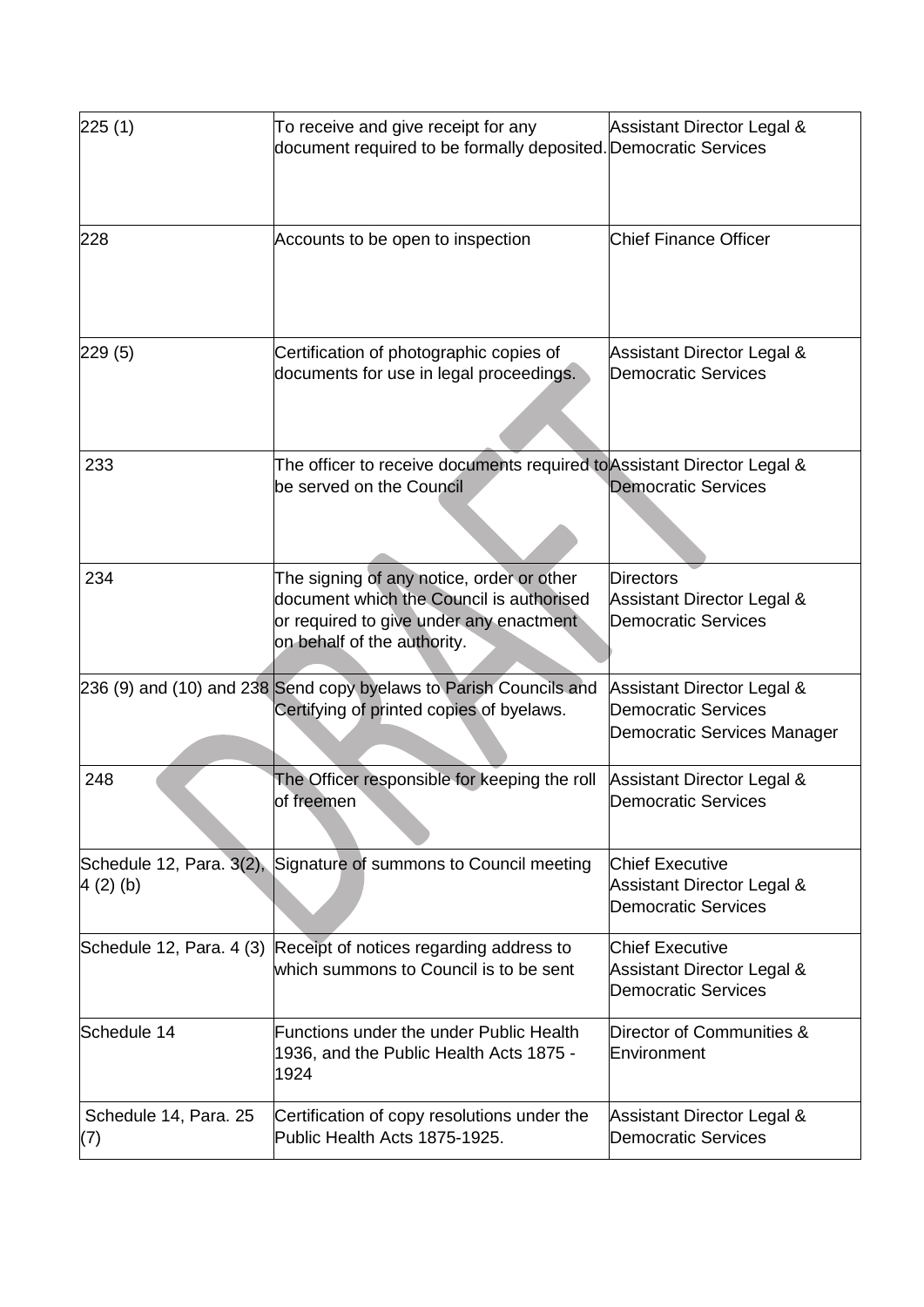#### **Local Government Act 1974**

| <b>SECTION</b> | <b>BRIEF DETAILS OF FUNCTION</b>                                           | <b>PROPER OFFICER</b>                                                                  |
|----------------|----------------------------------------------------------------------------|----------------------------------------------------------------------------------------|
| 30             | Receipt of Local Ombudsman Reports and<br>giving of public notice thereof. | <b>Chief Executive</b><br><b>Assistant Director Legal &amp;</b><br>Democratic Services |

# **Local Elections (Principal Areas) (England and Wales) Rules 2006**

| <b>REGULATION</b> | <b>BRIEF DETAILS OF FUNCTION</b>                                                                                                                                | <b>PROPER OFFICER</b>                                                                         |
|-------------------|-----------------------------------------------------------------------------------------------------------------------------------------------------------------|-----------------------------------------------------------------------------------------------|
| All               | Rules for the conduct of the<br>election of councillors of principal<br>area where the poll is not taken<br>together with another a poll at<br>another election | <b>Chief Executive</b><br><b>Assistant Director Legal &amp;</b><br><b>Democratic Services</b> |

# **Local Government (Committees and Political Groups) Regulations 1990**

| <b>Regulation</b> | <b>BRIEF DETAILS OF FUNCTION</b>                                                             | <b>PROPER OFFICER</b>                                                                          |
|-------------------|----------------------------------------------------------------------------------------------|------------------------------------------------------------------------------------------------|
| All               | For the purposes of the composition of<br>committees and nominations to political<br>groups. | Assistant Director Legal &<br><b>Democratic Services</b><br><b>Democratic Services Manager</b> |

 $\overline{\phantom{a}}$ 

# **Local Authorities Cemeteries Order 1977**

 $\overline{\phantom{a}}$ 

| <b>REGULATION</b> | <b>BRIEF DETAILS OF FUNCTION</b>   | <b>PROPER OFFICER</b>                            |
|-------------------|------------------------------------|--------------------------------------------------|
|                   | To sign exclusive rights of burial | of Communities<br>Director<br>- &<br>Environment |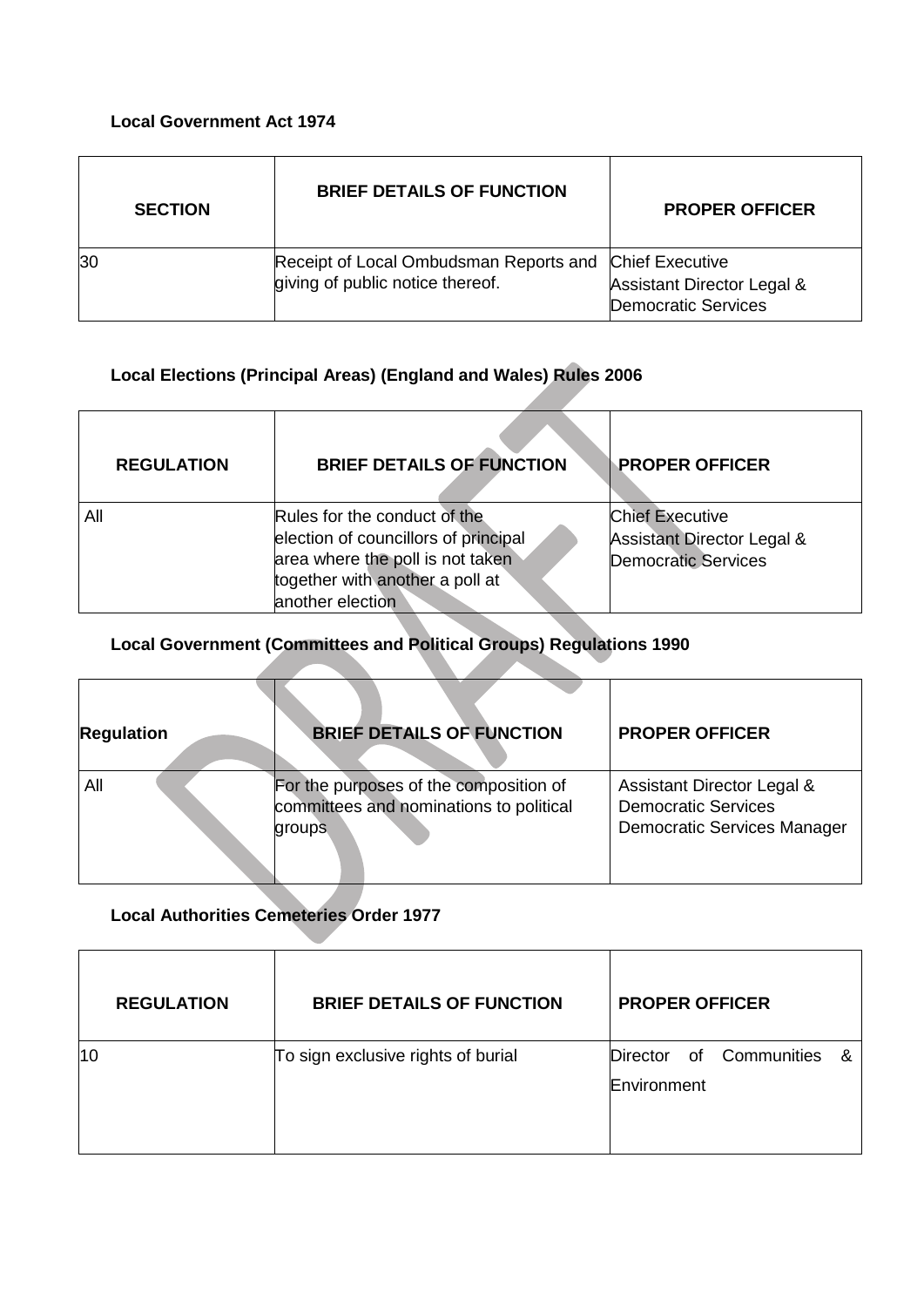# **Representation of the People Act 1983**

| <b>SECTION</b> | <b>BRIEF DETAILS OF FUNCTION</b>                              | <b>PROPER OFFICER</b>                            |
|----------------|---------------------------------------------------------------|--------------------------------------------------|
| lΑll           | All proper officer functions identified in the<br>legislation | <b>Chief Executive</b><br>Deputy Chief Executive |

# **Building Act 1984**

| <b>Building Act 1984</b> |                                                                                                   |                               |
|--------------------------|---------------------------------------------------------------------------------------------------|-------------------------------|
| <b>SECTION</b>           | <b>BRIEF DETAILS OF FUNCTION</b>                                                                  | <b>PROPER OFFICER</b>         |
| 78 and 93                | To take action in relation to dangerous<br>buildings and structures and the giving of<br>notices. | Director of Planning & Growth |

# **Local Government Finance Act 1989**

| <b>SECTION</b> | <b>BRIEF DETAILS OF FUNCTION</b>                                                                                                           | <b>PROPER OFFICER</b>        |
|----------------|--------------------------------------------------------------------------------------------------------------------------------------------|------------------------------|
| 114 and 115    | <b>Responsibility for Chief Financial Officer</b><br>Reports.                                                                              | <b>Chief Finance Officer</b> |
| 116            | Notification to auditor of date, time and<br>place of meeting to consider Section 114<br>report and of decision of such meeting.           | <b>Chief Finance Officer</b> |
| 139A           | Provision of information to the Secretary of<br>State in relation to the exercise of his<br>powers under this Act as and when<br>required. | <b>Chief Finance Officer</b> |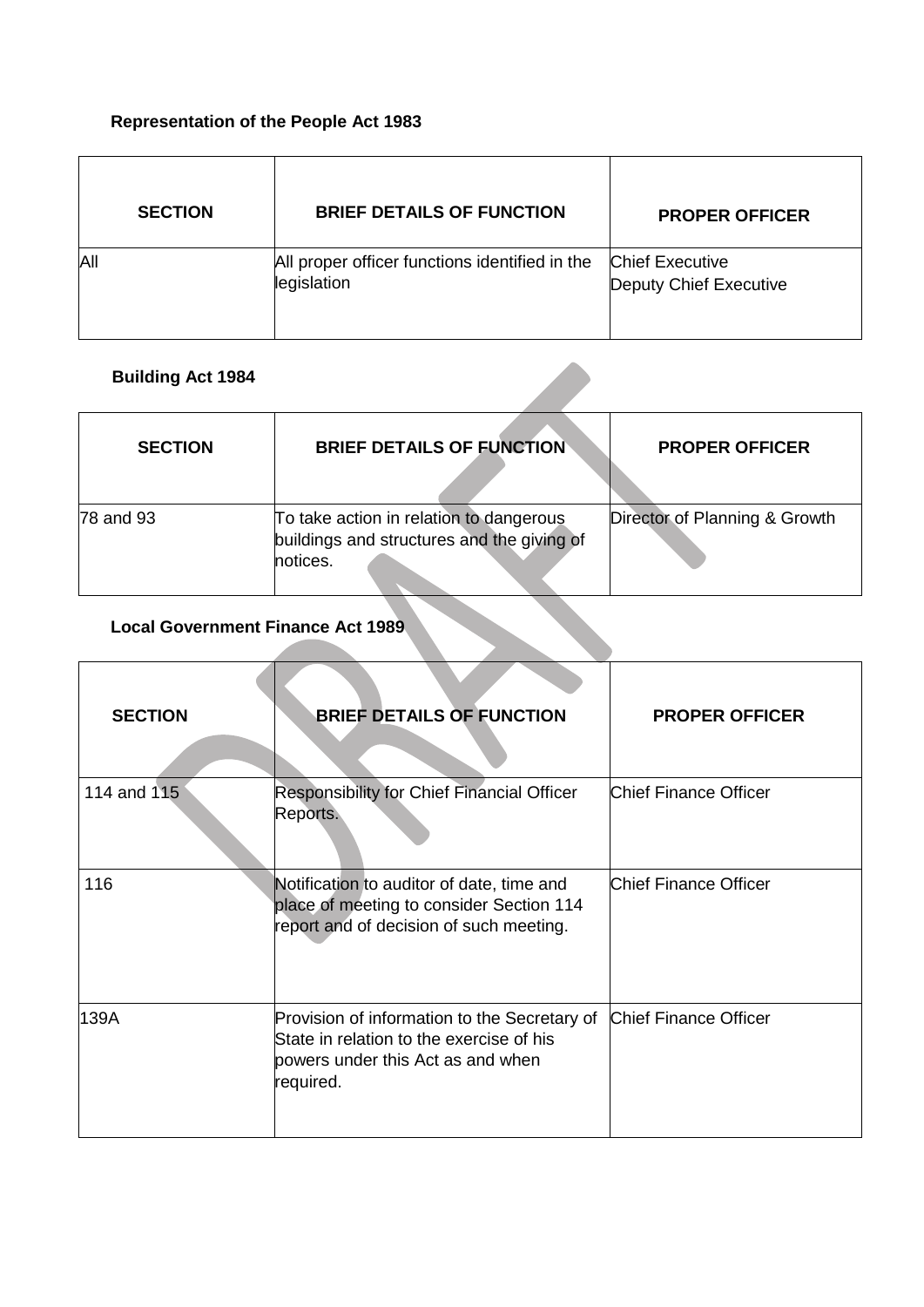# **Local Government and Housing Act 1989**

| <b>SECTION</b>            | <b>BRIEF DETAILS OF FUNCTION</b>                                                  | <b>PROPER OFFICER</b>                 |
|---------------------------|-----------------------------------------------------------------------------------|---------------------------------------|
| 2(4)                      | Officer with whom the list of politically<br>restricted posts shall be deposited. | Director of Customer Services         |
|                           |                                                                                   | & Organisational                      |
|                           |                                                                                   | Development                           |
|                           |                                                                                   |                                       |
| 3A                        | Officer responsible for the grant and<br>supervision of exemptions from political | Director of Customer Services         |
|                           |                                                                                   | & Organisational                      |
|                           | restriction                                                                       | Development                           |
|                           |                                                                                   |                                       |
| $15 - 17$                 | To undertake all matters relating to the                                          |                                       |
|                           | formal establishment of political groups                                          | <b>Assistant Director Legal &amp;</b> |
|                           | within the membership of the Council.                                             | Democratic Services                   |
|                           |                                                                                   | Democratic Services Manager           |
| Local Covernment Ast 2000 |                                                                                   |                                       |

# **Local Government Act 2000**

| <b>SECTION</b> | <b>BRIEF DETAILS OF FUNCTION</b>                                                                                                | <b>PROPER OFFICER</b>                                        |
|----------------|---------------------------------------------------------------------------------------------------------------------------------|--------------------------------------------------------------|
| З              | Producing a written statement of executive<br>decisions made at meetings.                                                       | Assistant Director Legal &<br><b>Democratic Services</b>     |
| 5              | Making a copy of written statements of<br>executive decisions and associated reports<br>available for inspection by the public. | <b>Assistant Director Legal &amp;</b><br>Democratic Services |
| 6              | Making available for inspection a list of<br>background papers.                                                                 | Assistant Director Legal &<br>Democratic Services            |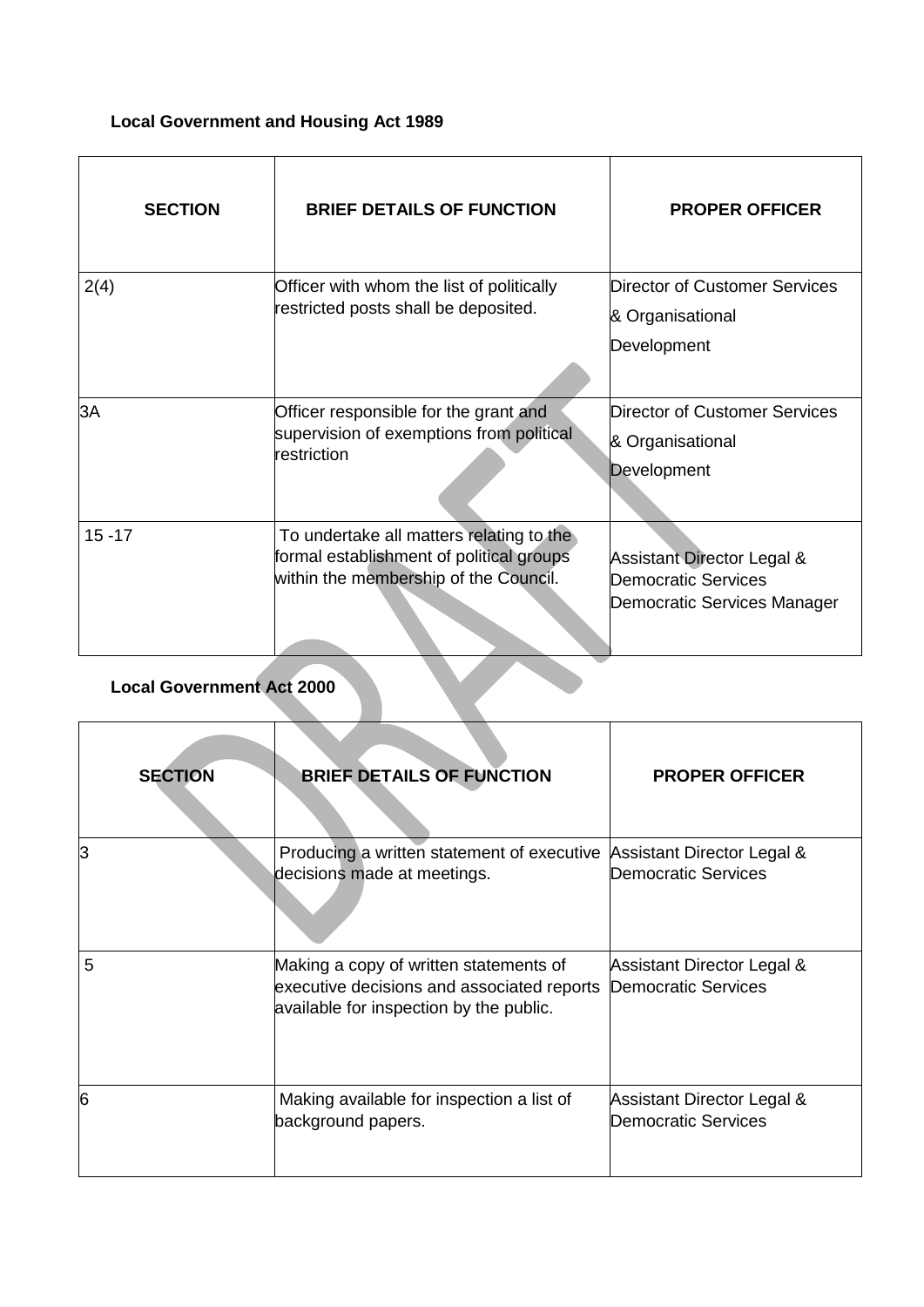| 11(2)    | Exclusion of whole or part of any report to<br>the Cabinet where meeting is likely not to<br>be open to the public.       | <b>Assistant Director Legal &amp;</b><br>Democratic Services |
|----------|---------------------------------------------------------------------------------------------------------------------------|--------------------------------------------------------------|
| 11(7)(c) | Provision to the press of other documents<br>supplied to members of the Cabinet in<br>connection with the item discussed. | Assistant Director Legal &<br>Democratic Services            |
| 81       | Establish and maintain a Register of<br>Interests.                                                                        | Assistant Director Legal &<br>Democratic Services            |
|          | All references to the Proper<br>Officer in the Local Government Act<br>2000 and subordinate<br>legislation                | <b>Chief Executive</b>                                       |

# **Local Government Act 2000 – Section 34: Local Government (Referendums) (Petitions and Directions) Regulations 2000**

|    | <b>REGULATION</b> | <b>BRIEF DETAILS OF FUNCTION</b>                                                                                                           | <b>PROPER OFFICER</b>                             |
|----|-------------------|--------------------------------------------------------------------------------------------------------------------------------------------|---------------------------------------------------|
| 34 |                   | Publishing the verification number of local<br>government electors for the purpose of<br>petitions under the Local Government Act<br>2000. | Assistant Director Legal &<br>Democratic Services |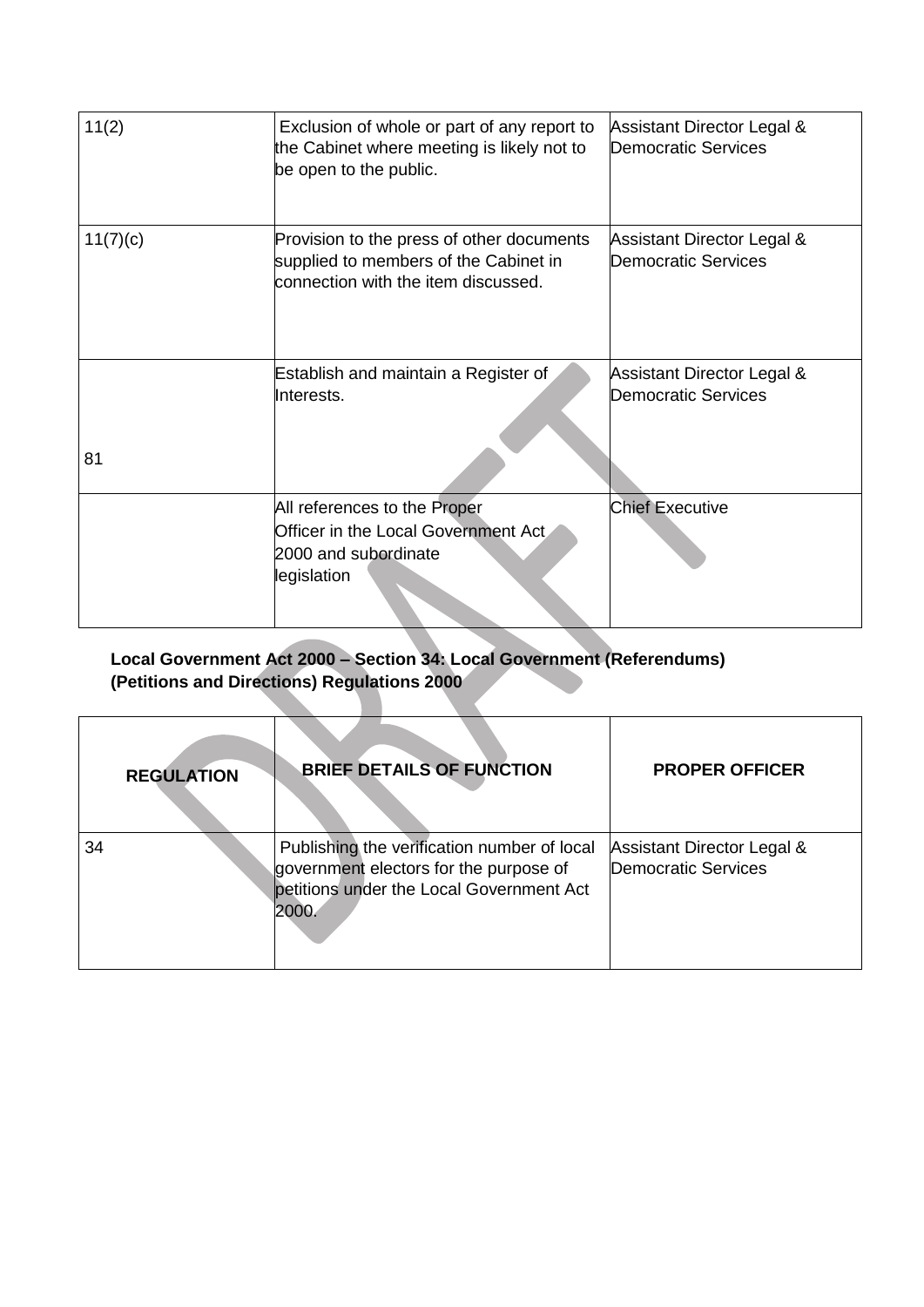# **Local Government (Miscellaneous Provisions) Act 1976**

| <b>SECTION</b> | <b>BRIEF DETAILS OF FUNCTION</b>                                                                                                                        | <b>PROPER OFFICER</b>                             |
|----------------|---------------------------------------------------------------------------------------------------------------------------------------------------------|---------------------------------------------------|
| 16             | Notices requiring details of interest in land                                                                                                           | Any Chief Officer                                 |
| 41(1)          | The officer to certify copies of any<br>resolution, order, report or minutes of<br>proceedings of the Authority as evidence in<br>any legal proceedings | Assistant Director Legal &<br>Democratic Services |

# **Local Land Charges Act 1975**

| <b>SECTION</b> | <b>BRIEF DETAILS OF FUNCTION</b>                  | <b>PROPER OFFICER</b>                             |
|----------------|---------------------------------------------------|---------------------------------------------------|
| 3 and 19       | Maintenance of the Local Land Charges<br>Register | Assistant Director Legal &<br>Democratic Services |

# **Public Health (Control of Diseases) Act 1984**

|    | <b>SECTION</b> | <b>BRIEF DETAILS OF FUNCTION</b>                                                                                                                                                  |             |    | <b>PROPER OFFICER</b> |   |
|----|----------------|-----------------------------------------------------------------------------------------------------------------------------------------------------------------------------------|-------------|----|-----------------------|---|
| 48 |                | Preparation of certificate to Justice of PeaceDirector<br>for removal of body to mortuary and for<br>burial within a prescribed time or<br>immediately.                           | Environment | of | Communities           | & |
| 61 |                | Right to enter premises to ascertain<br>whether there has been a contravention of a Environment<br>provision of the 1984 Act or a Part 2A order<br>made pursuant to the 1984 Act. | lDirector.  | of | Communities           | & |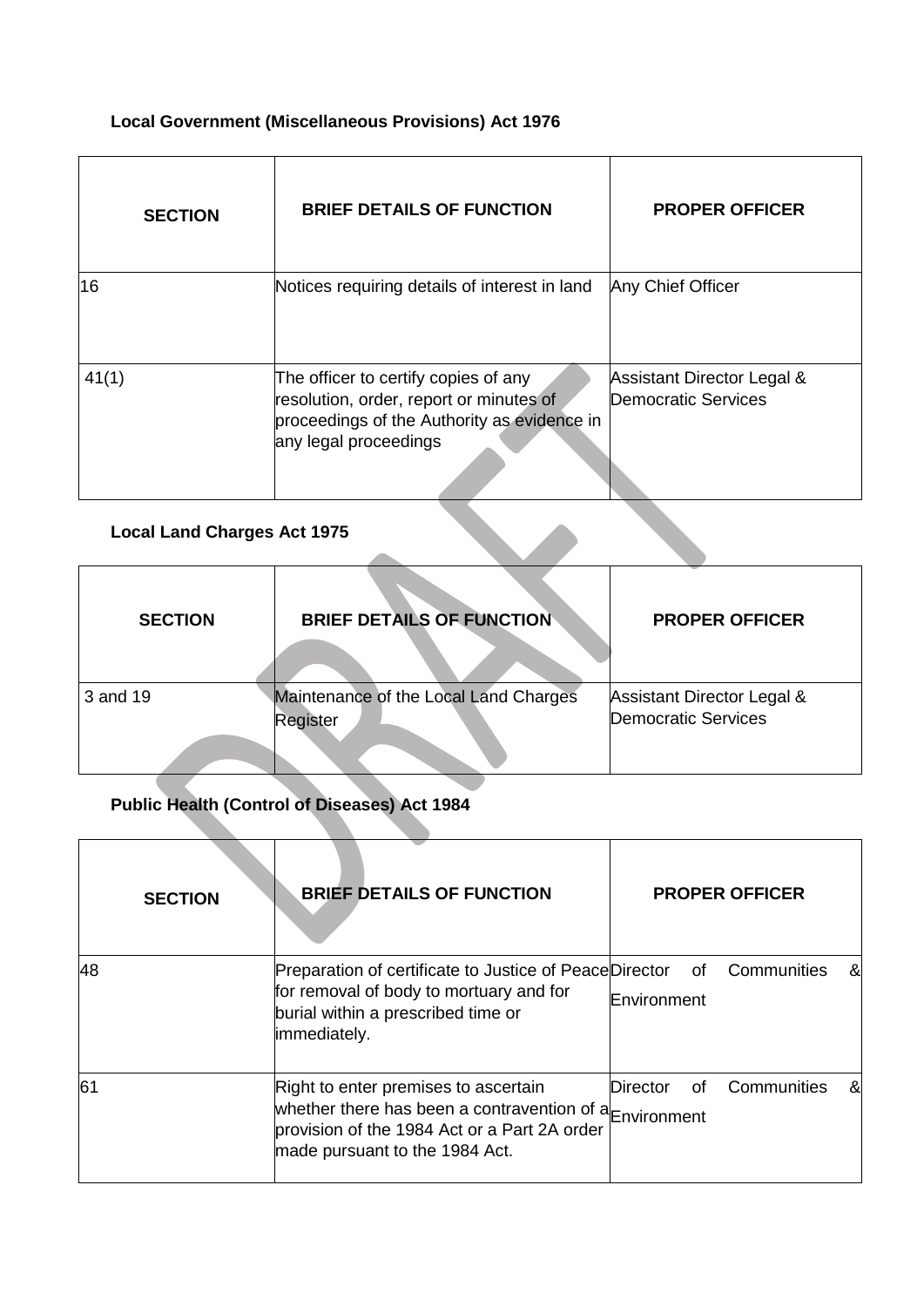| Proper Officer for the purposes of the 1984 Director of Communities<br>Act and the Health protection Regulations<br>2010 and the Health<br>Protection (Part 2A Orders) Regulations<br>2010 | Environment |  |  | & |
|--------------------------------------------------------------------------------------------------------------------------------------------------------------------------------------------|-------------|--|--|---|
|--------------------------------------------------------------------------------------------------------------------------------------------------------------------------------------------|-------------|--|--|---|

# **Health Protection (Notification) Regulations 2010**

| <b>Regulation</b>           | <b>BRIEF DETAILS OF FUNCTION</b>                                                                                                          | <b>PROPER OFFICER</b>                    |
|-----------------------------|-------------------------------------------------------------------------------------------------------------------------------------------|------------------------------------------|
| $2, 3$ and $6$              | Receipt and disclosure of notification of<br>suspected notifiable disease, infection or<br>contamination in patients and dead<br>persons. | Director of Communities &<br>Environment |
| The Civil Evidence Act 1995 |                                                                                                                                           |                                          |

# **The Civil Evidence Act 1995**

| <b>Section</b> | <b>BRIEF DETAILS OF FUNCTION</b>                                                                              | <b>PROPER OFFICER</b>                             |
|----------------|---------------------------------------------------------------------------------------------------------------|---------------------------------------------------|
| 9              | To certify Council records for the purposes<br>of admitting the document in evidence in<br>civil proceedings. | Assistant Director Legal &<br>Democratic Services |

# **Local Government (Contracts) Act 1997**

| <b>Section</b> | <b>BRIEF DETAILS OF FUNCTION</b>                              | <b>PROPER OFFICER</b>                             |
|----------------|---------------------------------------------------------------|---------------------------------------------------|
|                | Certification of relevant powers to enter<br>linto contracts. | Assistant Director Legal &<br>Democratic Services |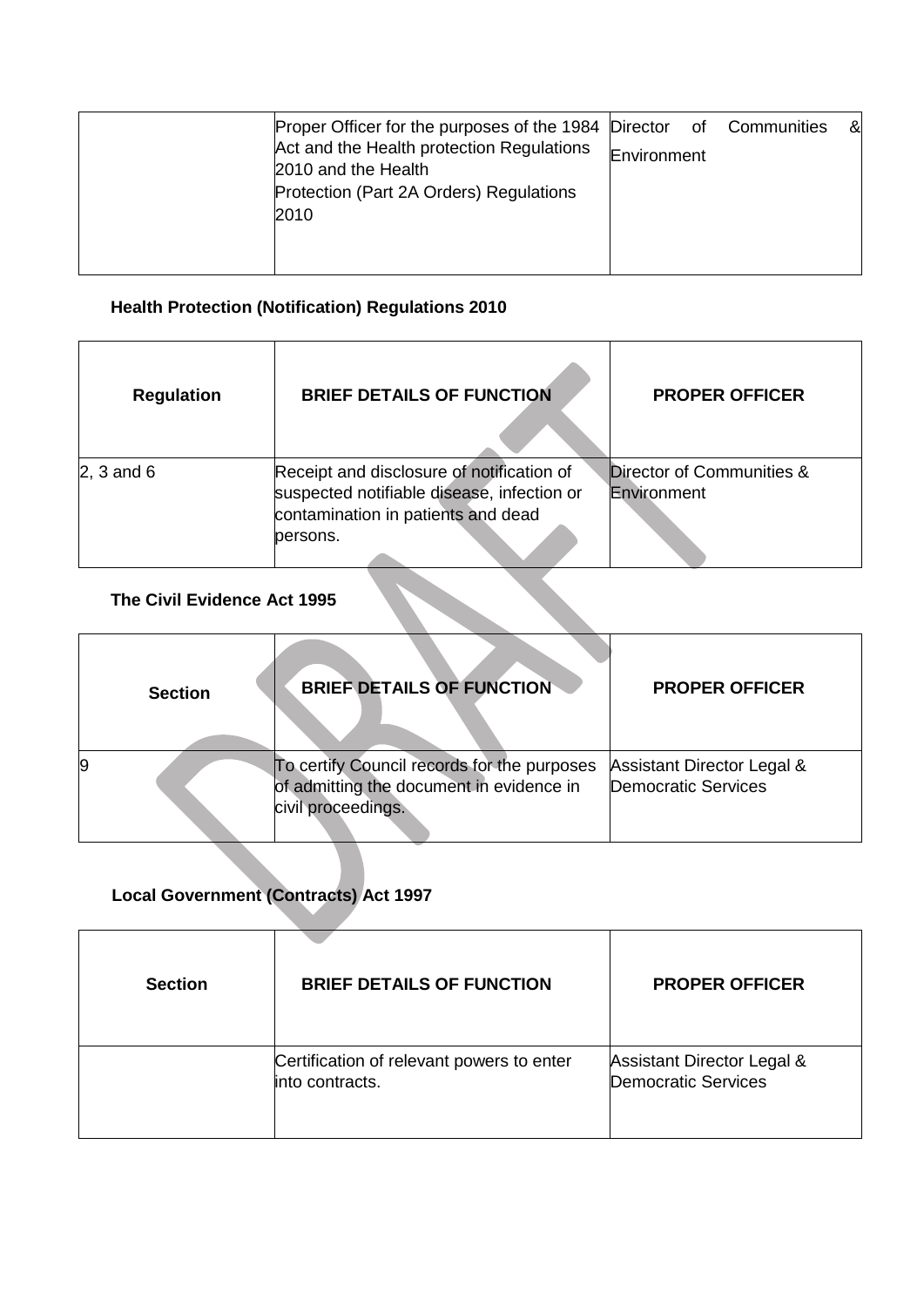# **Food Safety Act 1990**

| <b>SECTION</b> | <b>BRIEF DETAILS OF FUNCTION</b>                                                                                                                                                                                                              | <b>PROPER OFFICER</b>                    |
|----------------|-----------------------------------------------------------------------------------------------------------------------------------------------------------------------------------------------------------------------------------------------|------------------------------------------|
| 49(3)          | Any document authorised or required by or<br>under this Act to give, make or issue may<br>be signed on behalf of the authority by the<br>proper officer of the authority as respects<br>documents relating to matters within his<br>province. | Director of Communities &<br>Environment |

# **Health Act 2006 and Smoke Free (Premises and Enforcement) Regulations 2006**

| <b>SECTION</b> | <b>BRIEF DETAILS OF FUNCTION</b>                                             | <b>PROPER OFFICER</b>                    |
|----------------|------------------------------------------------------------------------------|------------------------------------------|
| $10$ (Reg 3)   | To carry out the functions of an<br>enforcement authority under Regulation 3 | Director of Communities &<br>Environment |

# **Landlord and Tenants Acts**

| <b>SECTION</b>                                                       | <b>BRIEF DETAILS OF FUNCTION</b>                                                                              | <b>PROPER OFFICER</b>                      |
|----------------------------------------------------------------------|---------------------------------------------------------------------------------------------------------------|--------------------------------------------|
| Tenant<br>Act 1927 and S66 of the<br>Landlord and Tenant Act<br>1954 | S23 of the Landlord and To be the proper officer to serve<br>and receive notices on behalf of the<br>Council. | Director of Housing, Health &<br>Wellbeing |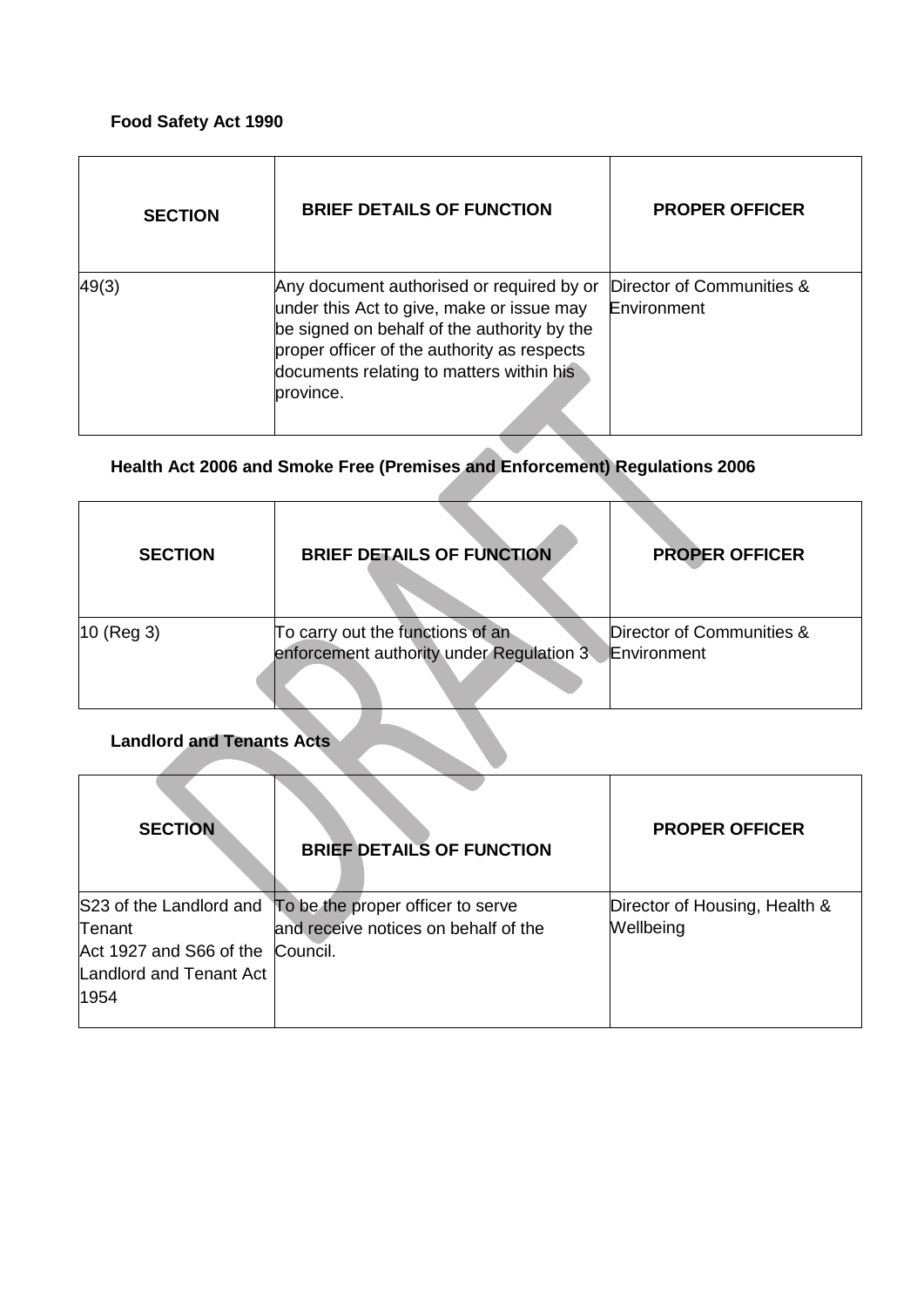## **Countryside and Rights of Way Act 2000**

| <b>SECTION</b> | <b>BRIEF DETAILS OF FUNCTION</b>                                        | <b>PROPER OFFICER</b>                      |
|----------------|-------------------------------------------------------------------------|--------------------------------------------|
|                | Access to the Countryside (Maps in<br>Draft Form) (England) Regulations | Director of Housing,<br>Health & Wellbeing |

**The Local Authorities (Standing Orders) (England) Regulations 2001**

| <b>REGUATIONS</b> | <b>BRIEF DETAILS OF FUNCTION</b>                                                                 | <b>PROPER OFFICER</b>                                         |
|-------------------|--------------------------------------------------------------------------------------------------|---------------------------------------------------------------|
| All               | Giving notice in respect of Head of<br>Paid Service, Statutory and Chief<br>Officer appointments | Director of Customer Services &<br>Organisational Development |

## **The Health and Safety at Work etc Act 1974**

| <b>SECTION</b> | <b>BRIEF DETAILS OF FUNCTION</b>                                                                                    | <b>PROPER OFFICER</b>  |
|----------------|---------------------------------------------------------------------------------------------------------------------|------------------------|
|                | As regards the Council's powers and<br>duties as an employer under the<br>Health and Safety at Work etc Act<br>1974 | <b>Chief Executive</b> |